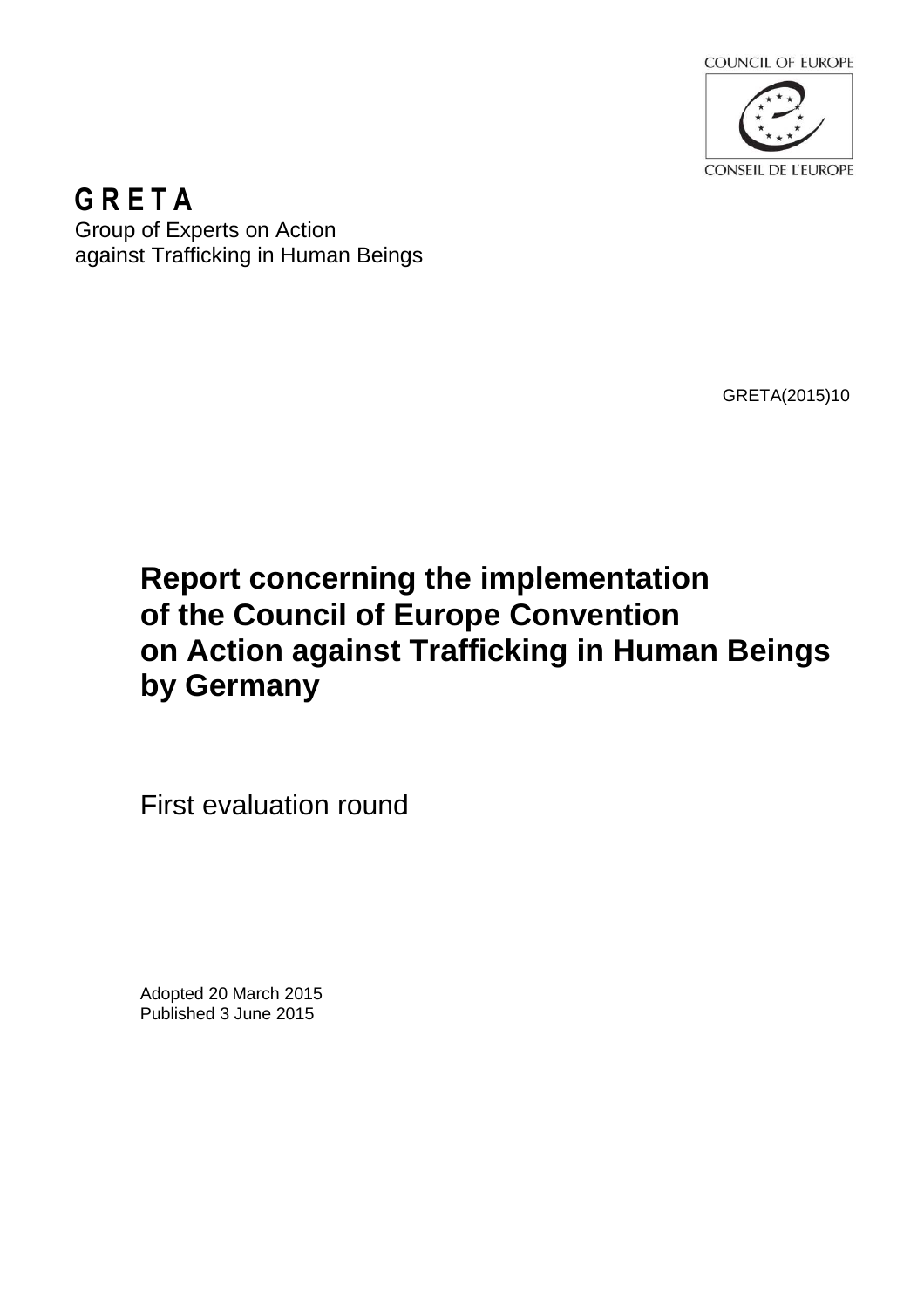Secretariat of the Council of Europe Convention on Action against Trafficking in Human Beings (GRETA and Committee of the Parties) Council of Europe F- 67075 Strasbourg Cedex France + 33 (0)3 90 21 52 54

trafficking@coe.int

http://www.coe.int/trafficking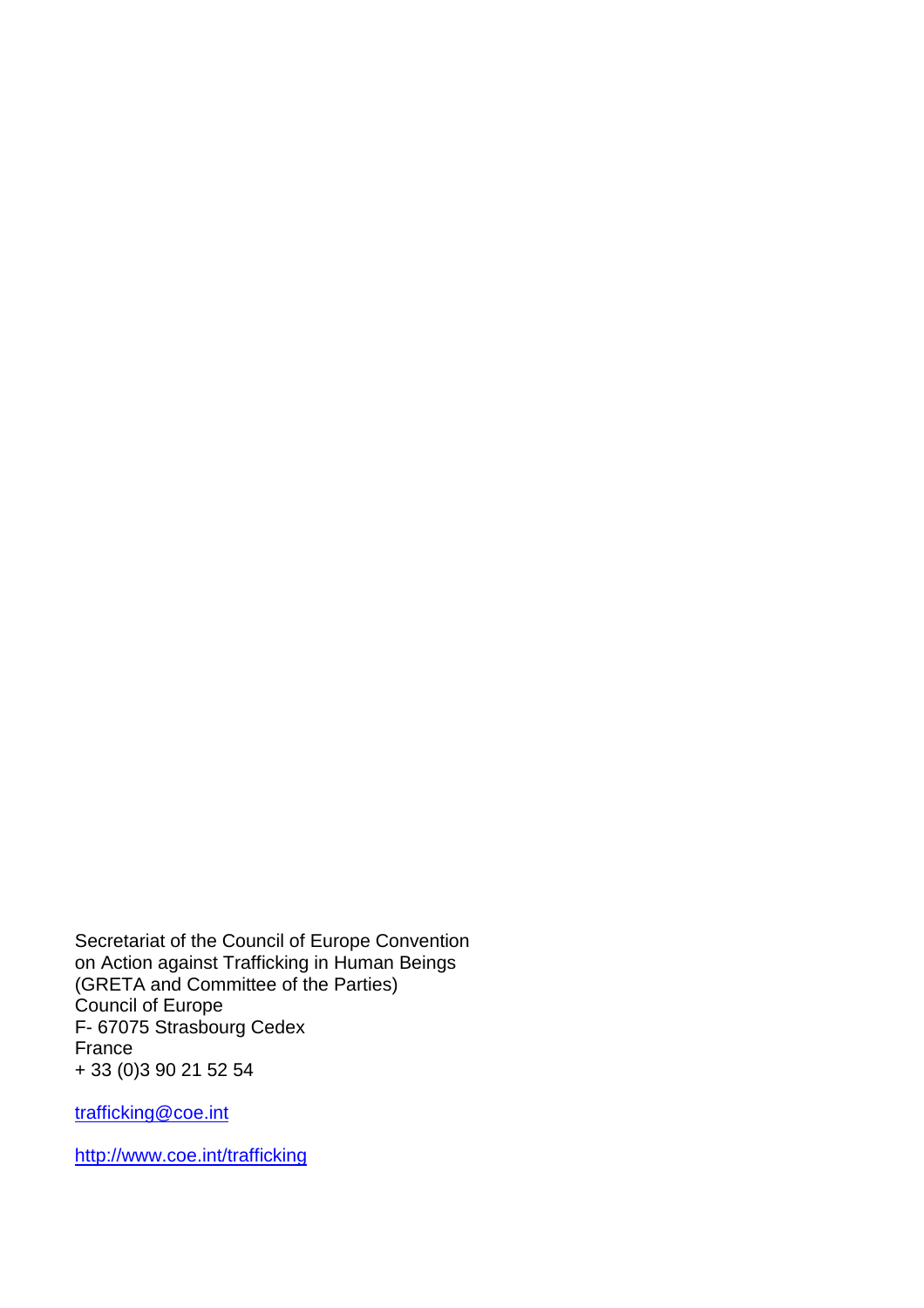## **Table of contents**

\_\_\_\_\_\_\_\_\_\_\_\_\_\_\_\_\_\_\_\_\_\_\_\_\_\_\_\_\_\_\_\_\_\_\_\_\_\_\_\_\_\_\_\_\_\_\_\_\_\_\_\_\_\_\_\_\_\_\_\_\_\_\_\_\_\_\_\_\_\_\_\_\_\_\_\_\_\_\_\_\_\_\_\_\_\_\_\_\_\_\_\_\_\_\_\_\_\_\_

| L.  |                                                                                                                                                                                                     |  |  |  |  |
|-----|-----------------------------------------------------------------------------------------------------------------------------------------------------------------------------------------------------|--|--|--|--|
| Ш.  | National framework in the field of action against trafficking in human beings in Germany 12                                                                                                         |  |  |  |  |
| 1.  | Overview of the current situation in the area of trafficking in human beings in Germany12                                                                                                           |  |  |  |  |
| 2.  | Overview of the legal and policy framework in the field of action against trafficking in                                                                                                            |  |  |  |  |
|     |                                                                                                                                                                                                     |  |  |  |  |
|     | a.<br>b.                                                                                                                                                                                            |  |  |  |  |
| 3.  | Overview of the institutional framework for action against trafficking in human beings14                                                                                                            |  |  |  |  |
|     | a.<br>Federal Ministry for Family Affairs, Senior Citizens, Women and Youth (BMFSFJ)15<br>b.<br>C.<br>d.<br>е.<br>f.<br>g.<br>h.<br>i.                                                              |  |  |  |  |
| Ш.  | Implementation of the Council of Europe Convention on Action against Trafficking in                                                                                                                 |  |  |  |  |
|     |                                                                                                                                                                                                     |  |  |  |  |
| 1.  | Integration of the core concepts and definitions contained in the Convention in the internal                                                                                                        |  |  |  |  |
| law | Human rights-based approach to action against trafficking in human beings18<br>a.<br>Definitions of "trafficking in human beings" and "victim of THB" in German law  19<br>b.                       |  |  |  |  |
|     | i.<br>ii.                                                                                                                                                                                           |  |  |  |  |
|     | Comprehensive approach to action against THB, co-ordination of all actors and actions, and<br>c.                                                                                                    |  |  |  |  |
|     |                                                                                                                                                                                                     |  |  |  |  |
|     | i.<br>ii.                                                                                                                                                                                           |  |  |  |  |
|     | iii.                                                                                                                                                                                                |  |  |  |  |
|     | iv.                                                                                                                                                                                                 |  |  |  |  |
| 2.  | Implementation by Germany of measures aimed at preventing trafficking in human                                                                                                                      |  |  |  |  |
|     |                                                                                                                                                                                                     |  |  |  |  |
|     | a.<br>b.<br>C.<br>Border measures to prevent THB and measures to enable legal migration 33<br>d.<br>Measures to ensure the quality, security and integrity of travel and identity documents34<br>е. |  |  |  |  |
| 3.  | Implementation by Germany of measures to protect and promote the rights of victims of                                                                                                               |  |  |  |  |
|     |                                                                                                                                                                                                     |  |  |  |  |
|     | a.                                                                                                                                                                                                  |  |  |  |  |
|     | b.                                                                                                                                                                                                  |  |  |  |  |
|     | C.<br>d.                                                                                                                                                                                            |  |  |  |  |
|     |                                                                                                                                                                                                     |  |  |  |  |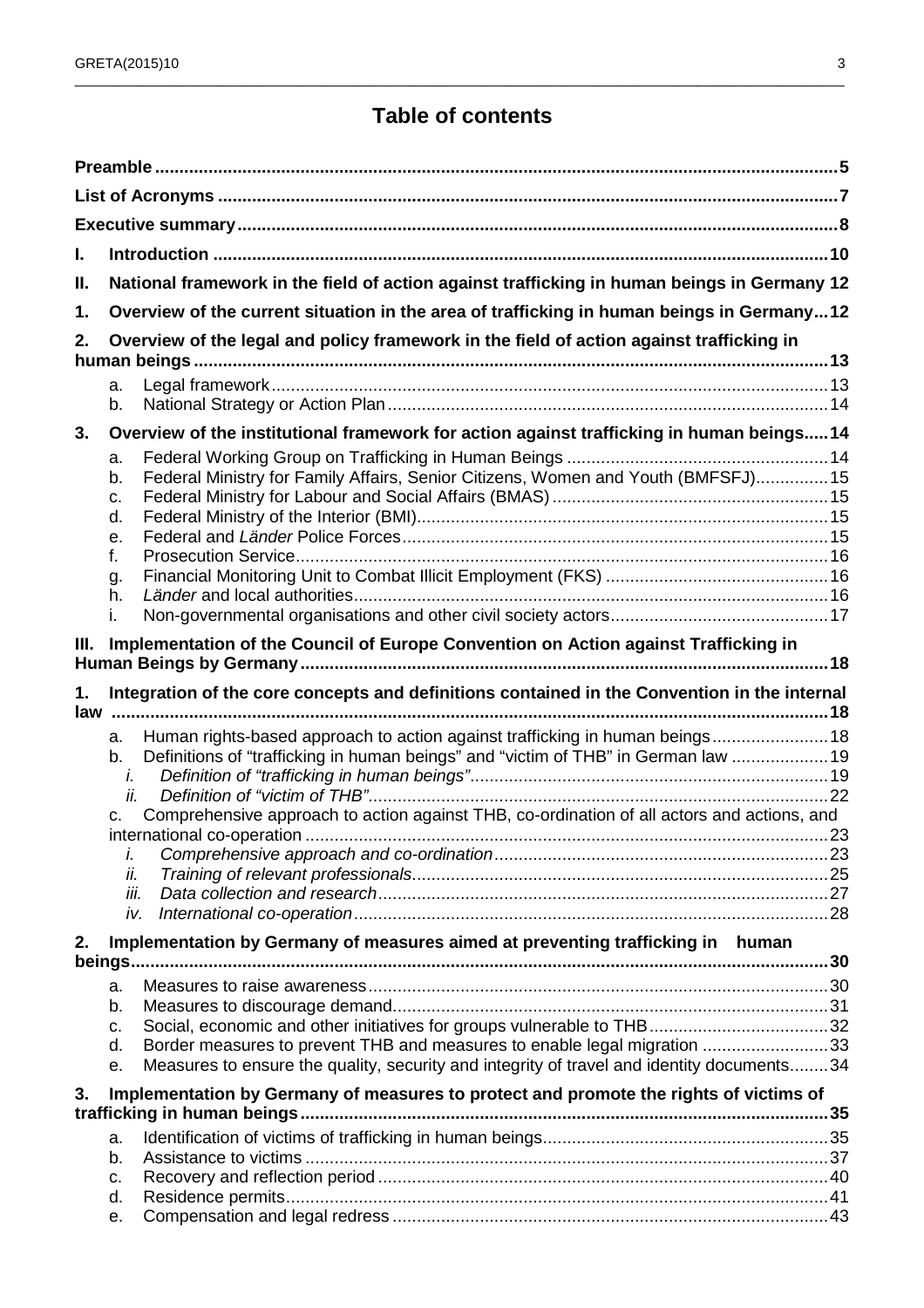|    | f.                                                                         |                                                                                             |     |  |  |  |
|----|----------------------------------------------------------------------------|---------------------------------------------------------------------------------------------|-----|--|--|--|
| 4. | Implementation by Germany of measures concerning substantive criminal law, |                                                                                             |     |  |  |  |
|    | a.                                                                         |                                                                                             |     |  |  |  |
|    | b.                                                                         |                                                                                             |     |  |  |  |
|    | C.                                                                         |                                                                                             |     |  |  |  |
|    | d.                                                                         |                                                                                             |     |  |  |  |
|    |                                                                            |                                                                                             |     |  |  |  |
|    |                                                                            |                                                                                             |     |  |  |  |
|    |                                                                            | Appendix II: List of public bodies and intergovernmental and non-governmental organisations | .59 |  |  |  |

\_\_\_\_\_\_\_\_\_\_\_\_\_\_\_\_\_\_\_\_\_\_\_\_\_\_\_\_\_\_\_\_\_\_\_\_\_\_\_\_\_\_\_\_\_\_\_\_\_\_\_\_\_\_\_\_\_\_\_\_\_\_\_\_\_\_\_\_\_\_\_\_\_\_\_\_\_\_\_\_\_\_\_\_\_\_\_\_\_\_\_\_\_\_\_\_\_\_\_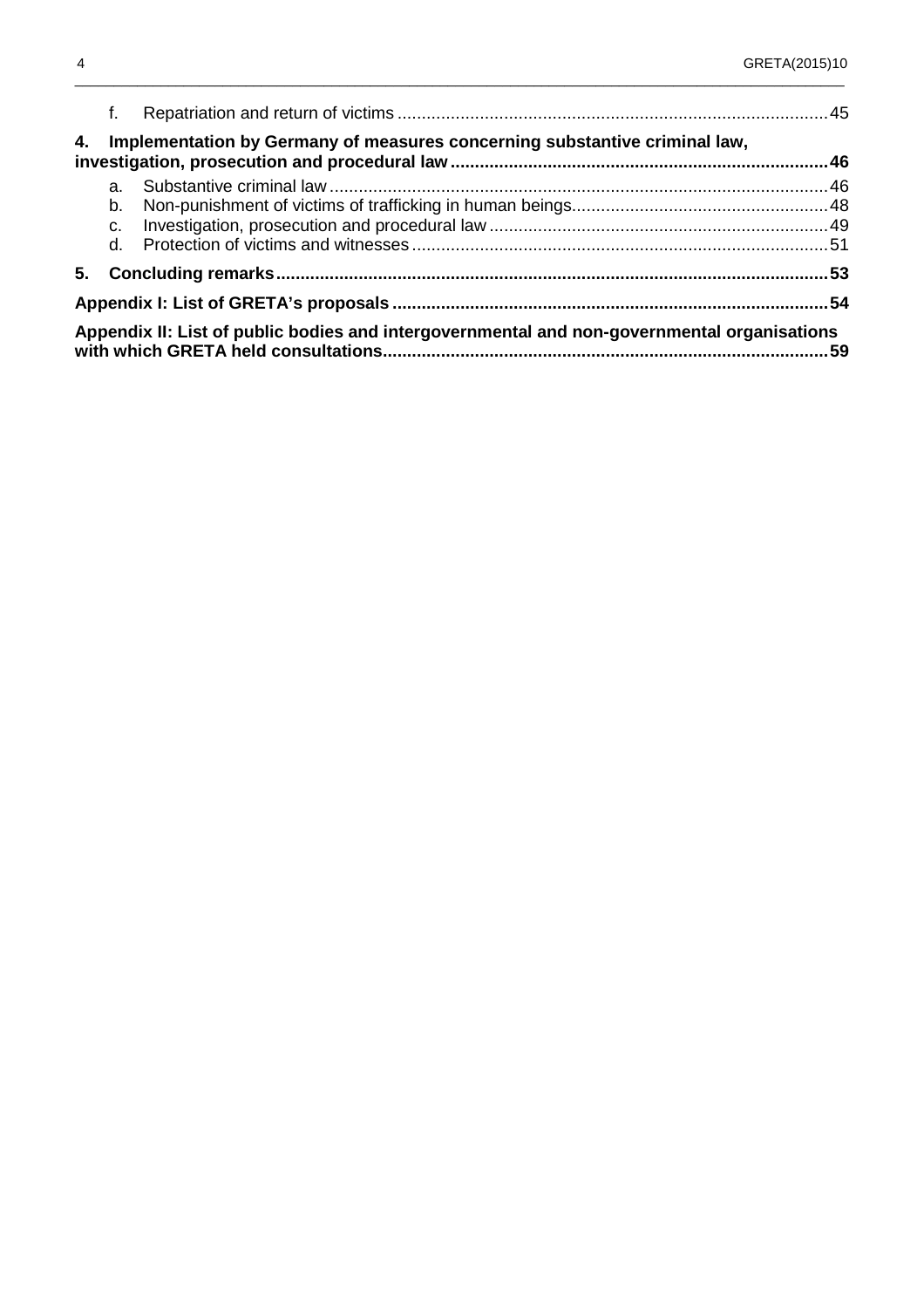### **Preamble**

As the Council of Europe Convention on Action against Trafficking in Human Beings ("the Convention") and the monitoring mechanism to evaluate its implementation are relatively new, it is appropriate to set out their salient features at the beginning of the first report to each Party to the Convention.

\_\_\_\_\_\_\_\_\_\_\_\_\_\_\_\_\_\_\_\_\_\_\_\_\_\_\_\_\_\_\_\_\_\_\_\_\_\_\_\_\_\_\_\_\_\_\_\_\_\_\_\_\_\_\_\_\_\_\_\_\_\_\_\_\_\_\_\_\_\_\_\_\_\_\_\_\_\_\_\_\_\_\_\_\_\_\_\_\_\_\_\_\_\_\_\_\_\_\_

The Convention was adopted by the Committee of Ministers of the Council of Europe on 3 May 2005, following a series of other initiatives by the Council of Europe in the field of combating trafficking in human beings. The Convention entered into force on 1 February 2008. It is a legally binding instrument which builds on already existing international instruments. At the same time, the Convention goes beyond the minimum standards agreed upon in other international instruments and aims at strengthening the protection afforded by them.

The main added value of the Convention is its human rights perspective and focus on victim protection. The Convention clearly defines trafficking as being first and foremost a violation of human rights and an offence to the dignity and integrity of the human being; greater protection is therefore needed for all of its victims. The Convention also has a comprehensive scope of application, encompassing all forms of trafficking (whether national or transnational, linked or not linked to organised crime) and taking in all persons who are victims of trafficking (women, men or children). The forms of exploitation covered by the Convention are, at a minimum, sexual exploitation, forced labour or services, slavery or practices similar to slavery, servitude and the removal of organs.

As trafficking in human beings is a world-wide phenomenon, one of the express purposes of the Convention is to promote international co-operation in the efforts to combat trafficking. In this context, it is noteworthy that the Convention is not restricted to Council of Europe member states; nonmember states and the European Union also have the possibility of becoming Parties.

To be effective, and given the nature of the phenomenon, a strategy for combating trafficking in human beings must adopt a co-ordinated and multidisciplinary approach, incorporating prevention, protection of victims' rights and prosecution of traffickers. The Convention contains various provisions in each of these three areas, placing obligations on states to take appropriate measures, in partnership with civil society and in co-operation with other states.

The measures provided for by the Convention in the area of prevention include awarenessraising for persons vulnerable to trafficking; economic and social initiatives to tackle the underlying causes of trafficking; actions aimed at discouraging demand; and putting in place border control measures to prevent and detect trafficking in human beings.

The Convention also provides for a series of measures to protect and promote the rights of victims. Victims of trafficking must be identified and recognised as such in order to avoid police and public authorities treating them as "irregular migrants" or criminals. Victims should be granted physical and psychological assistance and support for their reintegration into society. Further, by virtue of the Convention, victims are entitled to a minimum of 30 days to recover and escape from the influence of the traffickers and to take a decision about their possible co-operation with the authorities. A renewable residence permit should be granted if their personal situation so requires and/or if their continued presence is needed in order to co-operate in a criminal investigation. In addition, the Convention establishes the right of victims to receive compensation and provides for measures for their repatriation and return with due regard to the rights, safety and dignity of the victims.

In the area of substantive and procedural criminal law, the Convention places on Parties a series of obligations aimed at enabling the effective prosecution of traffickers and ensuring that they are punished in a proportionate and dissuasive manner. Particular attention is paid to the issue of victim and witness protection during investigation and court proceedings. Parties should also provide for the possibility of not imposing penalties on victims for their involvement in unlawful activities.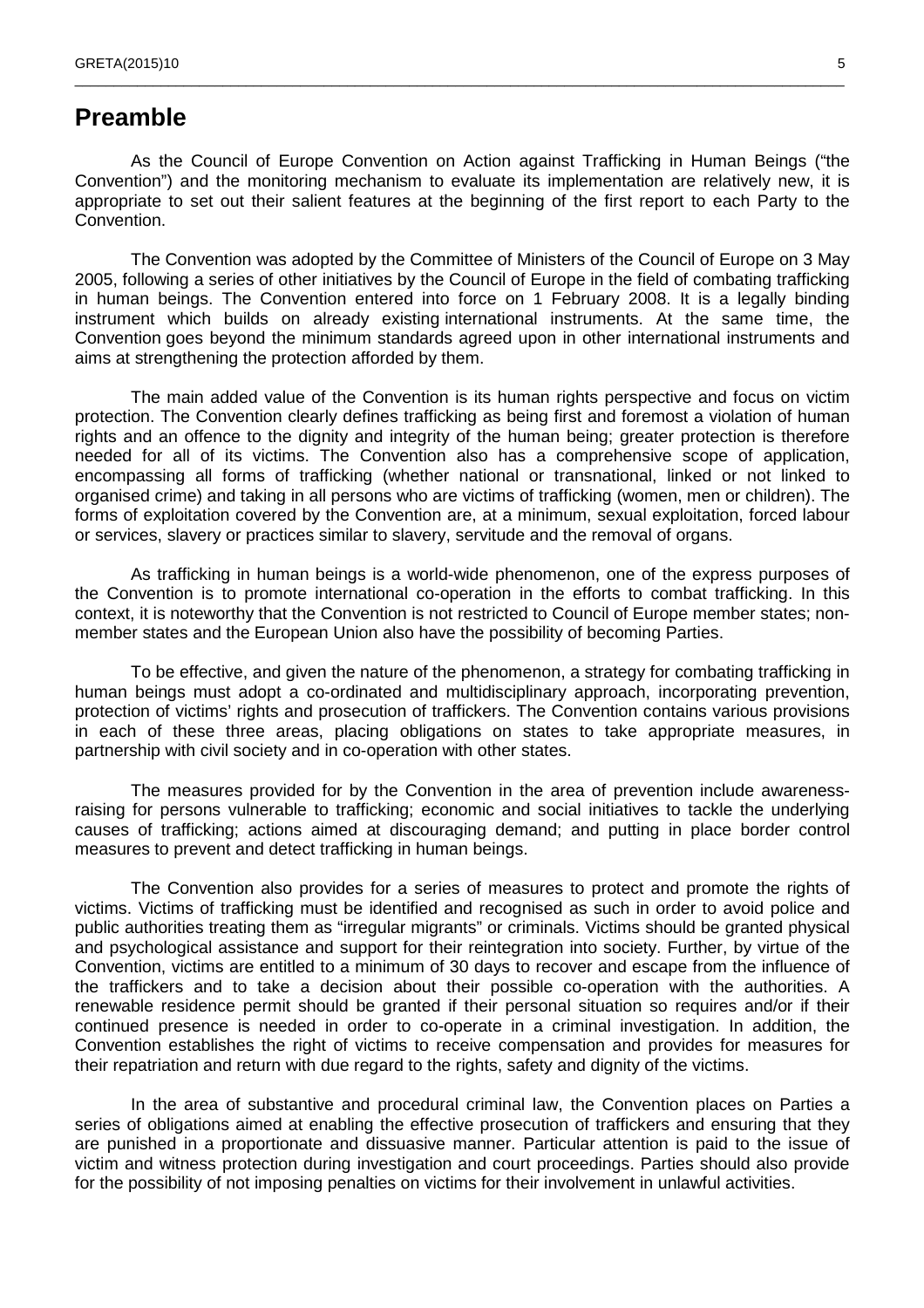Another important added value of the Convention is the monitoring system set up to supervise the implementation of the obligations contained in it, which consists of two pillars: the Group of Experts on Action against Trafficking in Human Beings (GRETA) and the Committee of the Parties.

\_\_\_\_\_\_\_\_\_\_\_\_\_\_\_\_\_\_\_\_\_\_\_\_\_\_\_\_\_\_\_\_\_\_\_\_\_\_\_\_\_\_\_\_\_\_\_\_\_\_\_\_\_\_\_\_\_\_\_\_\_\_\_\_\_\_\_\_\_\_\_\_\_\_\_\_\_\_\_\_\_\_\_\_\_\_\_\_\_\_\_\_\_\_\_\_\_\_\_

GRETA is composed of 15 independent and impartial experts chosen for their recognised competence in the fields of human rights, assistance and protection of victims, and action against trafficking in human beings, or because of their professional experience in the areas covered by the Convention. The task of GRETA is to evaluate the implementation of the Convention by the Parties, following a procedure divided into rounds. At the beginning of each round, GRETA defines autonomously the provisions to be monitored and determines the most appropriate means to carry out the evaluation, being guided by the Rules of procedure for evaluating implementation of the Convention adopted at GRETA's 2nd meeting (16-19 June 2009). GRETA has decided that the duration of the first evaluation round shall be four years starting at the beginning of 2010 and finishing at the end of 2013.

In carrying out its monitoring work, GRETA has the right to avail itself of a variety of means for collecting information. As a first step, GRETA sends a detailed questionnaire to the authorities of the Party undergoing evaluation. It may also make additional requests for information. By virtue of the Convention, Parties are obliged to co-operate with GRETA in providing the requested information. Another important source of information is civil society and, indeed, GRETA maintains contacts with non-governmental organisations which can provide relevant information. In addition, GRETA may decide to carry out a visit to the country concerned in order to collect additional information or to evaluate the practical implementation of the adopted measures. This visit allows for direct meetings with the relevant bodies (governmental and non-governmental) and is also an occasion for GRETA to visit facilities where protection and assistance are provided to victims of trafficking and other related structures. Furthermore, GRETA may decide to organise hearings with various actors in the field of action against trafficking in human beings.

GRETA's evaluation reports are thus the result of information gathered from a variety of sources. They contain an analysis of the situation in each Party regarding action taken to combat trafficking in human beings and suggestions concerning the way in which the country may strengthen the implementation of the Convention and deal with any problems identified. In its assessment, GRETA is not bound by the case law of judicial and quasi-judicial bodies acting in the same field, but may use them as a point of departure or reference. The reports are drawn up in a co-operative spirit and are intended to assist states in their efforts; they can offer support for the changes on which the national authorities have already embarked, and lend legitimacy to the direction of national policies. Because of its multidisciplinary and multinational composition, and as a consequence of its independent approach, GRETA provides a professional and impartial international voice in this process.

As regards the procedure for the preparation of reports, GRETA examines a draft report on each Party in plenary session. The report is sent to the relevant government for comments, which are taken into account by GRETA when establishing its final report. This final report is adopted by GRETA in a plenary session and transmitted to the Party concerned, which is invited to submit any final comments. At the expiry of the time-limit of one month for the Party to make comments, the report and conclusions by GRETA, together with eventual comments made by the national authorities, are made public and sent to the Committee of the Parties. In the context of the first evaluation round, this completes GRETA's task in respect of the Party concerned, but it is only the first stage in an on-going dialogue between GRETA and the authorities.

The second pillar of the monitoring mechanism, the Committee of the Parties, is composed of the representatives in the Committee of Ministers of the Parties to the Convention and of representatives of Parties non-members of the Council of Europe. On the basis of GRETA's reports, the Committee of the Parties may adopt recommendations addressed to a Party concerning the measures to be taken to implement GRETA's conclusions.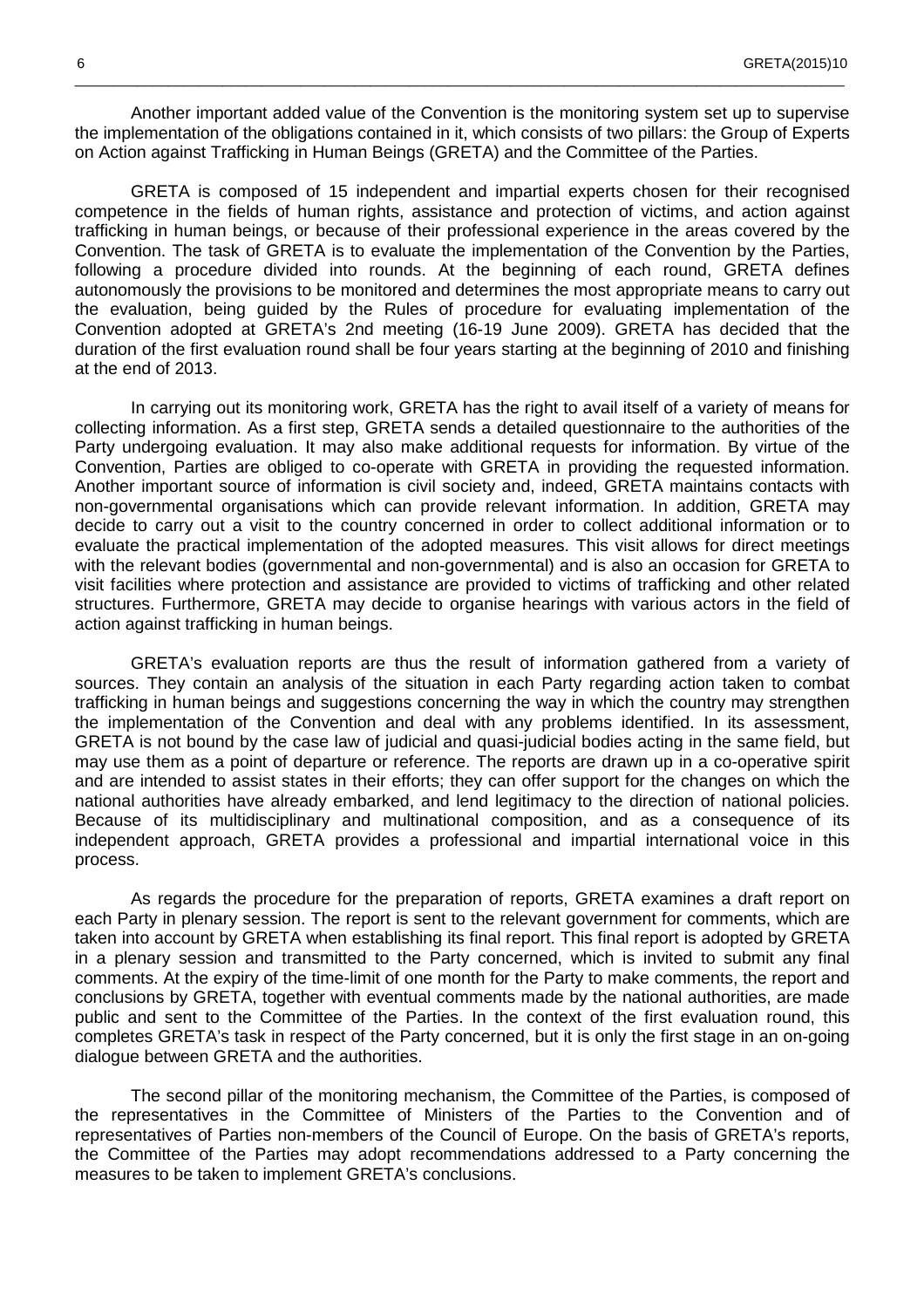## **List of Acronyms**

| AsylbLG       | Asylum Seeker Benefits Act (Asylbewerberleistungsgesetz)                                                                              |
|---------------|---------------------------------------------------------------------------------------------------------------------------------------|
| <b>BAMF</b>   | Federal Office for Migration and Refugees<br>(Bundesamt für Migration und Flüchtlinge)                                                |
| <b>BKA</b>    | Federal Criminal Police Office (Bundeskriminalamt)                                                                                    |
| <b>BMAS</b>   | Federal Ministry for Labour and Social Affairs<br>(Bundesministerium für Arbeit und Soziales)                                         |
| <b>BMFSFJ</b> | Federal Ministry for Family Affairs, Senior Citizens, Women and Youth<br>(Bundesministerium für Familie, Senioren, Frauen und Jugend) |
| <b>BMI</b>    | Federal Ministry of the Interior (Bundesministerium des Inneren)                                                                      |
| <b>BMZ</b>    | Federal Ministry for Economic Co-operation and Development<br>(Bundesministerium für wirtschaftliche Zusammenarbeit und Entwicklung)  |
| <b>DGB</b>    | German Trade Union Federation (Deutscher Gewerkschaftsbund)                                                                           |
| <b>FKS</b>    | Financial Monitoring Unit to Combat Illicit Employment<br>(Finanzkontrolle Schwarzarbeit)                                             |
| GG            | Basic Law (Grundgesetz)                                                                                                               |
| <b>GVG</b>    | Courts Constitution Act (Gerichtsverfassungsgesetz)                                                                                   |
| <b>KOK</b>    | German NGO network against trafficking in human beings<br>(Bundesweiter Koordinierungskreis gegen Menschenhandel)                     |
| <b>LKA</b>    | Criminal police office of a Land (Landeskriminalamt)                                                                                  |
| <b>OEG</b>    | Crime Victims Compensation Act (Opferentschädigungsgesetz)                                                                            |
| <b>SGB</b>    | Social Code (Sozialgesetzbuch)                                                                                                        |
| <b>StGB</b>   | Criminal Code (Strafgesetzbuch)                                                                                                       |
| <b>StPO</b>   | Code of Criminal Procedure (Strafprozeßordnung)                                                                                       |
| <b>TPG</b>    | Transplantation Act (Transplantationsgesetz)                                                                                          |

\_\_\_\_\_\_\_\_\_\_\_\_\_\_\_\_\_\_\_\_\_\_\_\_\_\_\_\_\_\_\_\_\_\_\_\_\_\_\_\_\_\_\_\_\_\_\_\_\_\_\_\_\_\_\_\_\_\_\_\_\_\_\_\_\_\_\_\_\_\_\_\_\_\_\_\_\_\_\_\_\_\_\_\_\_\_\_\_\_\_\_\_\_\_\_\_\_\_\_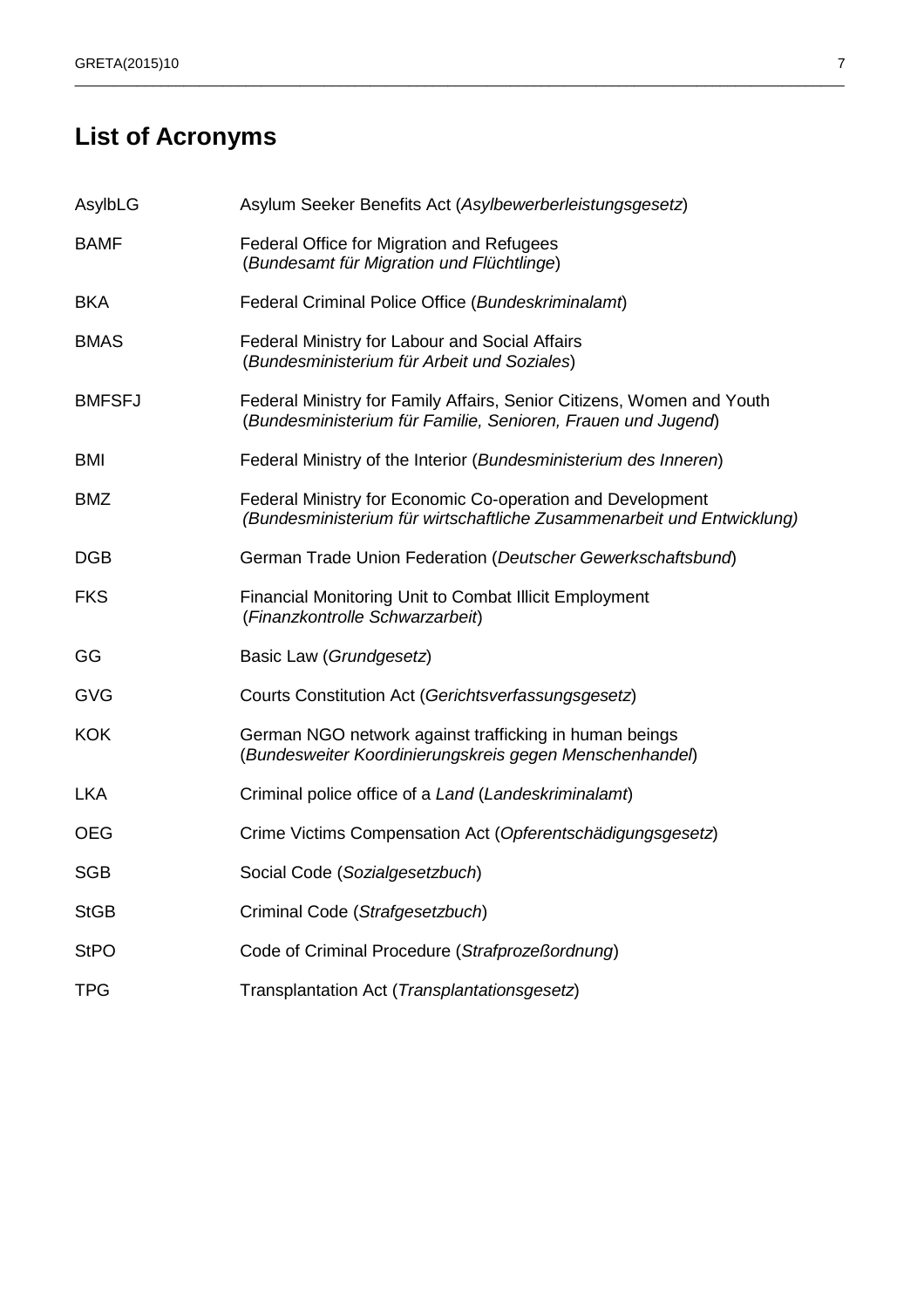### **Executive summary**

Germany has taken a number of important steps to develop the legal and institutional framework for combating trafficking in human beings (THB). The legal framework has evolved over the years in the light of the country's international commitments. Due to Germany's federal structure, competences in action against THB are divided between the federal and the regional level. The Federal Working Group on Trafficking in Human Beings was set up in 1997, and its mandate and composition have evolved since then. In addition to relevant Ministries, it includes representatives of federal states (Länder) and civil society. Most Länder have also created co-ordination structures within their territory, accompanied by co-operation agreements between responsible authorities and civil society organisations.

\_\_\_\_\_\_\_\_\_\_\_\_\_\_\_\_\_\_\_\_\_\_\_\_\_\_\_\_\_\_\_\_\_\_\_\_\_\_\_\_\_\_\_\_\_\_\_\_\_\_\_\_\_\_\_\_\_\_\_\_\_\_\_\_\_\_\_\_\_\_\_\_\_\_\_\_\_\_\_\_\_\_\_\_\_\_\_\_\_\_\_\_\_\_\_\_\_\_\_

GRETA is concerned that there are differences between *Länder* when it comes to co-operation between stakeholders, the identification of victims of trafficking and providing assistance to them. GRETA urges the German authorities to develop a comprehensive national action plan or strategy against human trafficking. The introduction of a comprehensive and consistent data collection system is also of crucial importance to guide the authorities in the development of THB policies.

While some measures have been taken to address trafficking for the purpose of labour exploitation, GRETA urges the German authorities to take further action to combat this phenomenon. Moreover, they should pay increased attention to prevention and protection measures addressing the particular vulnerability of children to trafficking and improve co-ordination and co-operation measures in this regard.

A variety of awareness-raising activities have taken place in Germany, but they are usually project-based and ad hoc in nature. GRETA considers that the German authorities should continue to raise awareness of different forms of trafficking in a more comprehensive manner. GRETA also asks the authorities to make further efforts to discourage demand for the services of trafficked persons for all types of exploitation, in partnership with the private sector and civil society.

There are no national guidelines for the identification of victims of trafficking. The responsibility to formally identify trafficking victims lies with the law enforcement authorities. In most Länder, an agreement clarifies their co-operation with NGOs in the identification process. GRETA urges the German authorities to strengthen the multi-agency approach in the identification process by involving more frontline actors (such as the Financial Monitoring Unit to Combat Illicit Employment and labour inspectors). They should also adopt a more proactive approach and increase their outreach work to identify possible victims of all forms of trafficking. Furthermore, GRETA calls on the German authorities to set up a procedure for the identification and referral of child victims. The identification of victims of trafficking among asylum seekers and irregular migrants in detention facilities should also be improved.

GRETA welcomes the existence of specialised counselling centres assisting victims of human trafficking for the purpose of sexual exploitation. However, GRETA is concerned by the absence of adequate long-term funding for many of them. In contrast, only few counselling centres assisting victims of THB for labour exploitation exist at present. GRETA calls on the German authorities to provide adequate funding to counselling centres and to develop assistance structures for victims of trafficking for the purpose of all types of exploitation according to their needs. Currently there are no structures to accommodate male victims and victims of labour exploitation, and no facilities adapted specifically to trafficked children. GRETA therefore urges the German authorities to provide safe and suitable accommodation to all victims of trafficking and assistance services for child victims of trafficking that address their special needs.

GRETA is concerned that victims of trafficking are not systematically informed about the recovery and reflection period, in particular in cases of labour exploitation and child trafficking. GRETA urges the German authorities to ensure that all possible victims of trafficking are offered a recovery and reflection period.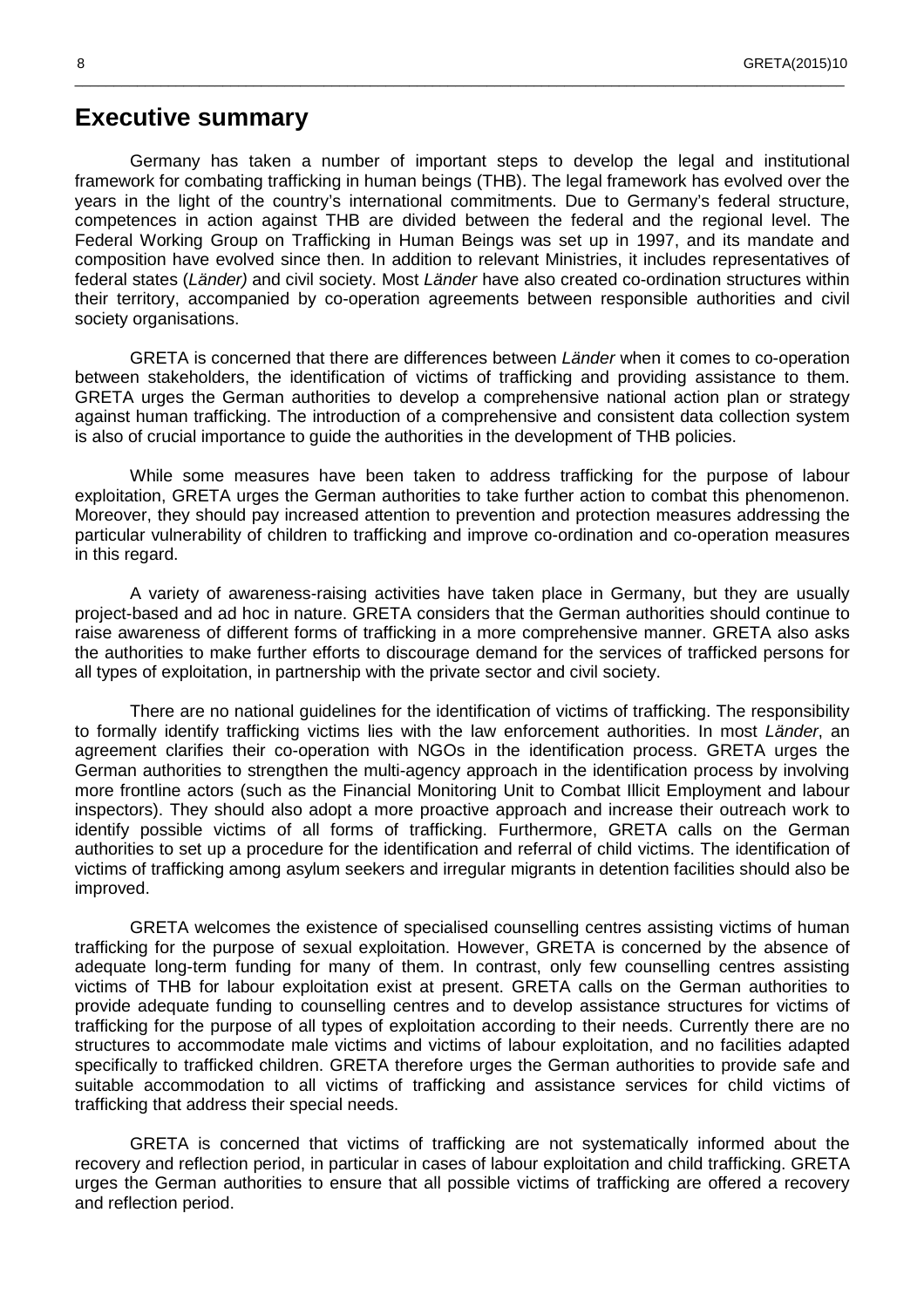The issuing of a special residence permit for trafficking victims depends on their co-operation during criminal proceedings, leaving the victim in a situation of uncertainty before and after such proceedings. GRETA considers that further steps are necessary to ensure that victims of trafficking are able to benefit from a residence permit.

\_\_\_\_\_\_\_\_\_\_\_\_\_\_\_\_\_\_\_\_\_\_\_\_\_\_\_\_\_\_\_\_\_\_\_\_\_\_\_\_\_\_\_\_\_\_\_\_\_\_\_\_\_\_\_\_\_\_\_\_\_\_\_\_\_\_\_\_\_\_\_\_\_\_\_\_\_\_\_\_\_\_\_\_\_\_\_\_\_\_\_\_\_\_\_\_\_\_\_

Victims of trafficking only rarely receive compensation from the perpetrators. GRETA stresses that the German authorities should systematically inform victims of their right to compensation and ensure effective access to legal aid. Further, the existing state compensation scheme excludes victims who have not experienced physical violence. Therefore, GRETA urges the German authorities to set up a state compensation scheme accessible to all victims of trafficking.

Moreover, GRETA urges the German authorities to ensure that victims of THB are not penalised for offences committed in the course of or as a consequence of being trafficked.

GRETA considers that specialisation and training of judges and prosecutors regarding THB should be improved, with a view to ensuring that human trafficking offences are effectively investigated and prosecuted, leading to proportionate and dissuasive sanctions. Finally, GRETA asks the German authorities to make full use of the measures available to protect victims and to prevent intimidation during the investigation and during and after the court proceedings.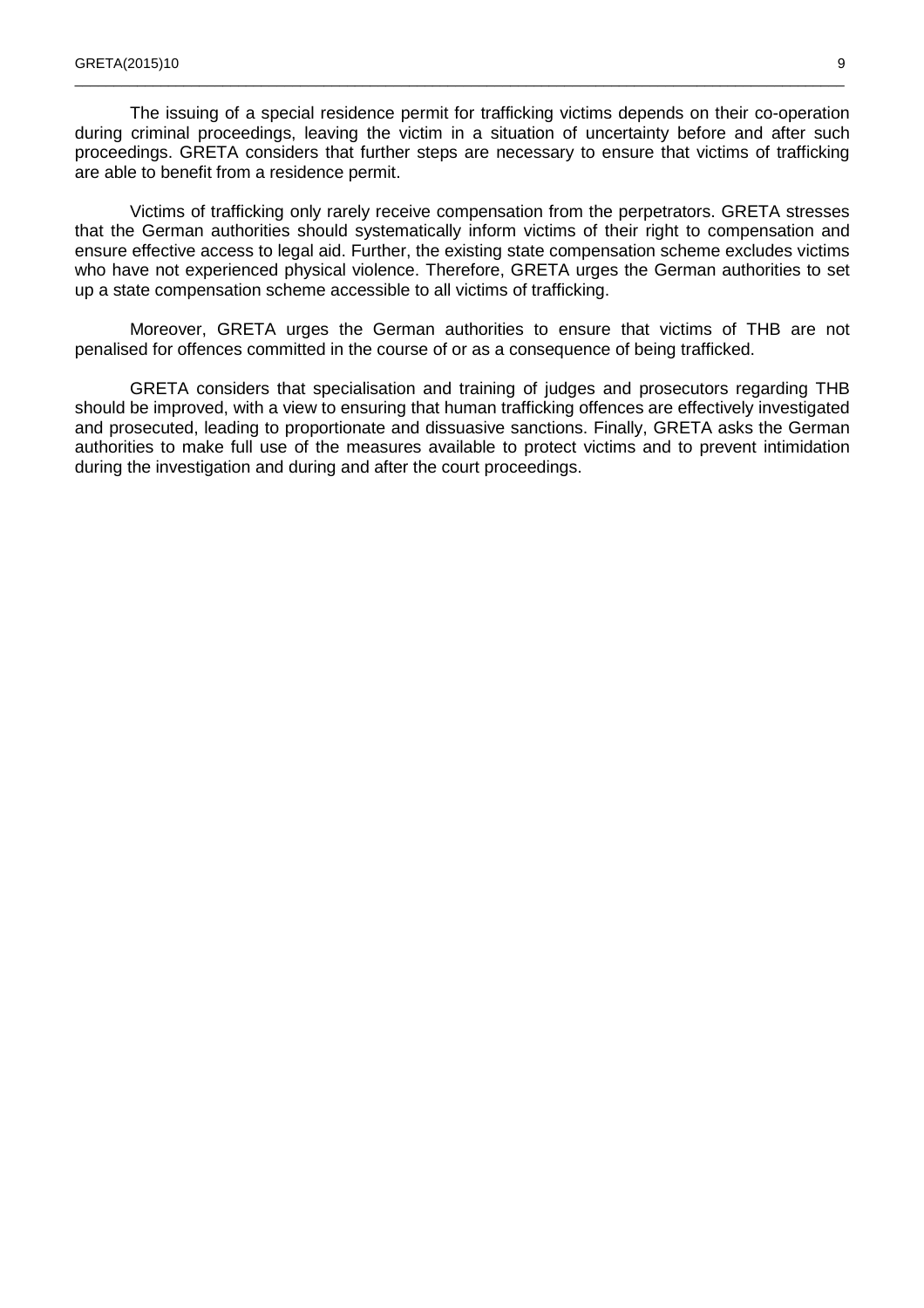## **I. Introduction**

1. Germany deposited the instrument of ratification of the Council of Europe Convention on Action against Trafficking in Human Beings ("the Convention") on 19 December 2012. The Convention entered into force for Germany on 1 April 2013.<sup>1</sup>

\_\_\_\_\_\_\_\_\_\_\_\_\_\_\_\_\_\_\_\_\_\_\_\_\_\_\_\_\_\_\_\_\_\_\_\_\_\_\_\_\_\_\_\_\_\_\_\_\_\_\_\_\_\_\_\_\_\_\_\_\_\_\_\_\_\_\_\_\_\_\_\_\_\_\_\_\_\_\_\_\_\_\_\_\_\_\_\_\_\_\_\_\_\_\_\_\_\_\_

2. As established in Article 36(1) of the Convention, the Group of Experts on Action against Trafficking in Human Beings ("GRETA") monitors the implementation of the Convention by the Parties. GRETA does so in conformity with the procedure laid down in Article 38 of the Convention and the Rules on the evaluation procedure of the implementation of the Council of Europe Convention on Action against Trafficking in Human Beings by the Parties. For the first evaluation round, GRETA drew up a monitoring timetable according to which the Parties to the Convention were divided into groups, Germany being in the fourth group of Parties to be evaluated.

3. In accordance with Article 38 of the Convention, GRETA proceeded with the examination of the measures taken by Germany to implement the provisions set out in the Convention. The "Questionnaire for the evaluation of the implementation of the Council of Europe Convention on Action against Trafficking in Human Beings by the Parties – first evaluation round" was sent to Germany on 3 February 2014. The deadline for replying to the questionnaire was 3 June 2014. Germany submitted its reply in German on 19 May 2014 and subsequently a translation into English on 6 June 2014.

4. In preparation of the present report, GRETA used the reply to the questionnaire by Germany, other information collected by GRETA and information received from civil society. In addition, an evaluation visit to Germany took place from 13 to 20 June 2014, carried out by the following delegation:

- Mr Helmut Sax, Second Vice-President of GRETA;
- Mr Ryszard Piotrowicz, member of GRETA;
- Mr Markus Lehner, Administrator at the Secretariat of the Convention on Action against Trafficking in Human Beings;
- Ms Johanna Nelles, Administrator at the Secretariat of the Convention on Action against Trafficking in Human Beings.

5. During the visit, the GRETA delegation held meetings with officials from relevant federal ministries and public agencies (see Appendix II). Moreover, the GRETA delegation travelled to six federal states (Länder) of Germany (Berlin, Hamburg, Hesse, North Rhine-Westphalia, Rhineland-Palatinate and Saxony) where it met local stakeholders. These meetings took place in a spirit of close co-operation.

6. The GRETA delegation held separate meetings with representatives of non-governmental organisations (NGOs), trade unions and academics. It also met representatives of the United Nations High Commissioner for Refugees (UNHCR). GRETA is grateful for the information provided by them.

7. Further, in the context of the evaluation visit to Germany, the GRETA delegation visited a NGO-run shelter in Berlin accommodating migrant women victims of violence, including victims of trafficking, and a women's shelter in Frankfurt am Main, which also accommodates victims of trafficking.

 $\frac{1}{1}$ 

The Convention as such entered into force on 1 February 2008, following its 10th ratification.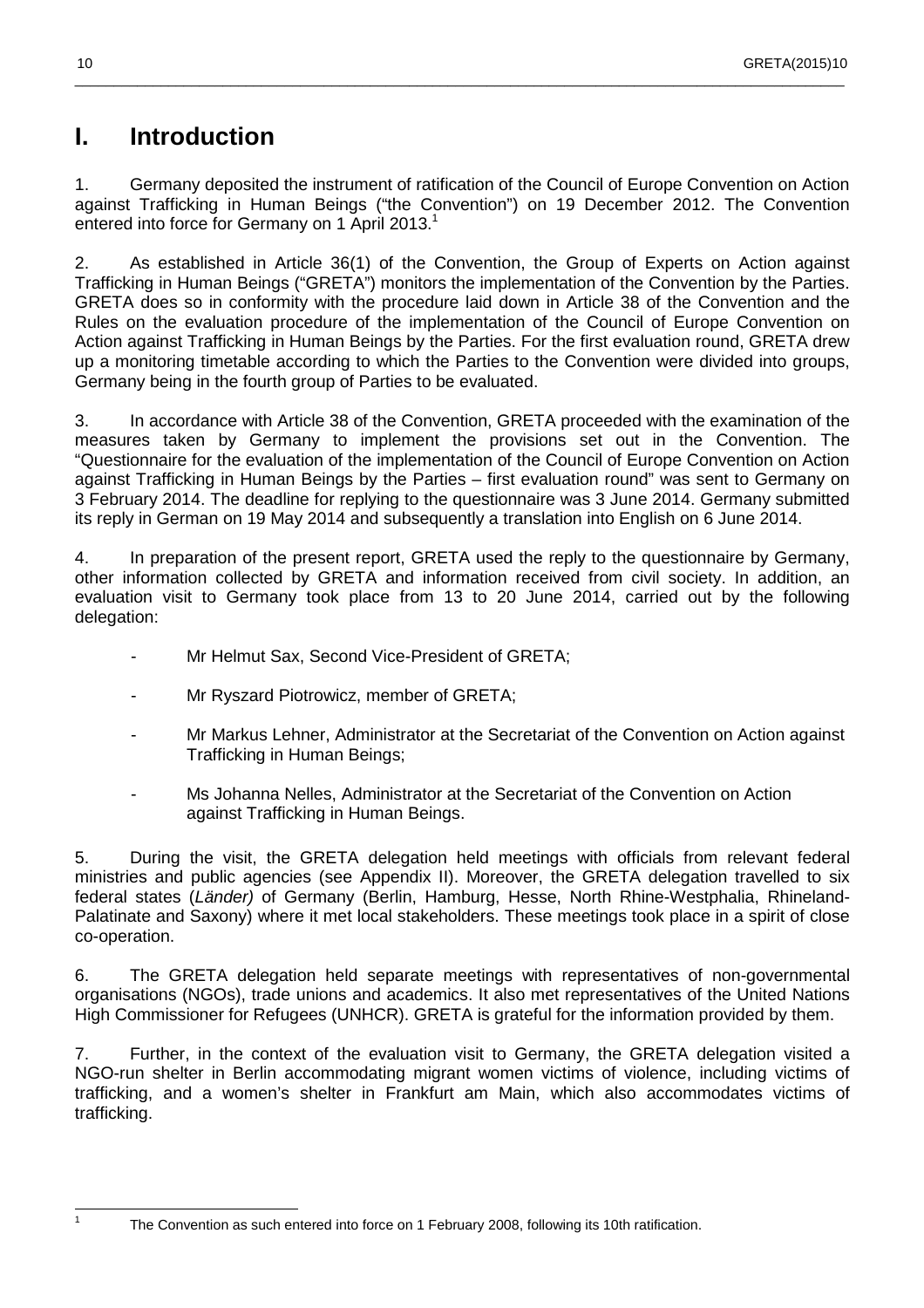8. GRETA is grateful for the valuable assistance provided by the contact person appointed by the German authorities, Ms Nicole Zündorf-Hinte, Federal Ministry for Family Affairs, Senior Citizens, Women and Youth, Division for the Protection of Women from Violence.

\_\_\_\_\_\_\_\_\_\_\_\_\_\_\_\_\_\_\_\_\_\_\_\_\_\_\_\_\_\_\_\_\_\_\_\_\_\_\_\_\_\_\_\_\_\_\_\_\_\_\_\_\_\_\_\_\_\_\_\_\_\_\_\_\_\_\_\_\_\_\_\_\_\_\_\_\_\_\_\_\_\_\_\_\_\_\_\_\_\_\_\_\_\_\_\_\_\_\_

9. The draft version of the present report was adopted by GRETA at its 21st meeting (17-21 November 2014) and was submitted to Germany's authorities for comments on 5 December 2014. The comments were received on 20 February 2015 and were taken into account by GRETA when drawing up the final evaluation report, which was adopted at the 22nd meeting (16-20 March 2015).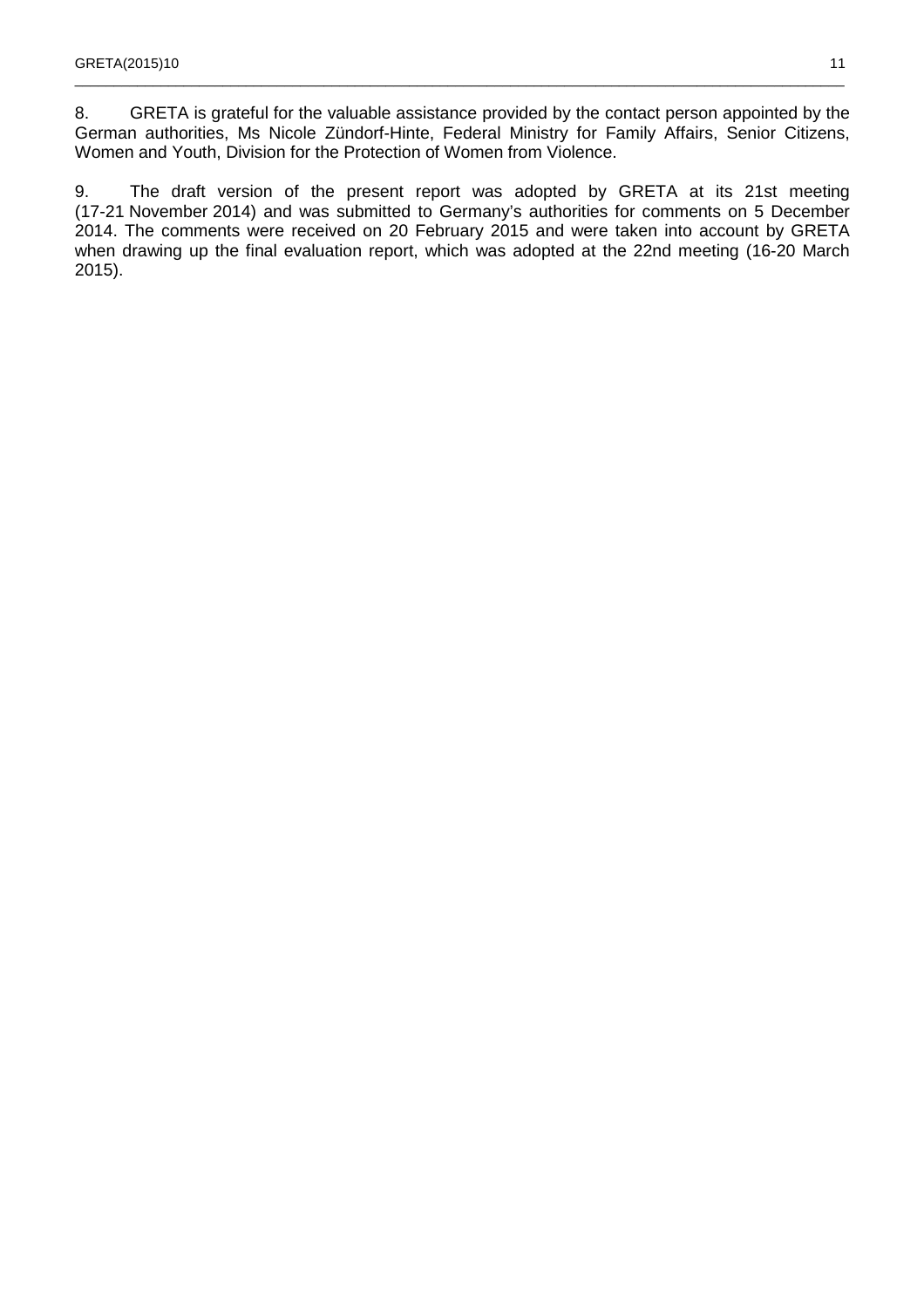## **II. National framework in the field of action against trafficking in human beings in Germany**

\_\_\_\_\_\_\_\_\_\_\_\_\_\_\_\_\_\_\_\_\_\_\_\_\_\_\_\_\_\_\_\_\_\_\_\_\_\_\_\_\_\_\_\_\_\_\_\_\_\_\_\_\_\_\_\_\_\_\_\_\_\_\_\_\_\_\_\_\_\_\_\_\_\_\_\_\_\_\_\_\_\_\_\_\_\_\_\_\_\_\_\_\_\_\_\_\_\_\_

## **1. Overview of the current situation in the area of trafficking in human beings in Germany**

10. Germany is primarily a country of destination for victims of trafficking in human beings (THB). According to data collected by the Federal Criminal Police Office (BKA), 651 victims of human trafficking were identified in 2010 (515 women, 35 men, 95 children), 672 in 2011 (555 women, 24 men, 90 children), 626 in 2012 (510 women, 11 men, 100 children) and 603 in 2013 (478 women, 54 men, 70 children).

11. The prevalent form of exploitation of the identified victims was sexual exploitation (93% of the victims from 2010 to 2013). The number of victims of labour exploitation appears to be quite low (146 victims). No other forms of exploitation have officially been registered.<sup>2</sup>

12. The principal countries of origin of the identified victims from 2010 to 2013 were Romania (571), Bulgaria (516), Hungary (190), Poland (112) and Nigeria (102). Further, a significant number of German nationals were identified as victims of trafficking (122 in 2010, 138 in 2011, 129 in 2012, 92 in 2013).

13. GRETA notes that the above figures do not reveal the real scale of THB in Germany as they capture only victims of THB identified as part of police investigations (see paragraph 81). The focus in Germany has been on THB for the purpose of sexual exploitation and the existing structures are geared towards detecting and assisting such victims. Even if certain initiatives have been taken at federal and Länder level to address the problem of THB for labour exploitation, there is still insufficient attention paid to forms of THB other than for sexual exploitation. There is relatively little knowledge and awareness of the phenomenon of child trafficking, trafficking for forced begging and forced criminal activities. A survey by the Federal Working Group on Trafficking in Human Beings (see paragraph 20), conducted with counselling centres, showed that only a very small proportion (14%) of third-country nationals who had been advised by these centres contacted the police and were counted in the official figures. $3$ 

<sup>&</sup>lt;sup>2</sup> In the period from 2010 to 2013, in 22 cases no specific form of exploitation was registered.

<sup>3</sup> Report of the Sub-Working Group "residential law" of the Federal Working Group on Trafficking in Human Beings on residential law for victims of THB and labour exploitation, July 2013. Available at http://www.institut-fuermenschenrechte.de/fileadmin/user\_upload/PDF-

Dateien/Ergebnispapiere\_Zusammenfassungen\_Hintergrundpapiere/Bericht\_der\_Unterarbeitsgruppe\_Aufenthaltsrecht\_der Bund Laender-AG Menschenhandel.pdf (German only).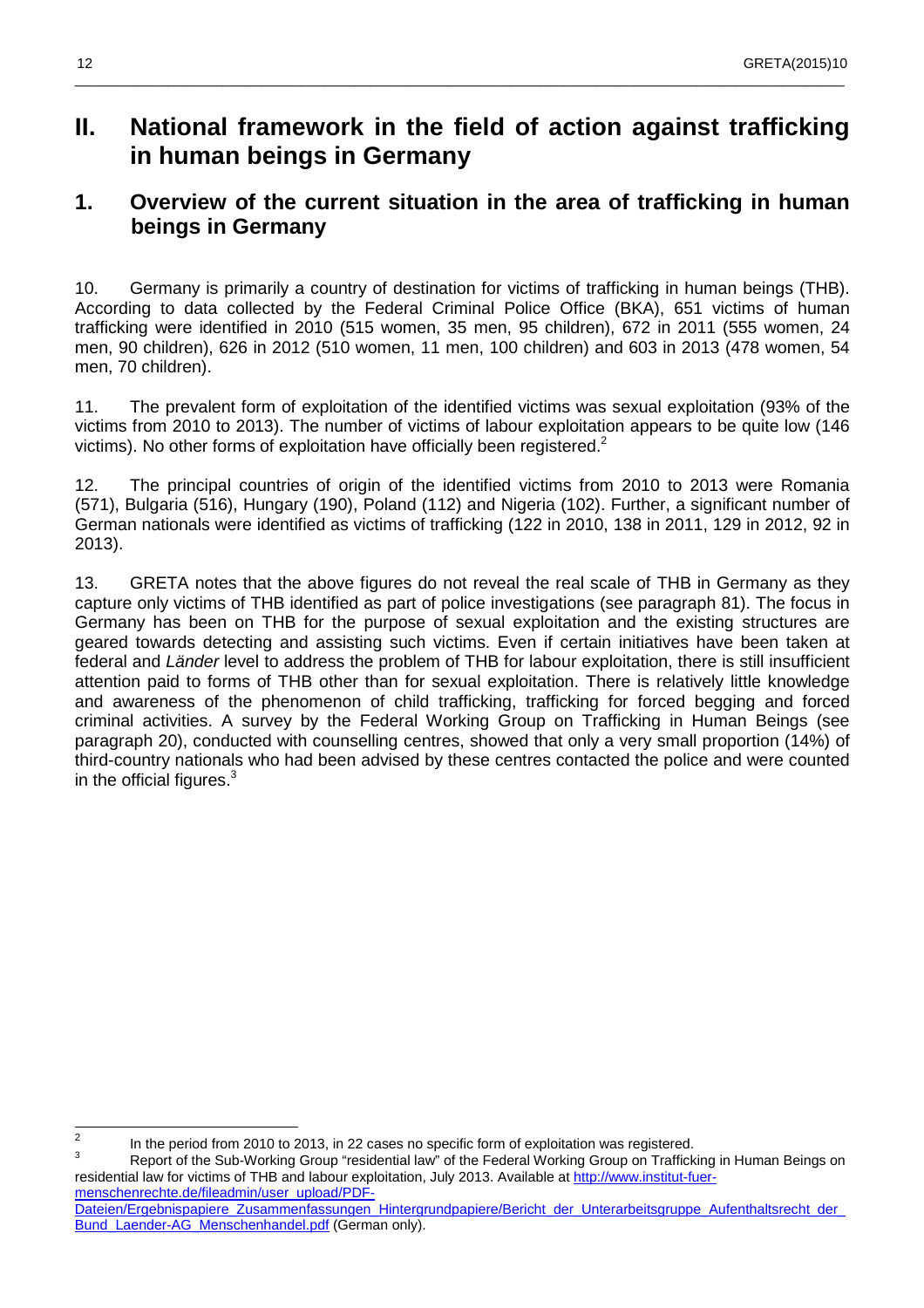## **2. Overview of the legal and policy framework in the field of action against trafficking in human beings**

\_\_\_\_\_\_\_\_\_\_\_\_\_\_\_\_\_\_\_\_\_\_\_\_\_\_\_\_\_\_\_\_\_\_\_\_\_\_\_\_\_\_\_\_\_\_\_\_\_\_\_\_\_\_\_\_\_\_\_\_\_\_\_\_\_\_\_\_\_\_\_\_\_\_\_\_\_\_\_\_\_\_\_\_\_\_\_\_\_\_\_\_\_\_\_\_\_\_\_

### a. Legal framework

14. At the international level, in addition to the Council of Europe Convention on Action against Trafficking in Human Beings, Germany is Party to the United Nations Convention against Transnational Organised Crime and its Protocol to Prevent, Suppress and Punish Trafficking in Persons, especially Women and Children (both ratified in 2006). Germany is also Party to the UN Convention on the Rights of the Child including its Optional Protocols on the Sale of Children, Child Prostitution and Child Pornography and on a Communications Procedure (ratified in 1992, 2009 and 2013 respectively), the Convention on the Elimination of All Forms of Discrimination against Women and its Optional Protocol (ratified in 1985 and 2002 respectively), as well as the following conventions elaborated under the International Labour Organisation (ILO): Convention concerning Forced or Compulsory Labour (No.29), Convention concerning the Abolition of Forced Labour (No.105), Convention concerning the Prohibition and Immediate Action for the Elimination of the Worst Forms of Child Labour (No.182) and Domestic Workers Convention (No. 189). Further, Germany is Party to a number of Council of Europe conventions in the criminal field which are relevant to action against  $THB.<sup>4</sup>$ 

15. As a member of the European Union (EU), Germany is bound by Directive 2011/36/EU of the European Parliament and of the Council of 5 April 2011 on preventing and combating trafficking in human beings and protecting its victims, Directive 2004/81/EC of 29 April 2004 on the residence permit issued to third-country nationals who are victims of trafficking in human beings or who have been the subject of an action to facilitate illegal immigration, and who co-operate with the competent authorities, Directive 2004/80/EC relating to compensation to crime victims and Directive 2012/29/EU of the European Parliament and the Council of 25 October 2012 establishing minimum standards on the rights, support and protection of victims of crime, and replacing Council Framework Decision 2001/220/JHA of 15 March 2001 on the standing of victims in criminal proceedings.

16. The provisions criminalising trafficking in human beings were introduced into the German Criminal Code (Strafgesetzbuch, StGB) in 2005 and include three sections: 232 (THB for sexual exploitation), 233 (THB for labour exploitation) and 233a (Assisting in human trafficking). Furthermore, the Residence Act (Aufenthaltsgesetz) provides for issuing a residence permit for victims of trafficking in section 25, subsection 4a, and for a recovery and reflection period in section 59, subsection 7.

17. Other internal legal acts relating to action against THB include:<sup>5</sup>

- the Code of Criminal Procedure (Strafprozeßordnung, StPO) which contains provisions on compensation claims and procedural rights of victims of crimes;
- the Asylum Seeker Benefits Act (Asylbewerberleistungsgesetz, AsylbLG) on financial and medical assistance for asylum seekers which also applies to non-EU nationals during the recovery and reflection period;
- Volume II of the Social Code (Sozialgesetzbuch, SGB II) on basic social protection for job seekers and Volume XII of the Social Code (SGB XII) on social assistance benefits, which stipulate the entitlements to assistance for German victims, victims who are EU-nationals<sup>6</sup> and non-EU nationals who have been granted a specific residence permit for victims of THB;
- the Crime Victims Compensation Act (Opferentschädigungsgesetz, OEG), which determines the conditions for state compensation for persons who have been the victim of a violent crime.

 $\frac{1}{4}$  In particular the European Convention on Extradition (ETS No. 24) and its Second Additional Protocol (ETS No. 98); the European Convention on Mutual Assistance in Criminal Matters (ETS No. 30) and its Additional Protocol (ETS No. 99); and the Convention on Laundering, Search, Seizure and Confiscation of the Proceeds from Crime (ETS No. 141).<br>5

Some of these laws were amended as from 1 March 2015; these amendments are taken into account where appropriate.

See also paragraph 145.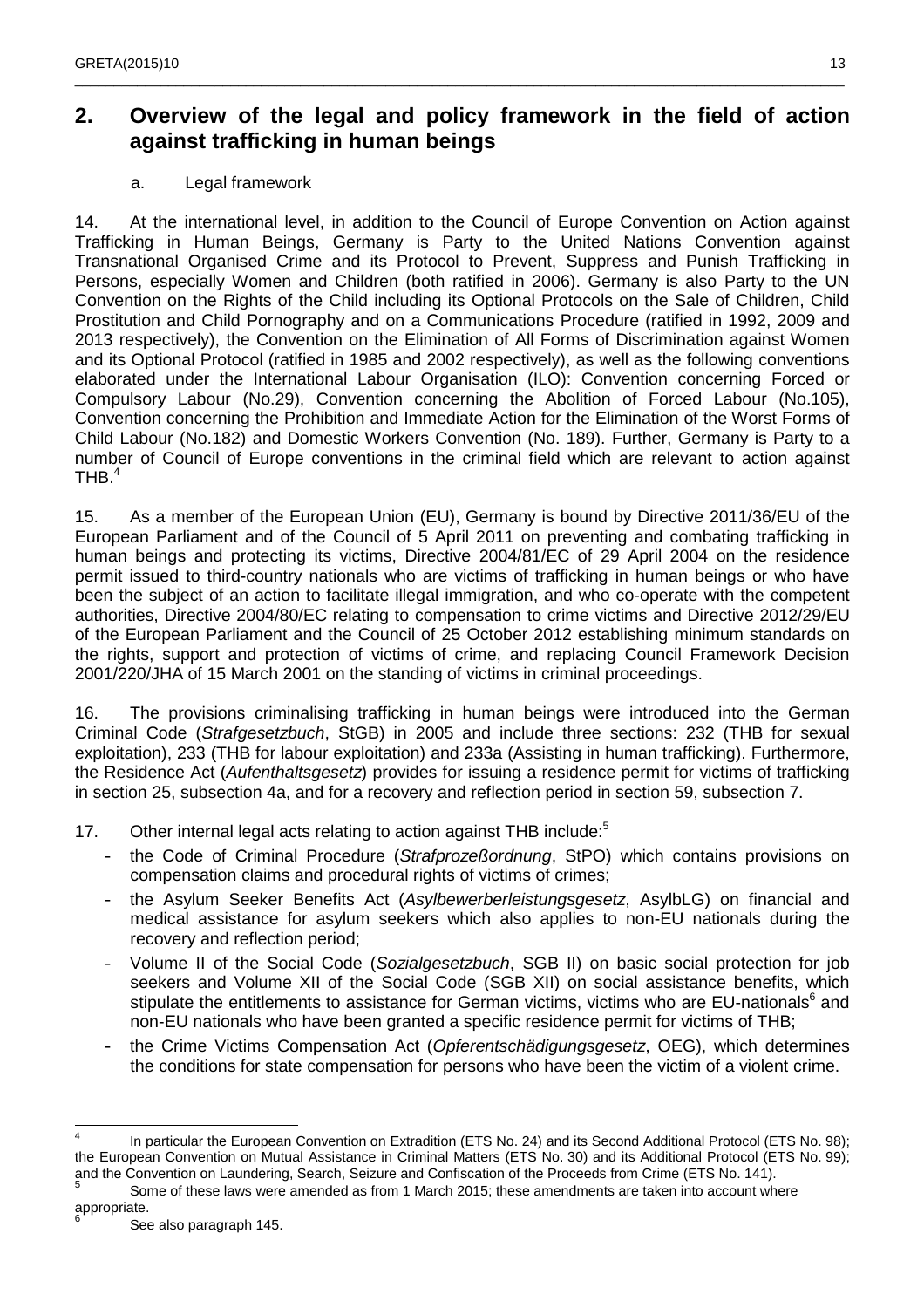b. National Strategy or Action Plan

18. Germany has not set up an action plan or strategy specifically tackling the issue of trafficking in human beings, but the German authorities assert that it is addressed in the Second Action Plan of the Federal Government to Combat Violence Against Women  $(2007-2013)^7$  as well as in the 2011 Action Plan of the Federal Government for the Protection of Children and Young People from Sexual Violence and Exploitation.<sup>8</sup> The latter plan does not have a fixed end date.<sup>9</sup> Concerning the Action Plan to Combat Violence against Women, GRETA notes that it only lists a few measures concerning THB, mostly related to the transposition of relevant European Union norms or the ratification of international instruments.

\_\_\_\_\_\_\_\_\_\_\_\_\_\_\_\_\_\_\_\_\_\_\_\_\_\_\_\_\_\_\_\_\_\_\_\_\_\_\_\_\_\_\_\_\_\_\_\_\_\_\_\_\_\_\_\_\_\_\_\_\_\_\_\_\_\_\_\_\_\_\_\_\_\_\_\_\_\_\_\_\_\_\_\_\_\_\_\_\_\_\_\_\_\_\_\_\_\_\_

19. The above-mentioned 2011 Plan of Action for the Protection of Children and Young People from Sexual Violence and Exploitation covers four thematic areas, one of which is entitled "Child trafficking and tourism", but there is no mention of any specific measures to combat trafficking. Every thematic area is followed by a monitoring group made up of members from the Federal Government and the Länder and representatives of research institutions, the business sector and nongovernmental organisations. The federal-level working group on monitoring child trafficking meets twice a year at the invitation of the Federal Ministry for Family Affairs, Senior Citizens, Women and Youth. A monitoring report will be published and the development of a concept paper on co-operation between counselling centres and public agencies for the protection of child victims of human trafficking is under preparation. **GRETA would like to be kept informed of developments concerning the monitoring report and the concept paper.**

## **3. Overview of the institutional framework for action against trafficking in human beings**

a. Federal Working Group on Trafficking in Human Beings

20. Due to Germany's federal structure, competences in many fields, including action against THB, are divided between the federal and the Länder levels. In order to facilitate the co-ordination of activities between all authorities, working groups have been set up for particular policy areas. A Federal Working Group on Trafficking in Women (Bund-Länder-Arbeitsgruppe Frauenhandel) has performed a co-ordinating role since 1997. Its focus initially was on sexual exploitation and served to highlight the complexity of this phenomenon. In 2012 the working group was renamed Federal Working Group on Trafficking in Human Beings (Bund-Länder-Arbeitsgruppe Menschenhandel) in view of the increasingly broad scope of issues it covered.

8 Available at: http://www.bmfsfj.de/RedaktionBMFSFJ/Abteilung5/Pdf-Anlagen/aktionsplan-

2011,property=pdf,bereich=bmfsfj,sprache=de,rwb=true.pdf 9

 7 Available at: http://www.bmfsfj.de/RedaktionBMFSFJ/Broschuerenstelle/Pdf-Anlagen/aktionsplan-II-gewalt-gegenfrauen-englisch,property=pdf,bereich=bmfsfj,rwb=true.pdf

The German authorities also referred to the National Action Plan on the Implementation of United Nations Security Council Resolution 1325 aiming at the increase of participation of women in crisis prevention, conflict management and postconflict peacebuilding to protect them against gender-based violence and in particular sexual violence in situations of armed conflict, available at: http://www.new-york-

un.diplo.de/contentblob/3814698/Daten/3071274/20121219actionplanscresolution1325.pdf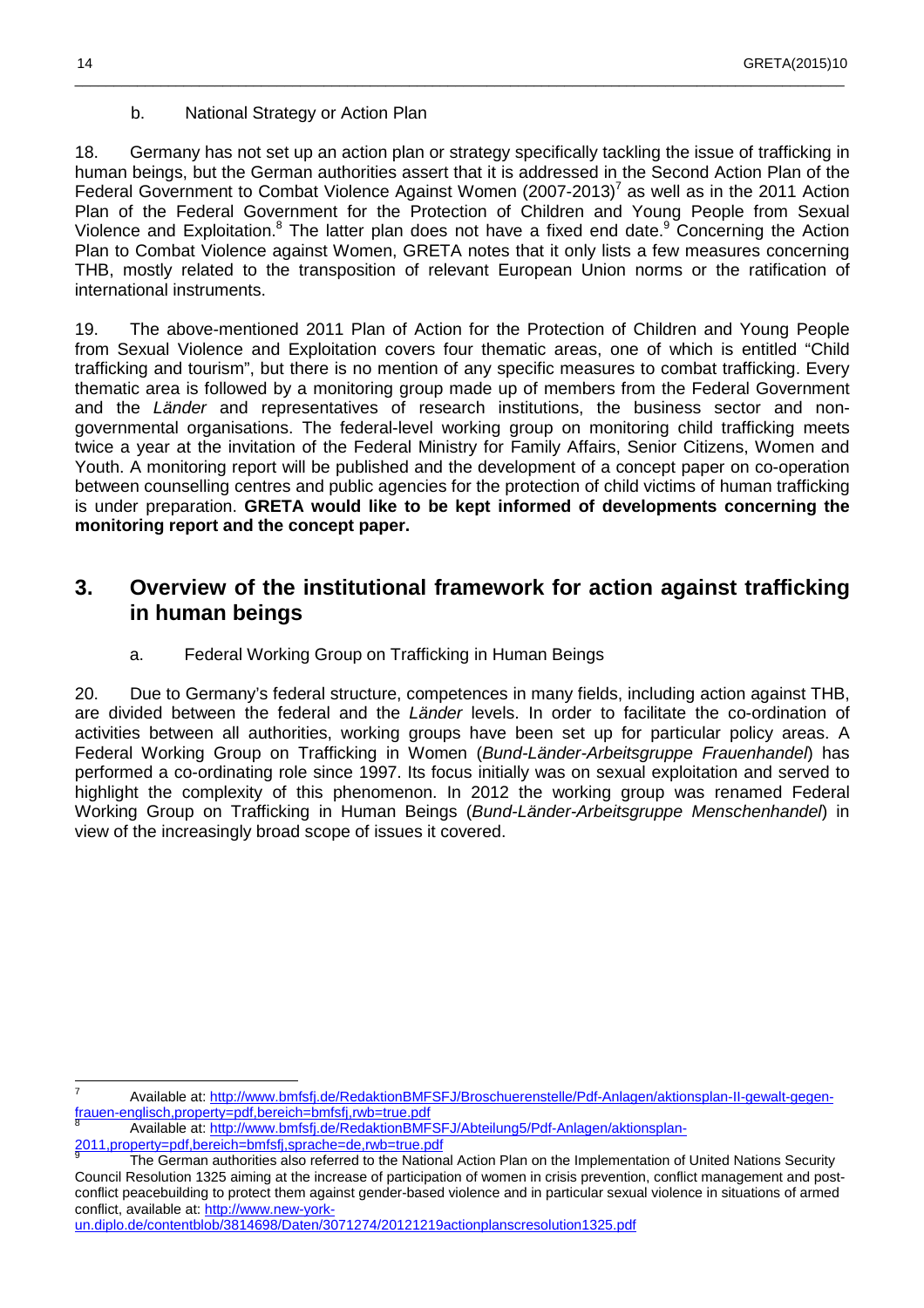21. The Federal Working Group on THB functions under the leadership of the Federal Ministry for Family Affairs, Senior Citizens, Women and Youth and meets at least twice a year. It is composed of representatives of relevant ministries (Federal Ministry for Family Affairs, Senior Citizens, Women and Youth, Federal Ministry of the Interior, Federal Ministry for Labour and Social Affairs, Federal Foreign Office, Federal Ministry of Justice and Consumer Protection, Federal Ministry for Economic Cooperation and Development), the Federal Government Commissioner for Migration, Refugees and Integration, the Federal Criminal Police Office, one representative each from the technical conferences of Länder ministries of the interior, justice, social affairs and equality, the NGOs KOK and SOLWODI, the Federal Association of Non-statutory Welfare, and the German Institute for Human Rights. Depending on the working group's agenda, other experts and institutions may be brought in, such as the German Association of Cities, other federal ministries or Länder criminal police offices. If appropriate, subcommittees are put in place, for instance the subcommittee for the development of standards for initial and further training with regard to trafficking in women and the subcommittee on the Residence Act.

\_\_\_\_\_\_\_\_\_\_\_\_\_\_\_\_\_\_\_\_\_\_\_\_\_\_\_\_\_\_\_\_\_\_\_\_\_\_\_\_\_\_\_\_\_\_\_\_\_\_\_\_\_\_\_\_\_\_\_\_\_\_\_\_\_\_\_\_\_\_\_\_\_\_\_\_\_\_\_\_\_\_\_\_\_\_\_\_\_\_\_\_\_\_\_\_\_\_\_

22. The tasks of the working group include the exchange of information on activities, analysis of specific problems in combating human trafficking, development of guidelines and, where appropriate, joint action to resolve the identified problems.

b. Federal Ministry for Family Affairs, Senior Citizens, Women and Youth (BMFSFJ)

23. The BMFSFJ is the lead agency in the Federal Government on issues relating to all forms of human trafficking. It co-ordinates policies and legislative initiatives on THB at federal level. As action against trafficking in human beings started with activities against trafficking in women, the Division against violence against women within the Department of Equal Opportunities has taken a leading role from the beginning, which it continues to fulfil while federal anti-trafficking activities increasingly cover other forms of trafficking. The Ministry finances the co-ordinating structure of NGOs KOK (see paragraph 33). It has also established and finances the national hotline for women victims of violence.

c. Federal Ministry for Labour and Social Affairs (BMAS)

24. The BMAS is responsible for all labour-related issues at federal level. This covers industrial relations, social security, employment and vocational training, occupational safety and health, labour standards and trafficking of human beings for labour exploitation. The Ministry co-finances pilot projects and mandates research on the latter phenomenon. Moreover, measures under the Crime Victims Compensation Act belong to its competences.

d. Federal Ministry of the Interior (BMI)

25. The BMI is responsible for the Residence Act and public safety and has sectoral supervision of the Federal Criminal Police Office, the Federal Police and the Federal Statistical Office. The BMI is also the supervisory authority of the Federal Office for Migration and Refugees (Bundesamt für Migration und Flüchtlinge, BAMF) which decides, inter alia, asylum applications and whether subsidiary/complementary protection is to be granted.

e. Federal and Länder Police Forces

26. The Federal Criminal Police Office (BKA) is the central office of the German criminal police and as such the central point of contact for domestic and foreign police and judicial authorities. The BKA facilitates exchanges of information and promotes co-operation in investigative and judicial matters. In exceptional cases, on request from a competent Länder-level authority, the BKA itself may carry out investigations where offenders operate on a trans-regional or international basis, where it is necessary to make investigations abroad or where the Länder units do not have the capacity to handle the matter effectively.

27. The BKA provides ongoing training (with two to three training courses per year) for federal and Länder investigators dealing with human trafficking offences and workshops for staff of counselling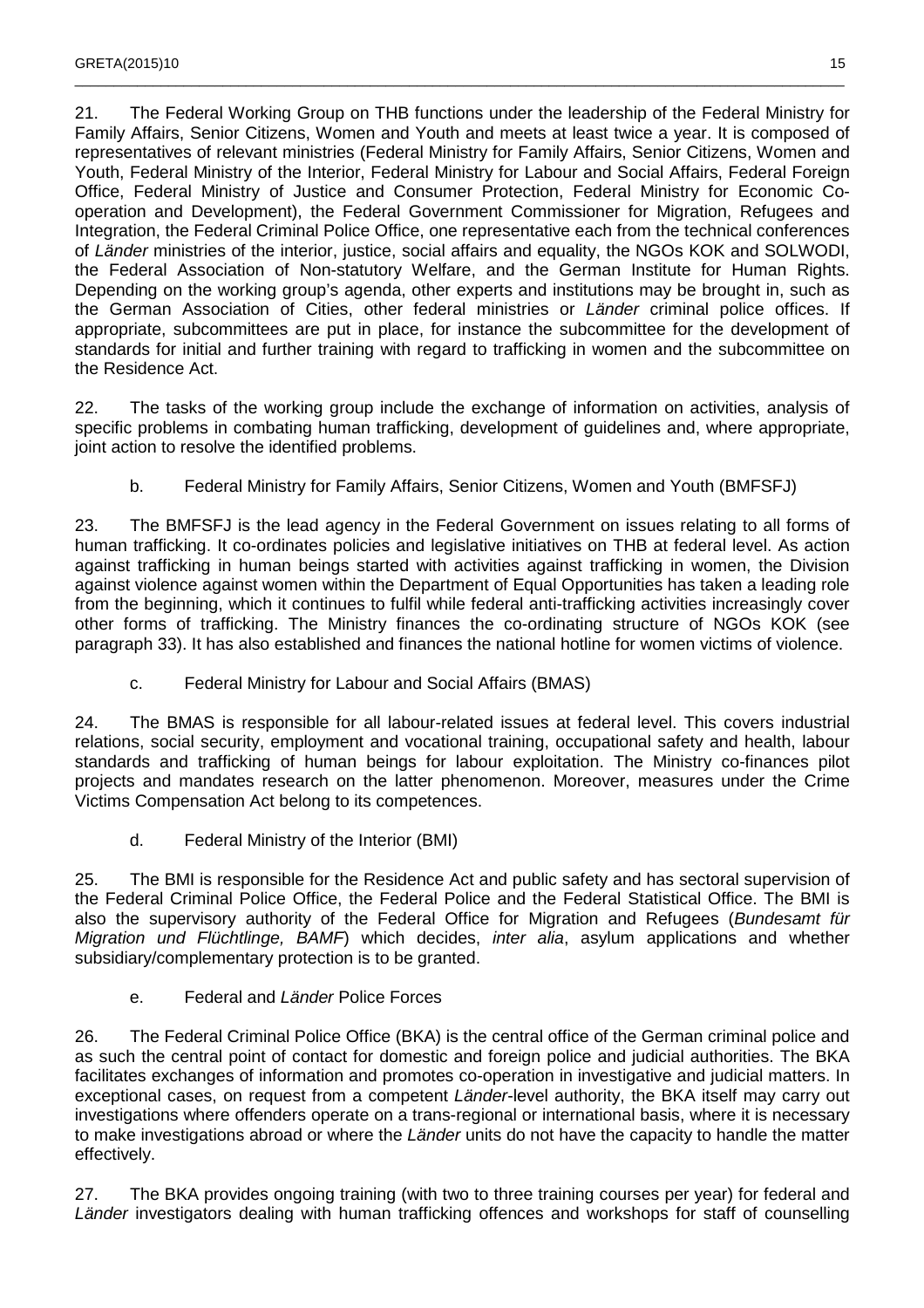centres, police officers and representatives of other agencies responsible for victims of human trafficking. In addition, the BKA compiles the annual National Situation Report on Trafficking in Human Beings, which comprises statistics reflecting the outcome of police investigations based on data submitted by the Länder police forces.

\_\_\_\_\_\_\_\_\_\_\_\_\_\_\_\_\_\_\_\_\_\_\_\_\_\_\_\_\_\_\_\_\_\_\_\_\_\_\_\_\_\_\_\_\_\_\_\_\_\_\_\_\_\_\_\_\_\_\_\_\_\_\_\_\_\_\_\_\_\_\_\_\_\_\_\_\_\_\_\_\_\_\_\_\_\_\_\_\_\_\_\_\_\_\_\_\_\_\_

28. The functions of the Federal Police (Bundespolizei) comprise, inter alia, border security, coastguard services and security at international airports and on German railways.

29. Criminal investigations, including those concerning THB offences, are almost exclusively carried out by Länder police units: either by local criminal police units, or by the criminal police office of the Land (LKA).<sup>10</sup> Police units dedicated specifically to the fight against THB exist only in some Länder; notably the LKA Berlin has one specialist unit focused on THB for sexual exploitation and one unit on THB for labour exploitation.

f. Prosecution Service

30. The prosecution offices function under the authority of the Ministers of Justice of the Länder. The detailed organisation of prosecution offices is prescribed by the legislation of each Land. In most public prosecution services, THB cases are dealt with by units specialised in organised crime. In general there are no public prosecutors specialising in THB cases (see paragraph 73).

g. Financial Monitoring Unit to Combat Illicit Employment (FKS)

31. The FKS is part of the customs administration which is a federal structure under the authority of the Federal Ministry of Finance. Its main responsibility lies in fighting unreported and illegal employment as well as in verifying if employees are correctly insured in the social security system by their employers. There is no uniform labour inspectorate system in Germany (see paragraphs 131 and following). The FKS is the only structure at federal level to carry out inspections at workplaces, but it has no competence to investigate THB on its own and when indications of THB are discovered by FKS, the unit informs the responsible police service. If appropriate, the FKS implements controls together with the Federal Police or with Länder police forces.

h. Länder and local authorities

32. Germany is made up of sixteen federated states, known as Länder (singular Land). Under the German Basic Law (Grundgesetz, GG), the Länder are responsible for the execution of federal laws. They furnish the protection and support system for THB victims, finance the work of the counselling centres (see below) and set up co-ordination structures on the basis of co-operation agreements. Moreover, most of the Länder have set up roundtables on THB, comprising relevant stakeholders. These roundtables are in general chaired by a representative of a ministry of the Land. The municipalities are likewise active within their competences in assisting victims, funding of NGOs and carrying out prevention activities. Some cities participate in the Länder roundtables and set up local working groups on THB.

 $10$ The relevant LKA can take over investigative responsibility in cases of serious crime, in particular drug trafficking and organised crime.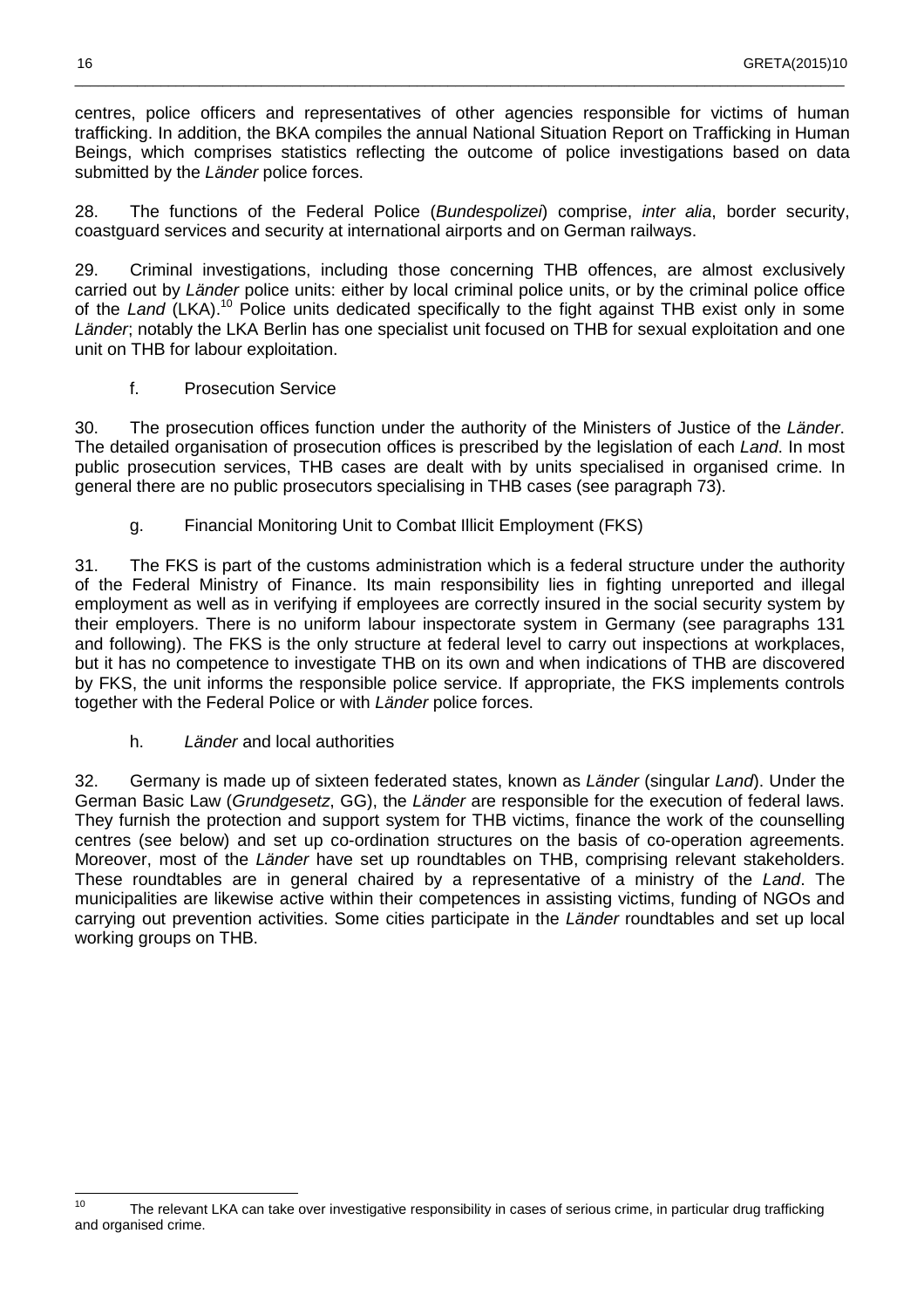#### i. Non-governmental organisations and other civil society actors

33. The German NGO network against trafficking in human beings (KOK) is an alliance of 37 nongovernmental organisations working to combat human trafficking. KOK supports its member organisations, including counselling centres for victims of trafficking or migrant women, immigrantfocused projects, safe houses for women and counselling services for prostitutes. Its role is to act as a national and international interface between counselling services, public and private policy actors and key international organisations. KOK's main activities are networking, both between member organisations and with other players, lobbying, education work and knowledge transfer. The KOK Agency Office has been funded by the Federal Ministry for Family Affairs, Senior Citizens, Women and Youth (BMFSFJ) since 1999. In 2014, 283 345 euros were made available and 302 385 euros in 2015.

\_\_\_\_\_\_\_\_\_\_\_\_\_\_\_\_\_\_\_\_\_\_\_\_\_\_\_\_\_\_\_\_\_\_\_\_\_\_\_\_\_\_\_\_\_\_\_\_\_\_\_\_\_\_\_\_\_\_\_\_\_\_\_\_\_\_\_\_\_\_\_\_\_\_\_\_\_\_\_\_\_\_\_\_\_\_\_\_\_\_\_\_\_\_\_\_\_\_\_

34. Counselling centres are NGOs registered as associations which offer advice and support to victims of trafficking in human beings. Most counselling centres are specialised in victims of sexual exploitation, for instance Ban Ying in Berlin, KOBRAnet in Dresden, FIM in Frankfurt, Agisra in Cologne or SOLWODI, which runs several counselling centres across Germany.<sup>11</sup> The counselling centres help with the detection and identification of THB victims and support them in many ways. In most Länder co-operation agreements with the police clarify respective roles during the identification process. NGOs also participate in regional round tables. Some NGOs also proactively detect victims of trafficking through outreach work in streets where prostitutes work or by contacting women working in brothels. Moreover, many NGOs are active in training, prevention and awareness-raising initiatives. Some counselling centres specialised in sexual exploitation have also started to support victims of THB for labour exploitation, for example Koofra in Hamburg.

35. German trade unions, and in particular the trade union federation DGB (Deutscher Gewerkschaftsbund), are becoming increasingly active in the fight against labour exploitation, e.g. by lobbying for practical and legal measures to reduce labour exploitation, commissioning studies, developing information materials and advising employees. The DGB runs and supports projects, for instance the Alliance against Human Trafficking for Labour Exploitation<sup>12</sup> aimed at gaining knowledge about the phenomenon of labour exploitation and building up structures to fight against it. The trade unions run counselling centres on social and labour laws for migrant workers in different languages. Several of these centres, for instance the six counselling centres run by the DGB-project "Faire" Mobilität",<sup>13</sup> particularly focus on migrant workers in precarious labour circumstances.

 $11$ A list of counselling centres is available at: http://www.kok-gegen-menschenhandel.de/en/member-organisationscounselling-centres.html.

See http://www.buendnis-gegen-menschenhandel.de/en. 13

See http://www.faire-mobilitaet.de/beratungsstellen/++co++79af1b36-e64c-11e2-b489-00188b4dc422 .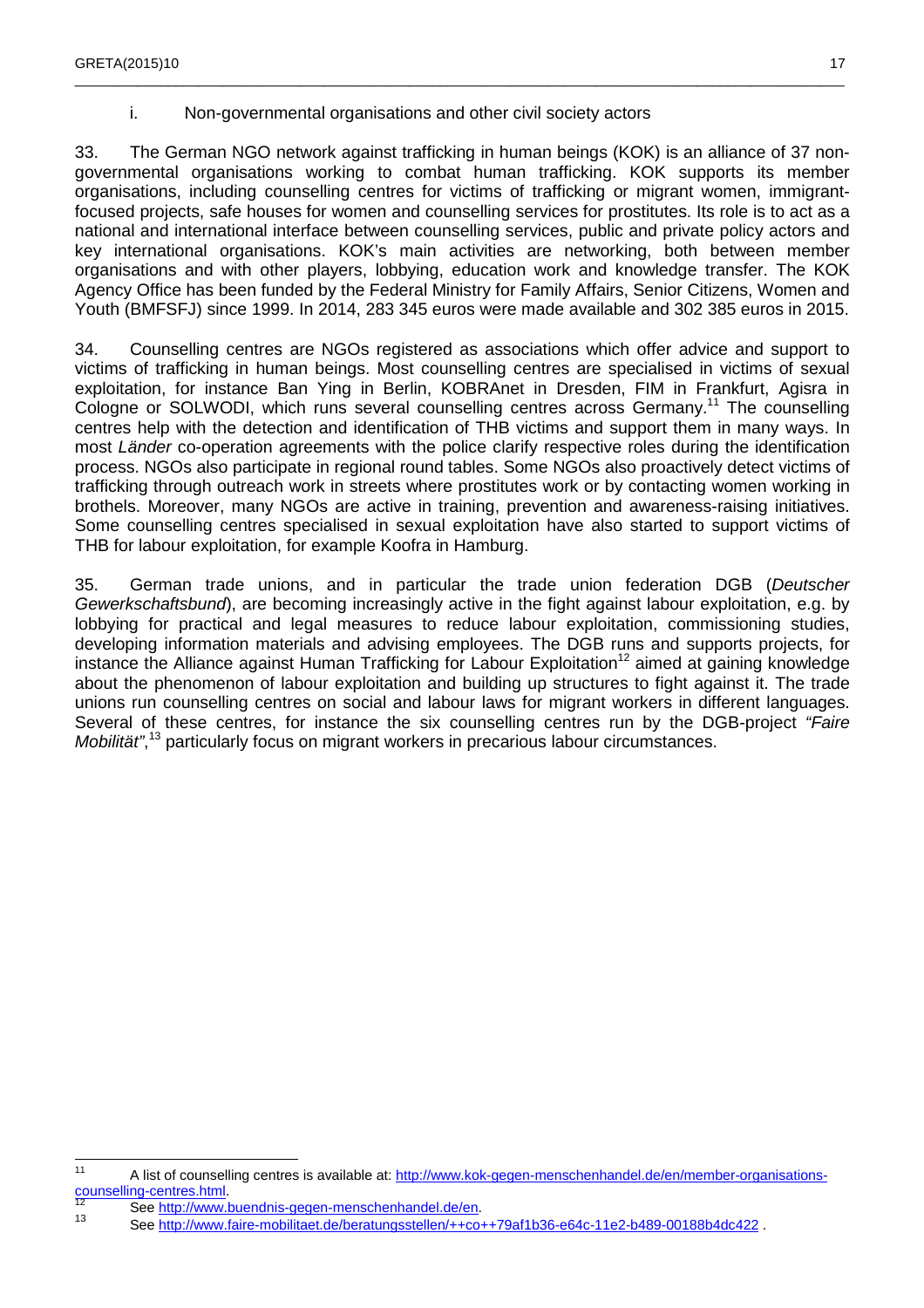## **III. Implementation of the Council of Europe Convention on Action against Trafficking in Human Beings by Germany**

\_\_\_\_\_\_\_\_\_\_\_\_\_\_\_\_\_\_\_\_\_\_\_\_\_\_\_\_\_\_\_\_\_\_\_\_\_\_\_\_\_\_\_\_\_\_\_\_\_\_\_\_\_\_\_\_\_\_\_\_\_\_\_\_\_\_\_\_\_\_\_\_\_\_\_\_\_\_\_\_\_\_\_\_\_\_\_\_\_\_\_\_\_\_\_\_\_\_\_

## **1. Integration of the core concepts and definitions contained in the Convention in the internal law**

a. Human rights-based approach to action against trafficking in human beings

36. Article 1(1)(b) of the Convention establishes as one of its purposes the protection of the human rights of the victims of trafficking. Further, Article 5(3) includes the obligation for Parties to promote a human rights-based approach in the development, implementation and assessment of the policies and programmes to prevent THB. The Explanatory Report on the Convention states that the main added value of the Convention is its human rights perspective and focus on victim protection. In the same vein, the United Nations Recommended Principles and Guidelines on Human Rights and Human Trafficking emphasise that "the human rights of trafficked persons shall be at the centre of all efforts to prevent and combat trafficking and to protect, assist and provide redress to victims".<sup>14</sup>

37. THB constitutes an offence to the dignity and fundamental freedoms of the human being and thus a grave violation of human rights. GRETA emphasises the obligations of states to respect, fulfil and protect human rights, including by ensuring compliance by non-state actors, in accordance with the duty of due diligence. A state that fails to fulfil these obligations may, for instance, be held accountable for violations of the European Convention on Human Rights and Fundamental Freedoms (the ECHR). This has been confirmed by the European Court of Human Rights in its judgment in the case of Rantsev v. Cyprus and Russia, where the Court concluded that THB within the meaning of Article 3(a) of the Palermo Protocol and Article 4(a) of the Anti-Trafficking Convention, falls within the scope of Article 4 of the European Convention on Human Rights<sup>15</sup> (which prohibits slavery, servitude and forced or compulsory labour). The Court further concluded that Article 4 entails a positive obligation to protect victims or potential victims, as well as a procedural obligation to investigate trafficking.<sup>16</sup>

38. The Convention on action against trafficking in human beings requires states to set up a comprehensive framework for the prevention of THB, the protection of trafficked persons as victims of a serious human rights violation, and the effective investigation and prosecution of traffickers. Such protection includes steps to secure that all victims of trafficking are properly identified. It also involves measures to empower trafficked persons by enhancing their rights to adequate protection, assistance and redress, including recovery and rehabilitation, in a participatory and non-discriminatory framework. Further, measures to prevent THB should be taken in the field of socio-economic, labour and migration policies.

39. GRETA wishes to stress the need for states to also address THB as a form of violence against women and to take account of gender-specific types of exploitation, as well as the particular situation of child victims of trafficking, in line with the relevant international legal instruments.<sup>1</sup>

 $14$ <sup>14</sup> Addendum to the report of the United Nations High Commissioner for Human Rights (E/2002/68/Add. 1), http://www.ohchr.org/Documents/Publications/Traffickingen.pdf<br><sup>15</sup> Pentasy v. Cunrue and Pupeia application Na. 35065/

Rantsev v. Cyprus and Russia, application No. 25965/04, judgment of 7 January 2010, ECHR 2010, paragraph 282. 16 See: Siliadin v. France, application No. 73316/01, judgment of 26 July 2005, ECHR 2005 VII;

C.N. and V. v. France, application No. 67724/09, judgment of 11 October 2012, and C.N. v. United Kingdom, application No. 4239/08, judgment of 13 November 2012.

Such as the Council of Europe Convention on Preventing and Combating Violence against Women and Domestic Violence, the Council of Europe Convention on the Protection of Children against Sexual Exploitation and Sexual Abuse, the United Nations Convention on the Rights of the Child and the Optional Protocol thereto on the sale of children, child prostitution and child pornography, and the United Nations Convention on the Elimination of All Forms of Discrimination against Women.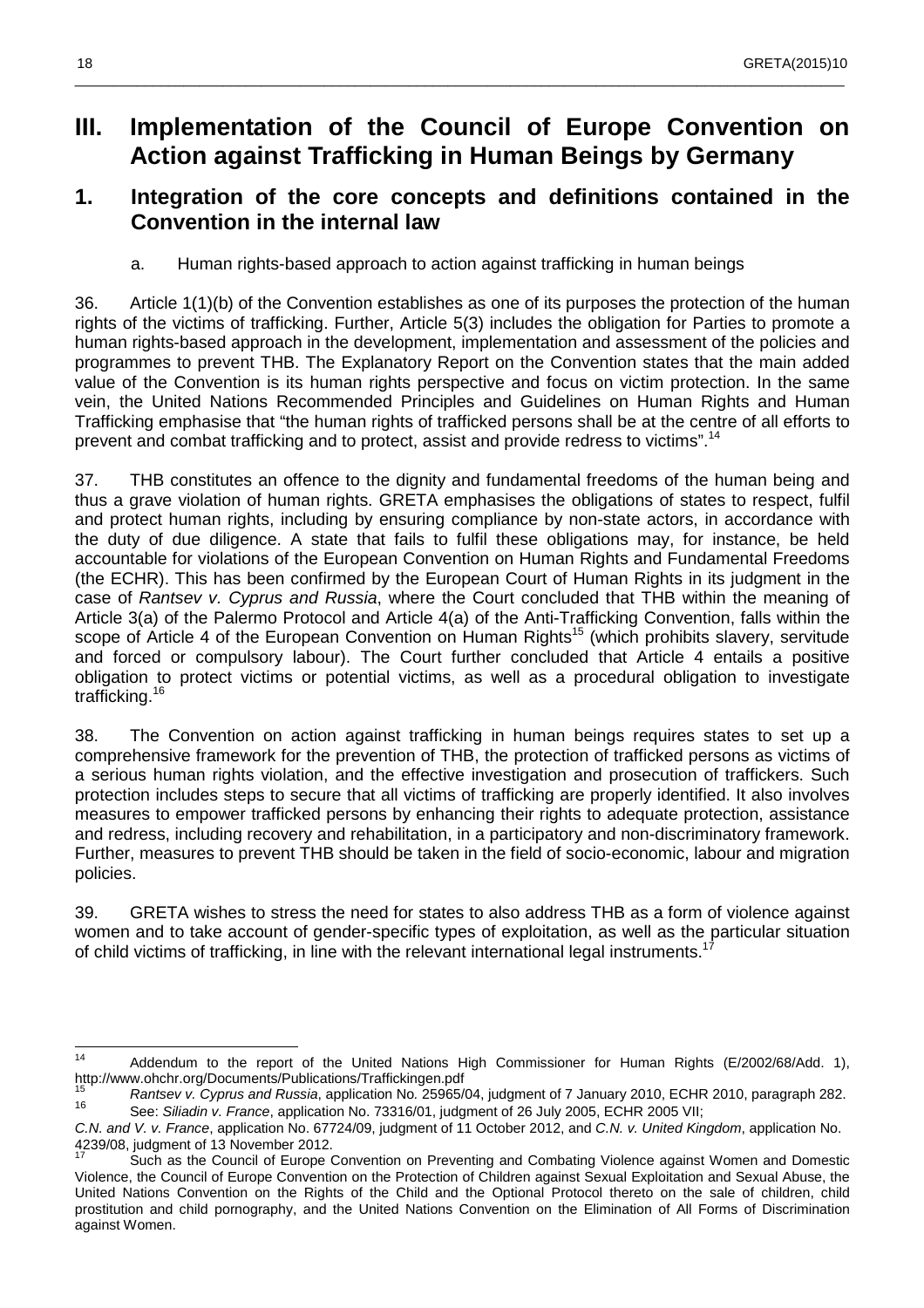40. The German authorities have pointed out that the basic rights which are of particular relevance in the context of trafficking in human beings, such as the inviolability of human dignity, the right to life and to physical integrity, and the freedom of the person, are guaranteed under Articles 1 and 2 of the German Basic Law (Grundgesetz, GG). In the framework of the criminal procedure, special rights are conferred on victims of certain serious criminal offences, including THB. They may for instance join a public prosecution as private accessory prosecutor and can obtain free legal assistance. Further, the Residence Act foresees a specific residence permit for victims of trafficking during criminal proceedings<sup>18</sup> as well as the possibility of a residence permit based on humanitarian<sup>19</sup> grounds.

41. The human rights-based approach to action against THB entails transparency and accountability on the part of the state through the adoption of national policy and action plans for combating trafficking in human beings, the co-ordination of the efforts of all relevant actors, the regular training of relevant professionals, research and data collection, and the provision of adequate funding for the implementation of all these measures. The following sections of this report examine in detail the effectiveness of the policies and measures taken by the German authorities in these fields.

b. Definitions of "trafficking in human beings" and "victim of THB" in German law

#### i. Definition of "trafficking in human beings"

42. In accordance with Article 4(a) of the Convention, trafficking in human beings includes three components: an action ("the recruitment, transportation, transfer, harbouring or receipt of persons"); the use of certain means ("threat or use of force or other forms of coercion, of abduction, of fraud, of deception, of the abuse of power or of a position of vulnerability or of the giving or receiving of payments or benefits to achieve the consent of a person having control over another person"); and the purpose of exploitation ("at a minimum, the exploitation of the prostitution of others or other forms of sexual exploitation, forced labour or services, slavery or practices similar to slavery, servitude or the removal of organs"). In the case of children, pursuant to Article 4(c) of the Convention, it is irrelevant whether the means referred to above have been used.

43. The offence of THB is defined in three sections of the German Criminal Code (StGB):

#### **"Section 232: Human trafficking for the purpose of sexual exploitation**

(1) Whosoever exploits another person's predicament, or vulnerability arising from being in a foreign country, in order to induce them to engage in or continue to engage in prostitution, to engage in exploitative sexual activity with or in the presence of the offender or a third person or to suffer sexual acts on his own person by the offender or a third person shall be liable to imprisonment from six months to ten years. Whosoever induces a person under twenty-one years of age to engage in or continue to engage in prostitution or any of the sexual activity mentioned in the 1st sentence above shall incur the same penalty.

- (2) The attempt shall be punishable.
- (3) The penalty shall be imprisonment from one to ten years if
	- 1. the victim is a child (section 176(1));

2. the offender through the act seriously physically abuses the victim or places the victim in danger of death; or

3. the offender commits the offence on a commercial basis or as a member of a gang whose purpose is the continued commission of such offences.

 $18$ <sup>18</sup> Section 25, subsection 4a, of the Residence Act.

Section 25, paragraphs 3, 4 and 5 of the Residence Act.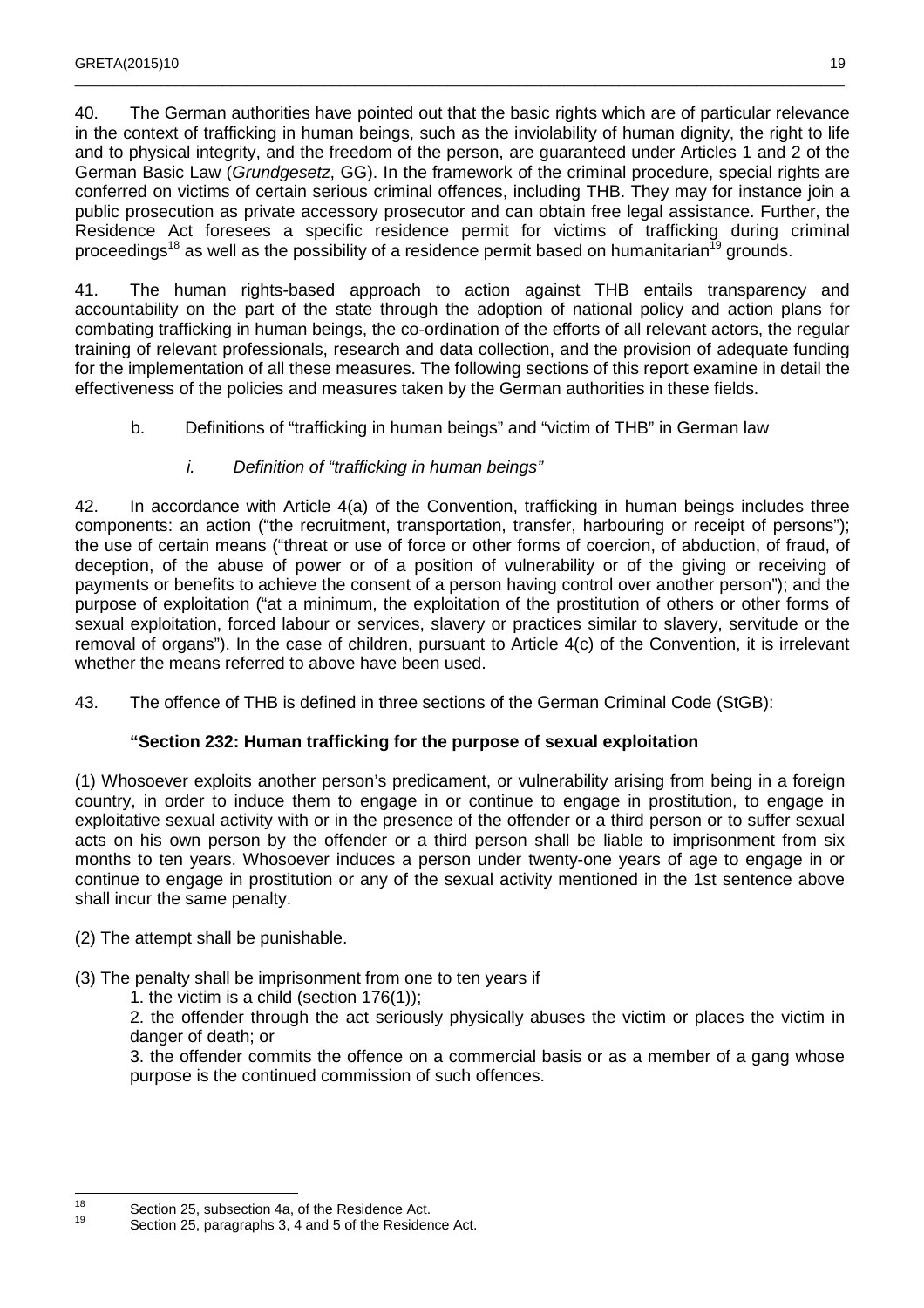(4) The penalty under subsection (3) above shall be imposed on any person who

1. induces another person by force, threat of serious harm or by deception to engage in or continue to engage in prostitution or any of the sexual activity mentioned in subsection (1) 1st sentence above or

\_\_\_\_\_\_\_\_\_\_\_\_\_\_\_\_\_\_\_\_\_\_\_\_\_\_\_\_\_\_\_\_\_\_\_\_\_\_\_\_\_\_\_\_\_\_\_\_\_\_\_\_\_\_\_\_\_\_\_\_\_\_\_\_\_\_\_\_\_\_\_\_\_\_\_\_\_\_\_\_\_\_\_\_\_\_\_\_\_\_\_\_\_\_\_\_\_\_\_

2. gains physical control of another person by force, threat of serious harm or deception to induce them to engage in or continue to engage in prostitution or any of the sexual activity mentioned in subsection (1) 1st sentence above.

(5) In less serious cases under subsection (1) above the penalty shall be imprisonment from three months to five years, in less serious cases under subsections (3) and (4) above imprisonment from six months to five years.

#### **Section 233: Human trafficking for the purpose of work exploitation**

(1) Whosoever exploits another person's predicament, or vulnerability arising from being in a foreign country, to subject them to slavery, servitude or bonded labour, or makes him work for him or a third person under working conditions that are in clear discrepancy to those of other workers performing the same or a similar activity, shall be liable to imprisonment from six months to ten years. Whosoever subjects a person under twenty-one years of age to slavery, servitude or bonded labour or makes him work as mentioned in the 1st sentence above shall incur the same penalty.

(2) The attempt shall be punishable.

(3) Section 232(3) to (5) shall apply mutatis mutandis.

#### **Section 233a: Assisting in human trafficking**

(1) Whosoever assists in human trafficking under section 232 or section 233 by recruiting, transporting, referring, harbouring or sheltering another person shall be liable to imprisonment from three months to five years.

(2) The penalty shall be imprisonment from six months to ten years if

1. the victim is a child (section 176(1));

2. the offender through the act seriously physically abuses the victim or places the victim in danger of death; or

3. the offender commits the offence on a commercial basis or as a member of a gang whose purpose is the continued commission of such offences.

(3) The attempt shall be punishable. $"^{20}$ 

44. GRETA notes that the actions contained in the definition of the Convention, are not part of the definition of THB in sections 232 and 233 StGB. The actions are listed in section 233a of the StGB, which criminalises all actions contained in the Convention when they are used to assist in a crime under sections 232 and 233 StGB. Section 233a is formulated as a catch-all provision which penalises a supportive act to a THB offense even if the latter does not reach the attempt phase (see paragraph 190).

45. Regarding the means, the basic offence under section 232, paragraph 1 and section 233, paragraph 1, contains the element of "exploiting another person's predicament or vulnerability arising from being in a foreign country". This corresponds to the Convention's element "abuse of a position of vulnerability". Further, the aggravating circumstances of paragraph 4 of section 232 (which applies mutatis mutandis to section 233) comprise the means "threat of serious harm or by deception".

 $20$ Translation provided by the Federal Ministry of Justice and Consumer Protection, available at: http://www.gesetzeim-internet.de/Teilliste\_translations.html. Any discrepancies or differences that may arise in translations of the official German version is not binding and has no legal effect for compliance or enforcement purposes.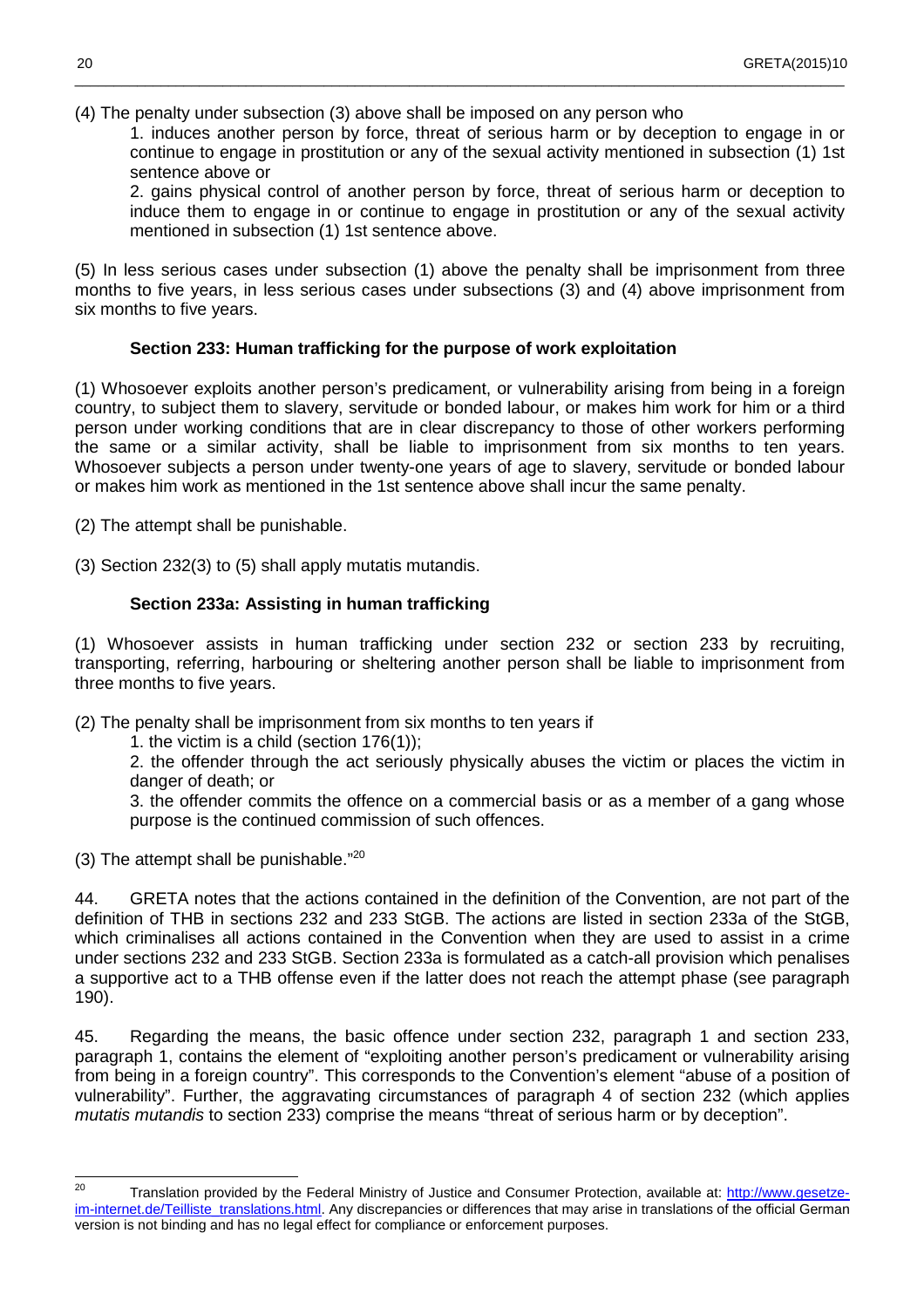46. The other means contained in the Convention, namely "other forms of coercion", "abduction", "fraud", "abuse of power", "giving or receiving of payments or benefits to achieve the consent of a person having control over another person", are not explicitly mentioned in the definition of THB in the StGB. In their comments on the draft GRETA report, the German authorities have informed GRETA that the term "deception" in section 232, subsection 4, No. 1, StGB, corresponds to the means "fraud and deception" provided for in the Convention. Moreover, section 232, subsection 4, No. 2, StGB, to which section 233, subsection 3, and section 233a StGB also refer, comprises situations when a person "gains physical control of another person by force, threat of serious harm or deception". According to the German authorities, this would include abduction. The German authorities have argued that "giving or receiving of payments or benefits to achieve the consent of a person having control over another person" similarly constitutes an act by which the offender gains physical control over the victim. GRETA has not received information which would explain how the means "abuse of power" are reflected in the current definition of the StGB. In order to be fully consistent with the definition of THB in the Convention, **GRETA considers that the German authorities should ensure that all the means included in the Convention are appropriately taken into account.** 

\_\_\_\_\_\_\_\_\_\_\_\_\_\_\_\_\_\_\_\_\_\_\_\_\_\_\_\_\_\_\_\_\_\_\_\_\_\_\_\_\_\_\_\_\_\_\_\_\_\_\_\_\_\_\_\_\_\_\_\_\_\_\_\_\_\_\_\_\_\_\_\_\_\_\_\_\_\_\_\_\_\_\_\_\_\_\_\_\_\_\_\_\_\_\_\_\_\_\_

47. Sections 232 and 233 StGB cover various forms of exploitation: prostitution, other sexual activities, slavery, servitude, bonded labour, or making a person work "under conditions that are in clear discrepancy to those of other workers". However, these sections do not refer to "practices similar to slavery" and "forced labour or services" which are forms of exploitation under the Convention. In their comments to the draft GRETA report, the German authorities have noted that servitude and bonded labour, which are mentioned in section 233 StGB, constitute practices similar to slavery. Moreover, making a person work under "conditions that are in clear discrepancy to those of other workers performing the same or similar activity" is generally assumed if an employee has to work for less than two-thirds of the pay received by a comparable employee and is employed under otherwise exploitative conditions. These exploitative conditions can manifest themselves in various ways, for example deduction of excessive fees for smuggling a person into the country, precarious accommodation, isolation by retaining the person's passport and other papers, or withholding of remuneration. The German authorities have provided examples of case law concerning the application of section 233 StGB.<sup>21</sup> Finally, the element of forced labour is covered by section 233, subsection 3, in conjunction with section 232, subsection 4, No. 1, StGB, if the exploitative employment is enforced with the use of force or the threat of force.

48. German legislation does not contain references to THB for the purpose of organ removal. According to the authorities, referring to the Transplantation Act (Transplantationsgesetz, TPG), the acts envisaged by the Convention with regard to THB for the purpose of organ removal would in any case constitute the offence of assistance (section 27 StGB) to a criminal offence, i.e. to the illicit trade or removal of organs prohibited under section 17 TPG and sanctioned under sections 18 and 19 TPG. Section 17, paragraph 1, TPG, prohibits any trade in organs or tissue intended for use in medical treatment. Under section 17, paragraph 2, TPG, it is prohibited to remove, transplant or have transplanted organs or tissue that are the object of prohibited trade. GRETA acknowledges the comprehensive legislation on organ transplantation in Germany, but considers that the cited provisions do not target the behaviour envisaged by the Convention when criminalising THB for organ removal. The latter constitutes in itself a severe violation of personal freedom and human dignity and is not an accessory act to another punishable behaviour with regard to organ transplantation.

 $\frac{1}{21}$  Trier Regional Court, (2.11.2011), case number 8045 Js 9059/10.5 Kls (exploitation of Czech and German drivers); Düsseldorf Local Court (26.1.2012), case number 106 Ls-50 Js 208/07-58/07 (deaf Polish citizens coerced into begging); Hamburg St. Georg Local Court (22.2.2010), case number 940 Ls 6500 Js 38/09 (494/09), (labour exploitation at a hairdressing salon and attempted sexual exploitation); Augsburg Regional Court (18.2.2008), case number 9KLs 507 Js 121451/07 (exploitation of harvest helpers); Köln Local Court (24.10.2007), case number 523 Ds 451/07 (domestic servitude); Ingolstadt Local Court (10.5.2005): case number 1 Ds 12 Js 6059/05 (exploitation in a specialty restaurant). The judgements are accessible via a case law database of the KOK: http://www.kok-gegen-menschenhandel.de/kokinformiert/rechtsprechungsdatenbank.html (in German).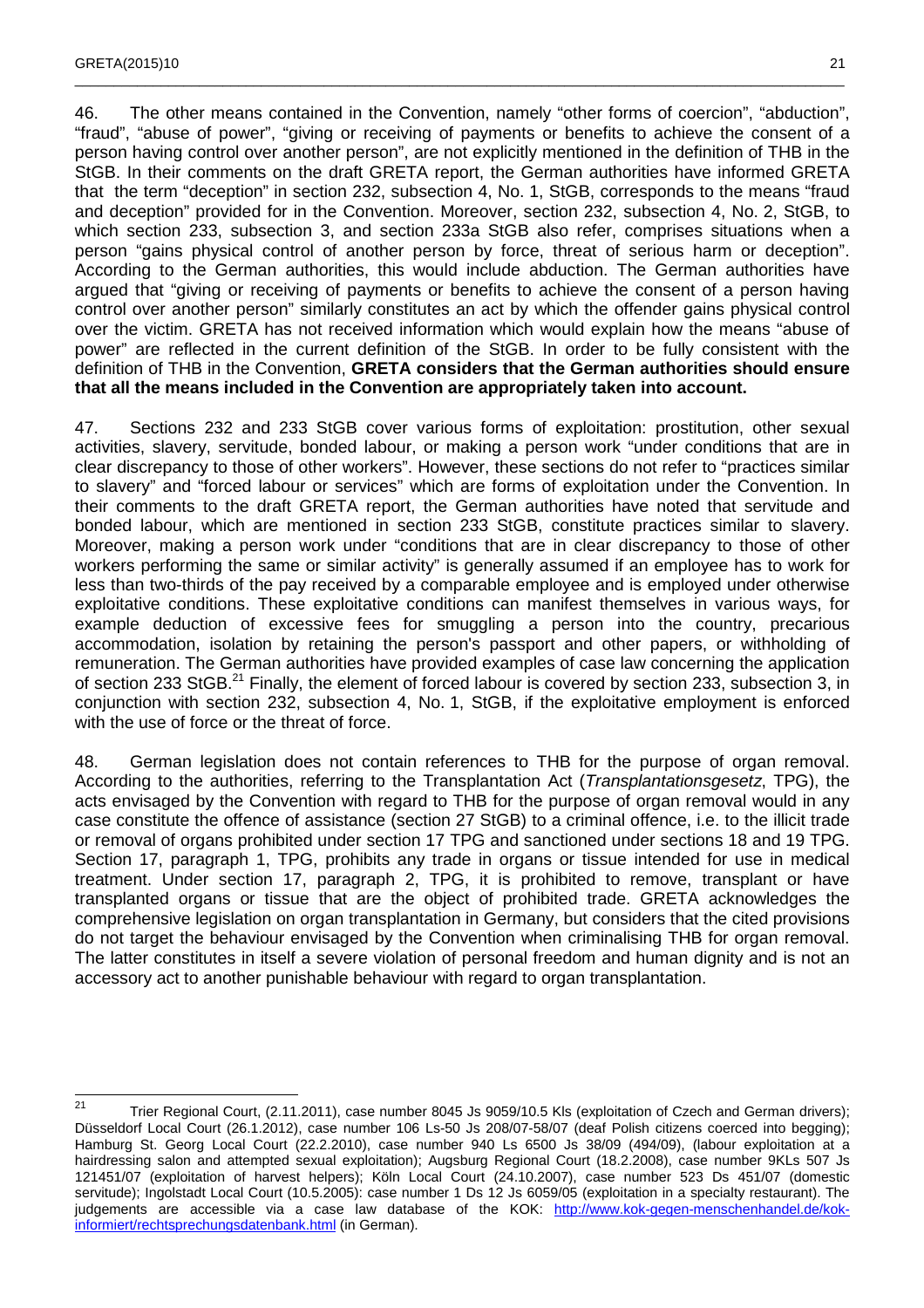49. On 28 January 2015 the Federal Government adopted a draft law providing for amendments to sections 232, 233 and 233a of the StGB and submitted it to the upper chamber of Parliament (Bundesrat). The amendment will add the elements of exploitation of criminal activities, forced begging and removal of organs as forms of exploitation. Noting the forthcoming legislative amendments, **GRETA urges the German authorities to ensure that the definition of THB in the Criminal Code fully complies with the Convention.**

\_\_\_\_\_\_\_\_\_\_\_\_\_\_\_\_\_\_\_\_\_\_\_\_\_\_\_\_\_\_\_\_\_\_\_\_\_\_\_\_\_\_\_\_\_\_\_\_\_\_\_\_\_\_\_\_\_\_\_\_\_\_\_\_\_\_\_\_\_\_\_\_\_\_\_\_\_\_\_\_\_\_\_\_\_\_\_\_\_\_\_\_\_\_\_\_\_\_\_

50. According to the authorities, any consent obtained from a human trafficking victim would be irrelevant under German criminal law. As a matter of principle, valid consent requires that the victim is deciding freely.<sup>22</sup> The German authorities could not provide GRETA with case law regarding the question of consent in connection with sections 232, 233 and 233a StGB. However, it is generally recognised that consent achieved through the use of force or threat of harm does not preclude the wrongness of the act. On the basis of case law related to similar criminal offences, it can be deduced that consent in connection with sections 232 and following StGB, acquired through means mentioned in Article 4a of the Convention would be legally meaningless because it would not be voluntary in nature.<sup>23</sup> According to case law, consent acquired through deception would be invalid.<sup>24</sup>

51. Regarding the non-relevance of means in the case of child trafficking, pursuant to the second sentence of paragraph 1 of sections 232 and 233 StGB, the means required in the first sentence of the relevant paragraphs (to exploit "another person's predicament" or to exploit "another person's vulnerability arising from being in a foreign country") do not have to be present to make the perpetrator liable for the offence of THB if the victim is under 21 years of age.

52. For further analysis of the definition of THB and related offences from a substantive criminal law perspective, see paragraphs 187-195.

#### ii. Definition of "victim of THB"

53. The Convention defines "victim of THB" as "any natural person who is subjected to THB as defined in Article 4 of the Convention". Recognition of victims of trafficking as such is essential as it gives rise to their entitlement to the broad range of protection and assistance measures set out in the Convention.

54. According to the German authorities, a "victim of trafficking in human beings" is any natural person who is subject to the criminal offence of trafficking in human beings as defined in sections 232 and 233 and 233a of the StGB.

55. Furthermore, section 25, paragraph 4a, of the Residence Act provides for a special residence permit for THB victims who co-operate in the criminal procedure, and section 59, paragraph 7, of the same instrument, grants a recovery and reflection period to presumed victims. GRETA however notes that the Crime Victims Compensation Act uses a definition of victim which excludes a potentially high number of victims of THB from its benefits because it requires an act of physical violence against the victim, whereas acts of psychological violence are not sufficient to trigger entitlement to compensation (see paragraph 177).

56. The question of the definition of victim of THB is further discussed in the sections of this report dealing with the identification of victims and the assistance measures provided to them, along with the related proposals made by GRETA (see paragraphs 124 and following, 137 and 150).

<sup>22</sup> <sup>22</sup> Federal Court of Justice, Decision of 27. 3. 1953 - 1 StR 689/52 = BGHSt 4, 113 = NJW 1953, 1070).

<sup>23</sup> Especially with regard to violence in the case of sexual offences Federal Court of Justice, Decision of 08.12.1982 - 3 StR 397/82. See also the available literature: Leipziger Kommentar-Rönnau, 12th edition, preliminary remarks to §32 StGB, para. 207; Schönke/Schröder-Lenckner/Sternberg-Lieben, 29th edition, preliminary remarks to §§ 32 ff. StGB, para. 48.<br><sup>24</sup> Federal Ceurt of Justice, Desigion of 34 February 1984, 1 StB 830/83 - BCHSt 33, 367. Federal Court of Justice, Decision of 21 February 1984 - 1 StR 829/83 = BGHSt 32, 267.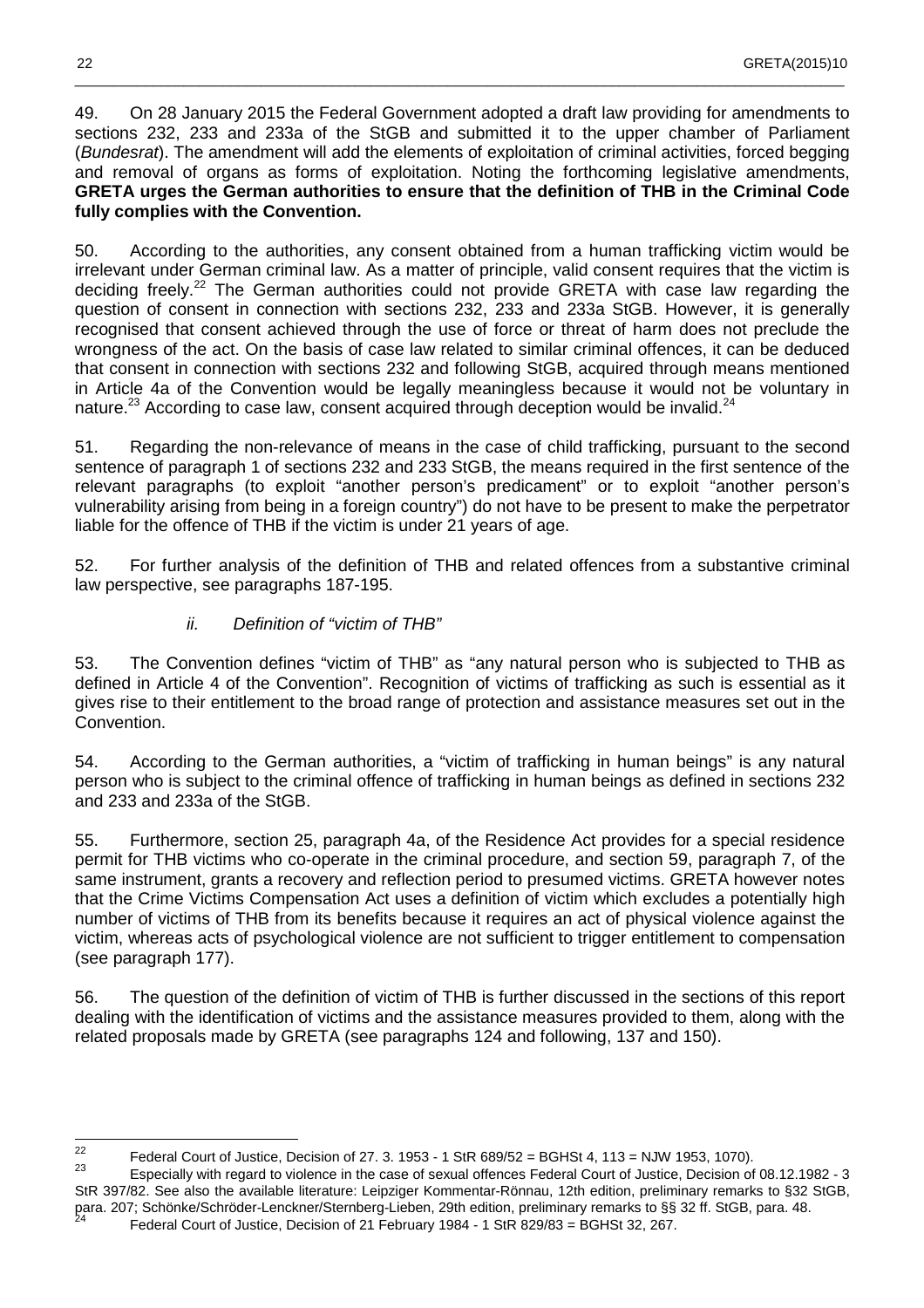c. Comprehensive approach to action against THB, co-ordination of all actors and actions, and international co-operation

\_\_\_\_\_\_\_\_\_\_\_\_\_\_\_\_\_\_\_\_\_\_\_\_\_\_\_\_\_\_\_\_\_\_\_\_\_\_\_\_\_\_\_\_\_\_\_\_\_\_\_\_\_\_\_\_\_\_\_\_\_\_\_\_\_\_\_\_\_\_\_\_\_\_\_\_\_\_\_\_\_\_\_\_\_\_\_\_\_\_\_\_\_\_\_\_\_\_\_

#### i. Comprehensive approach and co-ordination

57. One of the aims of the Convention is to design a comprehensive framework for the protection of and assistance to victims and witnesses. To be effective, any national action to combat THB must be comprehensive and multi-sectoral, and take on board the required multidisciplinary expertise. Article 29(2) of the Convention requires Parties to take measures to ensure the co-ordination of national policies and actions against THB, including through the setting-up of specific co-ordinating bodies. Further, the Convention refers to the need to co-operate and build strategic partnership with civil society through co-operative frameworks that can help governments fulfil their obligations under the Convention (Article 35).

58. While it comes within the remit of federal jurisdiction to enact legislation in the area of combatting THB and protecting and supporting victims, the implementation of these laws and most THB-related policies falls within the competence of the different *Länder*. In the absence of a national co-ordinating body and a national referral mechanism there are differences between the Länder when it comes to the co-operation mechanisms between stakeholders, the procedures of identifying victims and the implementation of assistance to victims.

59. As noted in paragraph 23, the Federal Ministry for Family Affairs, Senior Citizens, Women and Youth (BMFSFJ) is the co-ordinating agency in the Federal Government on issues relating to human trafficking. The Ministry is very active in developing and promoting policies pertaining to the fight against THB. It chairs the Federal Working Group on Trafficking in Human Beings and finances the work of the KOK (see paragraph 33). The application of the Residence Act falls under the responsibility of the Ministry of Interior and the Ministry for Labour and Social affairs is responsible for THB for labour exploitation.

60. The co-ordination structure between the federal and Länder level is the Federal Working Group on Trafficking in Human Beings (see paragraph 20). The working group has developed a concept paper on co-operation between specialised counselling centres and the police in matters of human trafficking (1998, updated 2007), a guidance document for implementing agencies on application of the Crime Victims Compensation Act for victims of human trafficking and a working paper on the standardisation of initial and further training for all relevant occupational groups in the domain of human trafficking for the purpose of sexual exploitation.

61. GRETA commends the activities of the Federal Working Group on Trafficking in Human Beings and the strong involvement of civil society in the co-operation with the federal government. However, the Working Group's work has focussed primarily on THB for sexual exploitation, despite the fact that its mandate was been extended to THB for labour exploitation in 2012. The current composition of the Working Group includes neither NGOs active in combating THB for labour exploitation, nor trade unions, the Financial Monitoring Unit to Combat Illicit Employment or representatives of the Länder networking bodies. In general, the introduction of the offence of THB for labour exploitation in 2005 was not followed by steps by the authorities to gather intelligence about the phenomenon and combat it. Despite various initiatives of different stakeholders in recent years, there is still a time-lag in addressing THB for the purpose of labour exploitation in Germany.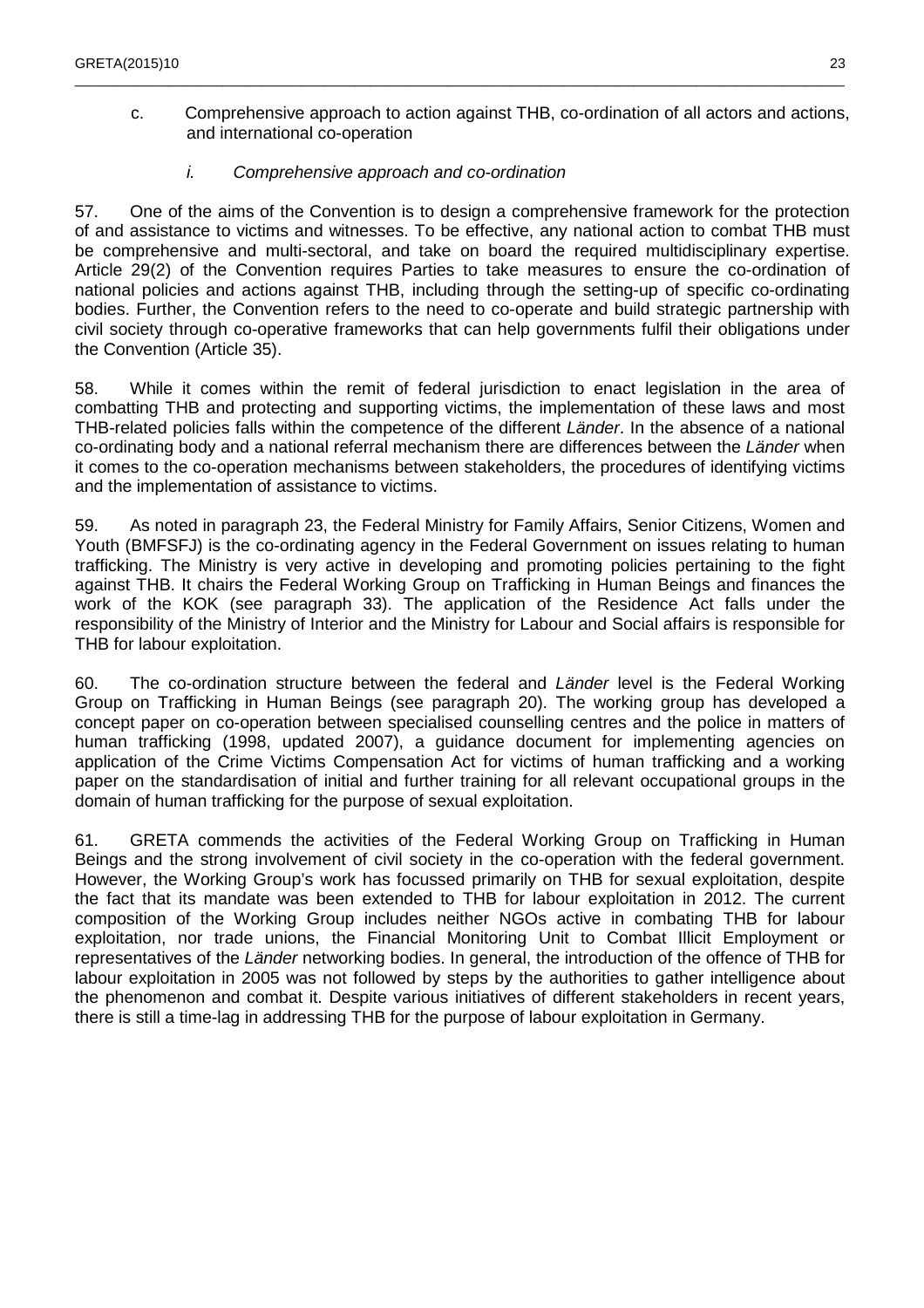62. GRETA welcomes the fact that with the existence of KOK, NGOs have a countrywide networking structure which is funded by the federal government. NGO co-ordination is a key element in combatting THB, all the more so in a federal system. GRETA notes that new civil society actors address issues other than sexual exploitation, notably THB for labour exploitation. At Länder level, a few THB roundtables have started to integrate action against THB for the purpose of labour exploitation into their work. This process is leading to a reorientation of the activities of some civil society actors.<sup>25</sup> GRETA considers that this is an opportunity to adopt a comprehensive approach to trafficking and offers the possibility to integrate more actors into existing co-ordination structures, including NGOs working with child victims of trafficking.

\_\_\_\_\_\_\_\_\_\_\_\_\_\_\_\_\_\_\_\_\_\_\_\_\_\_\_\_\_\_\_\_\_\_\_\_\_\_\_\_\_\_\_\_\_\_\_\_\_\_\_\_\_\_\_\_\_\_\_\_\_\_\_\_\_\_\_\_\_\_\_\_\_\_\_\_\_\_\_\_\_\_\_\_\_\_\_\_\_\_\_\_\_\_\_\_\_\_\_

63. At the Länder level co-ordination takes place through co-operation agreements between stakeholders and a forum of exchange, usually in the form of a roundtable. The Länder co-operation agreements have been developed on the basis of the above-mentioned concept paper by the Federal Working Group on Human Trafficking. The concept paper explains the phenomenon of trafficking in Germany and outlines target groups, the role of the relevant agencies and procedures. Based on this paper, the Länder set up their own co-operation agreements in accordance with their needs.<sup>26</sup>

64. Most co-operation agreements are concluded between the police and counselling centres, but some include a wider circle of actors. In Hesse, for instance, Foreigners Registration Offices, job centres and social administrations are included. Similarly, in Rhineland-Palatinate, the agreement describes the relevant tasks of the responsible Ministry, Foreigners Registration Offices and the competent social administration. The majority of the co-operation agreements are still restricted to addressing human trafficking for the purpose of sexual exploitation but a number of Länder have added THB for the purpose of labour exploitation to their agreements, for example Berlin and Hamburg.

65. The roundtables in most Länder include relevant Ministries, police and NGOs. A few Länder have adopted structures with a broad spectrum of participants, including those specialised in THB for labour exploitation, for instance Berlin and Hamburg.<sup>27</sup> GRETA notes the setting up of co-operation agreements and roundtables in the Länder and that some Länder have already developed cooperation on combating trafficking for the purpose of labour exploitation.

66. The topic of child trafficking is not dealt with by the Federal Working Group on Trafficking in Human Beings and there are no links with child-related co-ordination processes, for example the federal-level working group on monitoring child trafficking (see paragraph 19).<sup>28</sup> Action against child trafficking is often limited to the context of sexual abuse, which neglects other exploitative purposes of child trafficking. According to the German authorities, the federal-level working group on monitoring child trafficking established that problems in this area are not adequately addressed by the judiciary and the child and youth services. The needs of children also need to be better taken into account by Länder roundtables on human trafficking. Discussions in this working group also showed that more awareness raising on the issue is needed and that co-operation needs to be institutionalised to ensure that information is passed on across relevant professions (counsellors, police, judiciary, guardians, youth services).

 $25$ <sup>25</sup> The THB counselling centre Koofra in Hamburg, for instance, has been charged with supporting victims of THB for the purpose of labour exploitation.

<sup>&</sup>lt;sup>26</sup> Only Bremen, Mecklenburg-Vorpommern and Schleswig-Holstein do not have such an agreement.

In Berlin for, example, the Financial Monitoring Unit to Combat Illicit Employment, a drop-in centre for European migrant workers and several trade union counselling centres for migrants and posted workers have become members of the roundtable.<br><sup>28</sup>

In their comments on the draft GRETA report, the German authorities noted that the relevant working units for THB and for child trafficking of the Federal Ministry for Family Affairs, Senior Citizens, Women and Youth (BMFSFJ) are members both in the Federal Working Group on Trafficking in Human Beings (BLAG) and in the Monitoring Working Group on the topic of trafficking in children.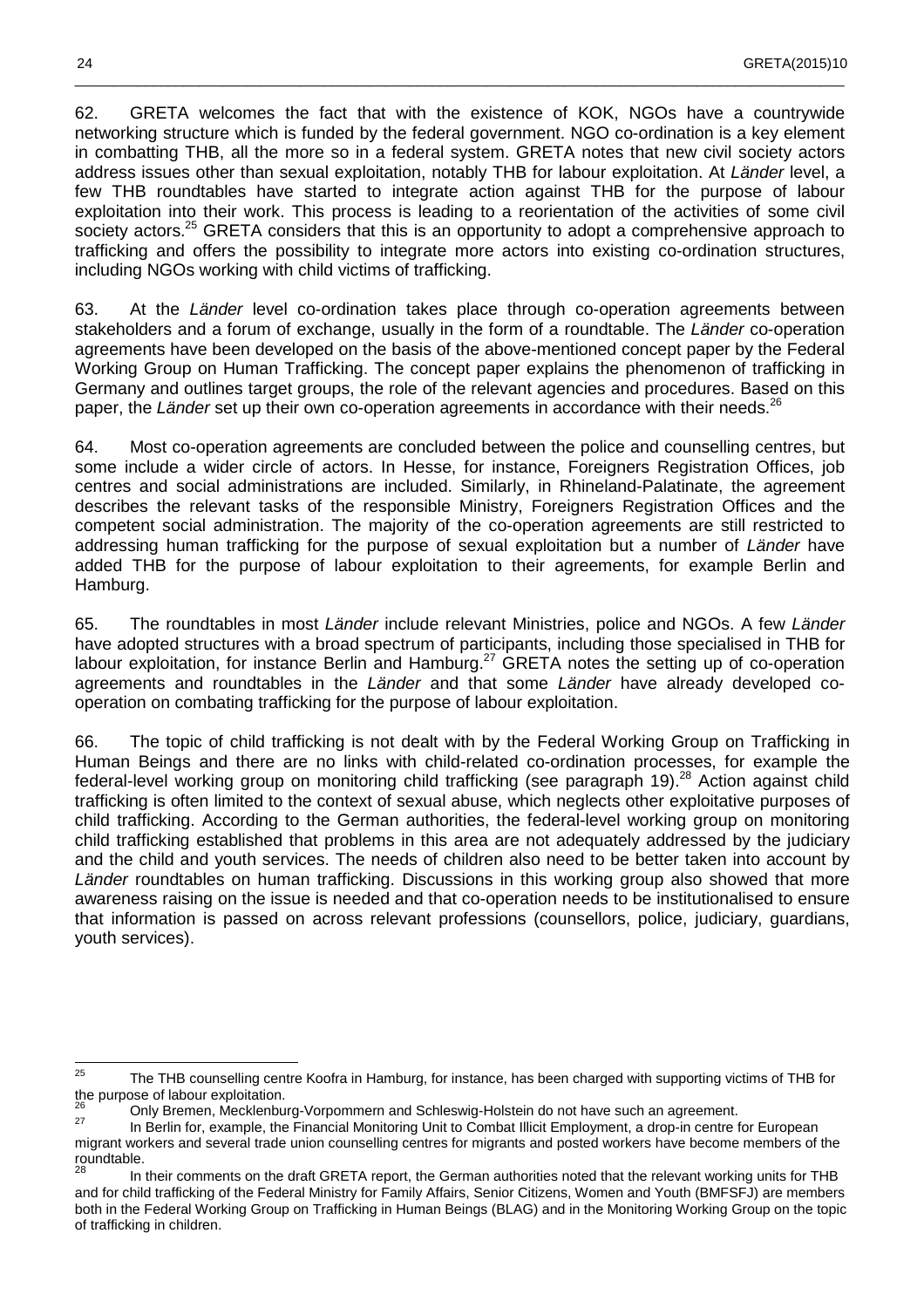67. There is no independent evaluation of the impact of anti-trafficking activities. GRETA notes that such an evaluation can assist the authorities in planning future policies and measures to combat THB. Further, the fact that the implementation of anti-trafficking measures is carried out by the Länder inevitably leads to differences in the approaches being taken. GRETA notes that considerable advantages could be drawn from appointing an independent National Rapporteur on THB because this institution could identify gaps and best practices, promote research and collect relevant data.

\_\_\_\_\_\_\_\_\_\_\_\_\_\_\_\_\_\_\_\_\_\_\_\_\_\_\_\_\_\_\_\_\_\_\_\_\_\_\_\_\_\_\_\_\_\_\_\_\_\_\_\_\_\_\_\_\_\_\_\_\_\_\_\_\_\_\_\_\_\_\_\_\_\_\_\_\_\_\_\_\_\_\_\_\_\_\_\_\_\_\_\_\_\_\_\_\_\_\_

68. **GRETA considers that the German authorities should strengthen and harmonise the institutional frameworks and co-ordination structures for action against THB at federal level, between federal and Länder level, between the Länder as well as within each Land. The aim should be to ensure greater coherence and effectiveness of the actions of all public bodies playing a role in combating and preventing THB in all its forms, and to protect trafficking victims without discrimination, irrespective of their place of residence in Germany**.

69. **Moreover, GRETA considers that the German authorities should strengthen coordination between public bodies and NGOs engaged in anti-trafficking action by involving civil society in the development and implementation of anti-trafficking policy, including the evaluation of anti-trafficking efforts, at federal and Länder level.** 

70. **GRETA also urges the German authorities to take steps to ensure that national action to combat THB is comprehensive, in particular by:** 

- **developing a comprehensive national action plan or strategy against THB which addresses trafficking for all forms of exploitation**;
- **paying particular attention to trafficking in children, through dedicated coordination and co-operation measures linking existing child protection structures, especially at the Länder level, with anti-trafficking expertise from state and non-state actors;**
- **strengthening action to combat THB for the purpose of labour exploitation by involving civil society, trade unions, the Financial Monitoring Unit to Combat Illicit Employment and the private sector, and improving the identification of and assistance to victims of THB for the purpose of labour exploitation.**

71. **In addition, GRETA invites the German authorities to consider the establishment of an independent National Rapporteur or designate another independent mechanism to monitor the anti-trafficking activities of state institutions (see Article 29, paragraph 4, of the Convention and paragraph 298 of the Explanatory Report).** 

ii. Training of relevant professionals

72. Training on THB for all specialised police officers is regularly organised by the BKA. In 2014, three training courses were held at the BKA on the topic of THB for the purpose of sexual exploitation and one on THB for the purpose of labour exploitation. At these courses, a total of 75 police officers received training. In addition, a few Länder have developed their own training on THB (for instance the Berlin State Police School and the North Rhine-Westphalia State Office for Police Training, Further Training and Personnel). In some cases smaller Länder have their police officers trained in larger Länder, for example Bremen in Lower Saxony. Aspects of THB are usually also included in the general training on organised crime and on professional treatment of victims for criminal police officers. Targeted further training measures that take place at local level are not recorded statistically, but the BKA and the Länder police forces reported 27 training and further training measures at which 2818 civil servants received training in 2014. The BKA also organises conferences on THB for the purpose of sexual exploitation for federal and Länder investigators on a yearly basis. 91 police officers participated in this conference in 2014. In the area of THB for the purpose of labour exploitation, conferences for investigators attended by approximately 30 police officers from the federal and Länder level, as well as public prosecutor's offices, trade unions and counselling centres are organised every 18 months.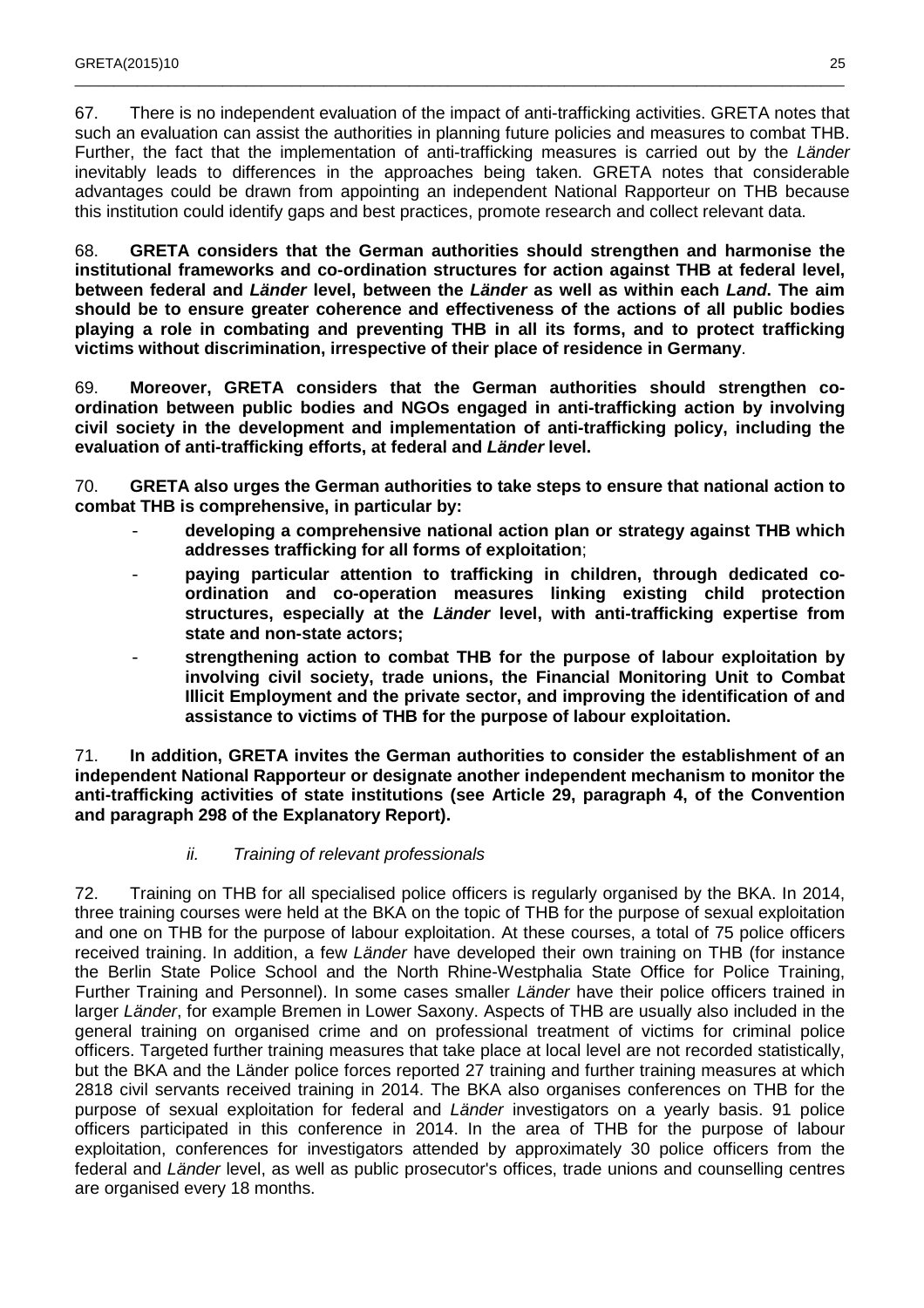73. In most public prosecution services THB cases are dealt with by units specialised in organised crime. There are few public prosecutors specialising in THB cases. In Berlin, the public prosecution service has departments responsible for THB for labour exploitation and for THB for sexual exploitation. One of the specialised public prosecutors also acts as Human Trafficking Officer and passes on expertise to colleagues. Further training opportunities for public prosecutors and judges on THB appear to be rare, with the exception of Berlin and North Rhine-Westphalia. The Länder mostly refer to the German Judicial Academy, a body which is jointly funded by the Federal Government and the Länder. The Academy provides further training for judges in all branches of the court system and for public prosecutors in Germany. North Rhine-Westphalia organises on an annual basis a three-day training entitled "International Trafficking in Human Beings". Since 2012, a total of 29 judges and 52 public prosecutors from different Länder have participated in these conferences. In Rhineland-Palatinate, eight public prosecutors took part in workshops and other further training events organised by the Ministry for Integration, Family Affairs, Children, Youth and Women's Affairs in 2013 and 2014 within the framework of the Alliance against Human Trafficking for Labour Exploitation.

\_\_\_\_\_\_\_\_\_\_\_\_\_\_\_\_\_\_\_\_\_\_\_\_\_\_\_\_\_\_\_\_\_\_\_\_\_\_\_\_\_\_\_\_\_\_\_\_\_\_\_\_\_\_\_\_\_\_\_\_\_\_\_\_\_\_\_\_\_\_\_\_\_\_\_\_\_\_\_\_\_\_\_\_\_\_\_\_\_\_\_\_\_\_\_\_\_\_\_

74. At federal level, a sub-committee of the Federal Working Group on Trafficking in Human Beings has developed standards for initial and further training with regard to trafficking in women, for all professional groups involved in the area of human trafficking offences. The document was compiled under the leadership of the BKA and with the involvement of representatives of KOK, Länder judicial administrations (Dortmund public prosecution service) and the North Rhine-Westphalia Police Initial and Further Training Institute.<sup>2</sup>

75. Within the framework of the "Alliance against Human Trafficking for Labour Exploitation" (see paragraphs 35 and 100) which is funded by the Ministry for Labour and Social Affairs together with the European Social Fund, the project partners conducted training seminars and workshops for staff of the Financial Monitoring Unit to Combat Illicit Employment, Foreigners Registration Offices, job centres, counselling centres, police services, public prosecutor's offices, the labour inspectorate, trade unions, social services and persons participating in language courses.<sup>30</sup>

76. Concerning staff working at counselling centres, KOK has published a training manual which contains guidelines for member organisations. In general little or no funding exists for counsellors to receive further training or acquire supplementary qualifications, although notable exceptions exist e.g. in North Rhine-Westphalia, where the Ministry of Health, Equalities, Care and Ageing provides annual funding for continuing training for the network of counselling centres for victims of human trafficking.

77. Training on the identification of victims of human trafficking in asylum proceedings was provided to case officers as part of a project carried out in 2011/2012 by the Federal Office for Migration and Refugees (BAMF), UNHCR and IOM.

78. GRETA welcomes the training provided for police officers and prosecutors. Nevertheless, given the limited amount of courses, a significant number of investigators dealing with THB cases have not received relevant training, in particular those working outside big cities. GRETA has received only limited information on the available training of other public officials who might come into contact with trafficking victims (e.g. police officers not involved in investigations, officials of Foreigners Registration Offices, staff of detention centres for irregular migrants).

 $29$ <sup>29</sup> Available at: http://www.bmfsfj.de/RedaktionBMFSFJ/Broschuerenstelle/Pdf-Anlagen/bund-laender-arbeitsgruppefrauenhandel,property=pdf,bereich=bmfsfj,sprache=de,rwb=true.pdf .

<sup>30</sup> See http://www.buendnis-gegen-menschenhandel.de/aktuelles/fortbildungsangebot-zum-thema-menschenhandelund-arbeitsausbeutung (in German).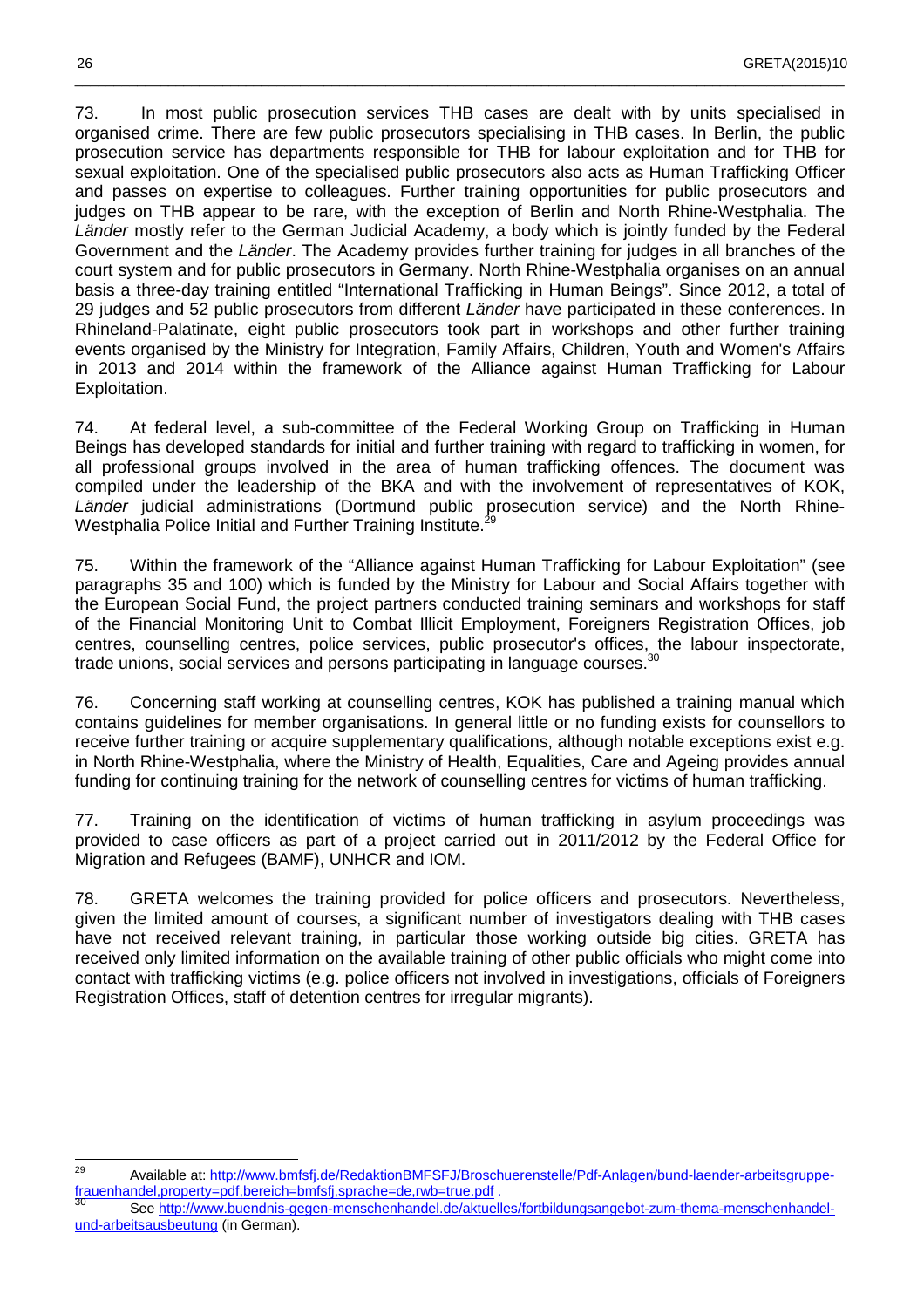79. **GRETA considers that the German authorities should continue to invest in providing regular training on issues related to THB for different forms of exploitation and the rights of victims of trafficking, to all professionals who may come into contact with victims of THB, in particular police officers, prosecutors, judges, social workers, medical staff, labour inspectors, staff of counselling centres, migration officials, asylum officials and staff of detention centres for irregular migrants. Training programmes should be designed with a view to improving the knowledge and skills of relevant professionals to enable them to identify victims of trafficking, to assist and protect them, to facilitate compensation for victims and to secure convictions of traffickers.**

\_\_\_\_\_\_\_\_\_\_\_\_\_\_\_\_\_\_\_\_\_\_\_\_\_\_\_\_\_\_\_\_\_\_\_\_\_\_\_\_\_\_\_\_\_\_\_\_\_\_\_\_\_\_\_\_\_\_\_\_\_\_\_\_\_\_\_\_\_\_\_\_\_\_\_\_\_\_\_\_\_\_\_\_\_\_\_\_\_\_\_\_\_\_\_\_\_\_\_

#### iii. Data collection and research

80. The human rights-based approach to anti-trafficking policies advocated by the Convention requires adequate monitoring and evaluation. An essential element is the regular availability of comprehensive statistical information on both trends in human trafficking and the performance of the main actors in the fight against trafficking. The collation of data from different state institutions and NGOs raises concerns about data protection, especially when personal data are involved. International standards have been set for the collection, storage, transfer, compilation and dissemination of data. In order to ensure full compliance with these standards, Parties are expected to apply appropriate measures and techniques of data protection. An additional requirement for human rights-based anti-trafficking policies is the conduct of research and analysis with special attention to the rights and interests of victims

81. An important source of statistical information on THB is the National Situation Report on Trafficking in Human Beings (Bundeslagebild Menschenhandel), which has been compiled annually by the Federal Criminal Police Office (BKA) since 1994.<sup>31</sup> It is based on the outcomes of police investigations and includes statistical data on suspects and victims (number, gender, nationality, age structure, circumstances of recruitment). Data on forms of THB other than sexual or labour exploitation, such as organ trafficking or forced begging, do not appear in criminal police statistics because they are not covered by sections 232, 233 and 233a StGB (see paragraph 43).

82. In addition to the annual BKA report, $32$  justice statistics and criminal prosecution statistics are published by the Federal Statistical Office. The BKA and Federal Statistical Office statistics are not comparable due to timing differences in the inclusion of cases and other differences in methodology. Both entities rely on data which is collected at Länder level.

83. KOK is currently planning a project for centralised collation and analysis of data from counselling centres. The KOK member organisations have given their consent for the project to go ahead. However, funding still needs to be found for data collection and analysis. The aim is to carry out data collection uniformly and with particular emphasis on respect for data protection standards. KOK has also published a practical guide on "Data protection challenges in anti-trafficking policies" in the framework of the "datACT" project.<sup>33</sup>

84. GRETA notes that regular data collection and reporting on the phenomenon of trafficking in human beings is currently limited to the area of law enforcement. Data on the enforcement of victims' rights, such as data on the number of reflection periods issued to victims or compensation granted by the state or the perpetrator, is currently not being collected.

 $31$ Available at:

http://www.bka.de/nn\_231620/DE/ThemenABisZ/Deliktsbereiche/Menschenhandel/Lagebilder/lagebilder\_\_node.html?\_\_nnn  $\frac{1}{32}$  rue

The Land North Rhine-Westphalia also publishes an annual situation report on THB; the 2013 report is available at: http://www.polizei.nrw.de/media/Dokumente/Behoerden/LKA/Lagebild\_Menschenhandel\_NRW\_2013.pdf<br>33 Aveilable at http://www.let/speeg-menschendel.de/on/let/inferme/website.news/let/s

Available at: http://www.kok-gegen-menschenhandel.de/en/kok-informs/website-news/koknews/artikel/veroeffentlichung-datact-herausforderungen-des-datenschutzes-in-der-politik-gegen-menschenhandel.html (in English).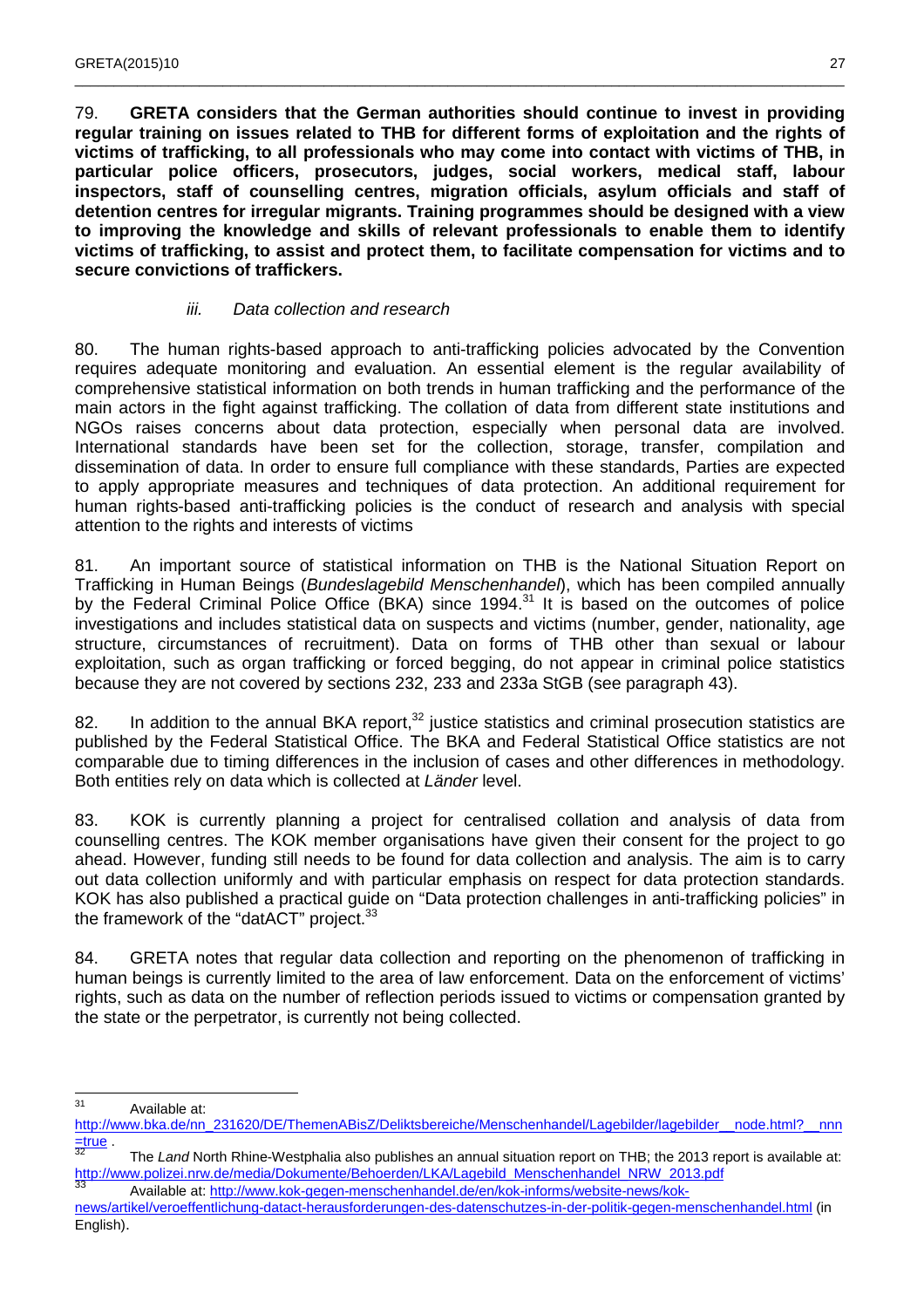85. **For the purpose of preparing, monitoring and evaluating anti-trafficking policies, GRETA urges the German authorities to develop and maintain a comprehensive and coherent data collection system on trafficking in human beings by compiling reliable statistical information from all main actors and allowing disaggregation (concerning sex, age, type of exploitation, country of origin and/or destination). This should be accompanied by all the necessary measures to respect the right of data subjects to personal data protection, including when NGOs working with victims of trafficking are asked to provide information for the national database. The collection of data should also cover the recovery and reflection period granted to victims of trafficking and the compensation paid to them.**

\_\_\_\_\_\_\_\_\_\_\_\_\_\_\_\_\_\_\_\_\_\_\_\_\_\_\_\_\_\_\_\_\_\_\_\_\_\_\_\_\_\_\_\_\_\_\_\_\_\_\_\_\_\_\_\_\_\_\_\_\_\_\_\_\_\_\_\_\_\_\_\_\_\_\_\_\_\_\_\_\_\_\_\_\_\_\_\_\_\_\_\_\_\_\_\_\_\_\_

86. Significant research activity on issues related to THB is being conducted by public bodies, civil society and academics. For example, KOK regularly publishes studies, analyses and opinion papers with regard to THB.<sup>34</sup> The BMAS has commissioned a comprehensive study on various aspects of THB for labour exploitation.<sup>35</sup> Also, the Berlin Alliance against THB for labour exploitation has published a comprehensive study of this phenomenon.<sup>36</sup> Within the project "Alliance against trafficking in human beings for labour exploitation" (see paragraph 35) three studies about forms of human trafficking for labour exploitation in North Rhine-Westphalia, Brandenburg and Rhineland-Palatinate have been published.<sup>37</sup> Further, in Rhineland-Palatinate and North Rhine-Westphalia studies on the basis of case files on THB for labour exploitation from the public prosecutor's offices have been conducted.<sup>38</sup> The German Institute for Human Rights also follows developments in the field of THB and publishes relevant research.<sup>39</sup>

#### iv. International co-operation

87. The Convention requires Parties to co-operate with each other "to the widest extent possible" in order to prevent and combat THB, protect and assist victims, and investigate related criminal offences (Article 32).

88. International legal assistance in criminal matters is governed by the Act on International Cooperation in Criminal Matters (Gesetz über die internationale Rechtshilfe in Strafsachen, IRG). Under the general provision (section 59 IRG), full legal assistance can be provided to any state regardless of whether there is a multilateral or bilateral agreement. The competences for granting or requesting legal assistance and for the provision of information without prior request are laid down in section 74 IRG. They lie in principle with the Federal Ministry for Justice, and can be delegated to federal agencies. The federal government is also entitled to delegate the powers to the Länder governments.

89. The competent authorities in Germany can provide information without prior request to the authorities of another country as part of international co-operation in criminal matters. This is stipulated as a general rule in section 61a IRG, which provides that under certain conditions, courts and the public prosecution service are allowed to transmit personal data from criminal proceedings without prior request.

<sup>34</sup> <sup>34</sup> E.g. Trafficking in Human Beings as Human Rights Violation, 2013, available at: http://www.kok-gegen-

menschenhandel.de/uploads/media/Handreichung\_Menschenhandel\_als\_Menschenrechtsverletzung.pdf (in German). Development of sustainable support structures for victims of trafficking for labour exploitation, 2011, available at: https://www.bmas.de/SharedDocs/Downloads/DE/PDF-Meldungen/studie-menschenhandel.pdf?\_\_blob=publicationFile (in German).

<sup>36</sup> Available at: http://www.gegen-menschenhandel.de/Downloads/BBGM%20Studie%20September%202010.pdf 37

Available at http://www.buendnis-gegen-menschenhandel.de/fachportal?categories=71 (in German). 38

The report concerning Rhineland-Palatinate is available at http://www.buendnis-gegen-

menschenhandel.de/sites/default/files/faelle\_von\_menschenhandel\_zur\_arbeitsausbeutung\_in\_rlp\_analyse\_der\_verfahrensa kten.pdf (in German).

<sup>39</sup> For instance Follmar-Otto/Rabe, Human Trafficking in Germany - Strengthening Victim's Human Rights, 2009, available at: http://www.institut-fuer-menschenrechte.de/uploads/tx\_commerce/study\_human\_trafficking\_in\_germany.pdf (in English); Rabe/Tanis, Trafficking in Human Beings as Human Rights Violation, 2013 (in co-operation with KOK and the Foundation Remembrance, Responsibility and Future (EVZ)), available at: http://www.institut-fuermenschenrechte.de/uploads/tx\_commerce/Handreichung\_Menschenhandel\_als\_Menschenrechtsverletzung.pdf (in German).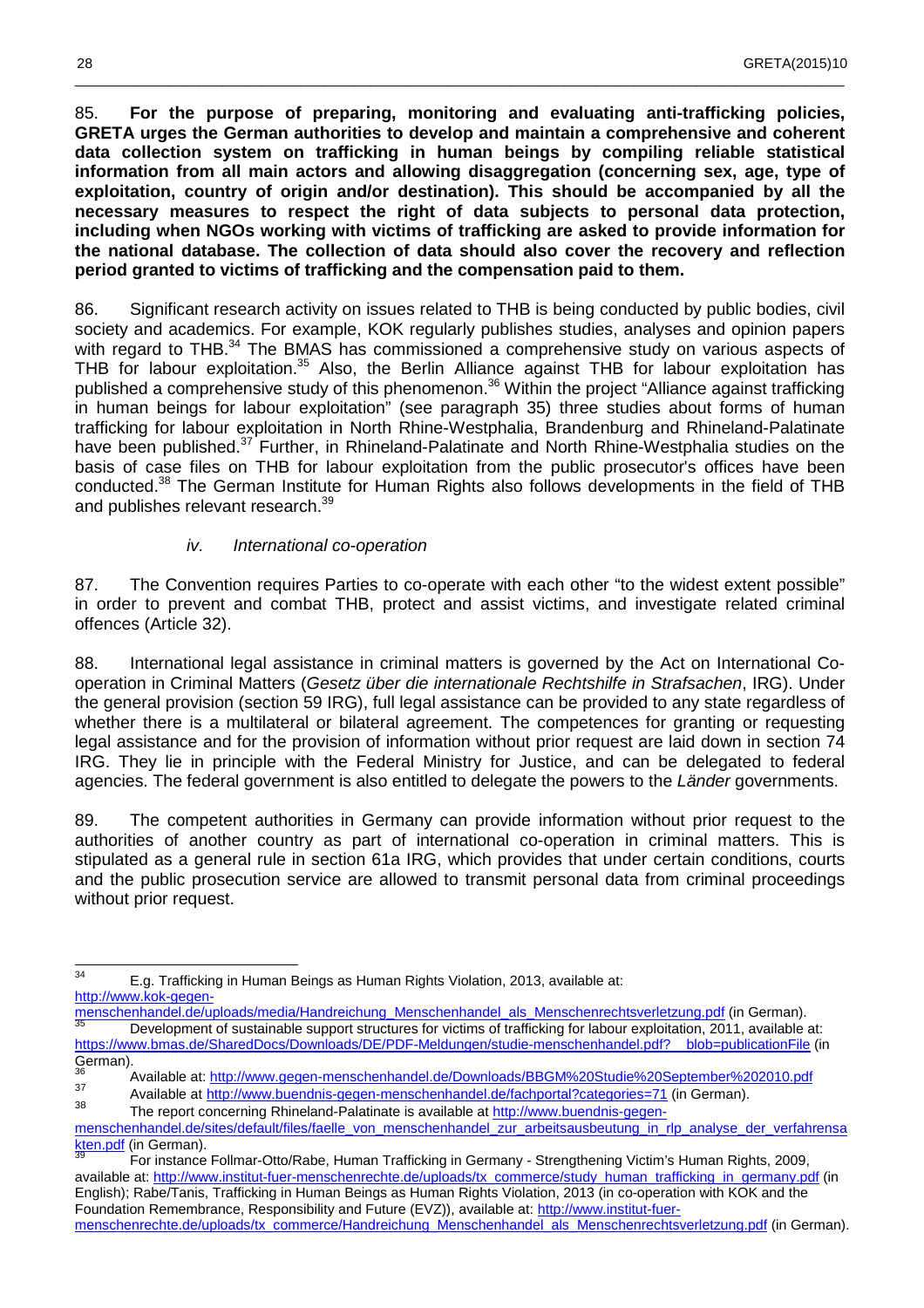90. Section 92 IRG regulates the transmission of information, including personal data, to EU member states following a request. According to this provision, federal and Länder police authorities can transmit personal data to the investigating authority of another EU member state. The authority for provision of information without prior request to EU and Schengen states is contained in section 92c IRG and relates to all public authorities including police forces.

\_\_\_\_\_\_\_\_\_\_\_\_\_\_\_\_\_\_\_\_\_\_\_\_\_\_\_\_\_\_\_\_\_\_\_\_\_\_\_\_\_\_\_\_\_\_\_\_\_\_\_\_\_\_\_\_\_\_\_\_\_\_\_\_\_\_\_\_\_\_\_\_\_\_\_\_\_\_\_\_\_\_\_\_\_\_\_\_\_\_\_\_\_\_\_\_\_\_\_

91. Furthermore, there is a specific enabling clause for the Federal Criminal Police Office for the transmission of relevant information to authorities of other states in sections 14 and 14a of the Act governing the BKA. Requests from the Länder are normally communicated abroad by BKA via Interpol channels, Europol or BKA liaison officers abroad and the replies communicated through the same channels. Currently, 66 BKA liaison officers are stationed in 53 localities in 50 partner countries.<sup>40</sup> The mandate of these law enforcement officers includes initiating and supporting investigations as well as monitoring the (organised) crime situation in the host country. The officers support other German law enforcement bodies and represent the German police's interests.

92. Bilateral agreements on organised crime have been signed with selected non-EU states and generally cover combatting trafficking in human beings, for example the agreement on co-operation to combat organised crime, terrorism and other serious criminal offenses with Ukraine.<sup>41</sup> In their comments to the draft GRETA report, the German authorities pointed out the particular practical relevance of bilateral agreements which have been concluded with the United States of America, Canada and India.<sup>42</sup>

93. German police have participated in a number of Joint Investigation Teams (JITs). By way of example, a joint investigation between the LKA Bremen and the police unit in Pleven, Bulgaria, in 2009 led to issuing six arrest warrants. In 2010, the LKA Stuttgart carried out a joint investigation with a police unit in Romania, as did the south-east Hessian police headquarters with a police unit in Bulgaria in 2012.

94. Germany participates in EMPACT<sup>43</sup> projects at the EU-level. The EMPACT THB Group is a multilateral co-operation platform which is part of the intelligence-led policing approach to tackling organised crime, identifying priorities and establishing an international team-work approach to bringing down criminal groups. In this framework, the BKA in 2012 led an EUROPOL-co-ordinated joint European day of action targeting Nigerian criminal trafficking networks which operate across Europe. In the course of the operation law enforcement agencies in nine European countries investigated locations linked to prostitution. This form of international co-operation contributed to gathering new valuable knowledge on Nigerian traffickers' networks and procedures.<sup>44</sup>

95. **GRETA commends the efforts made in the area of international co-operation by the German authorities and invites them to continue developing international co-operation with a view to preventing human trafficking, assisting victims of trafficking, and investigating and prosecuting human trafficking offences, including through exploring further possibilities for co-operation with governmental and non-governmental actors in countries of origin and transit.** 

 $\frac{1}{40}$ 40 http://www.bka.de/EN/TheBKA/Tasks/InternationalFunction/LiaisonOfficers/liaisonOfficers\_node.html?\_\_nnn=true.

Available at: http://dipbt.bundestag.de/doc/btd/17/076/1707606.pdf. 42

Treaty of 14 October 2003 between the Federal Republic of Germany and the United States of America on Mutual Legal Assistance in Criminal Matters; Treaty of 13 May 2002 between the Federal Republic of Germany and Canada on Mutual Legal Assistance in Criminal Matters. Extradition Treaty of 11 July 1977 between the Federal Republic of Germany and Canada; Extradition Treaty between the Federal Republic of Germany and the United States of America of 20 June 1978; Extradition Treaty between the Federal Republic of Germany and India of 27 June 2001.

<sup>&</sup>lt;sup>43</sup> European Multidisciplinary Platform against Criminal Threats.

See https://www.europol.europa.eu/sites/default/files/publications/europolreview2012\_0.pdf, page 35.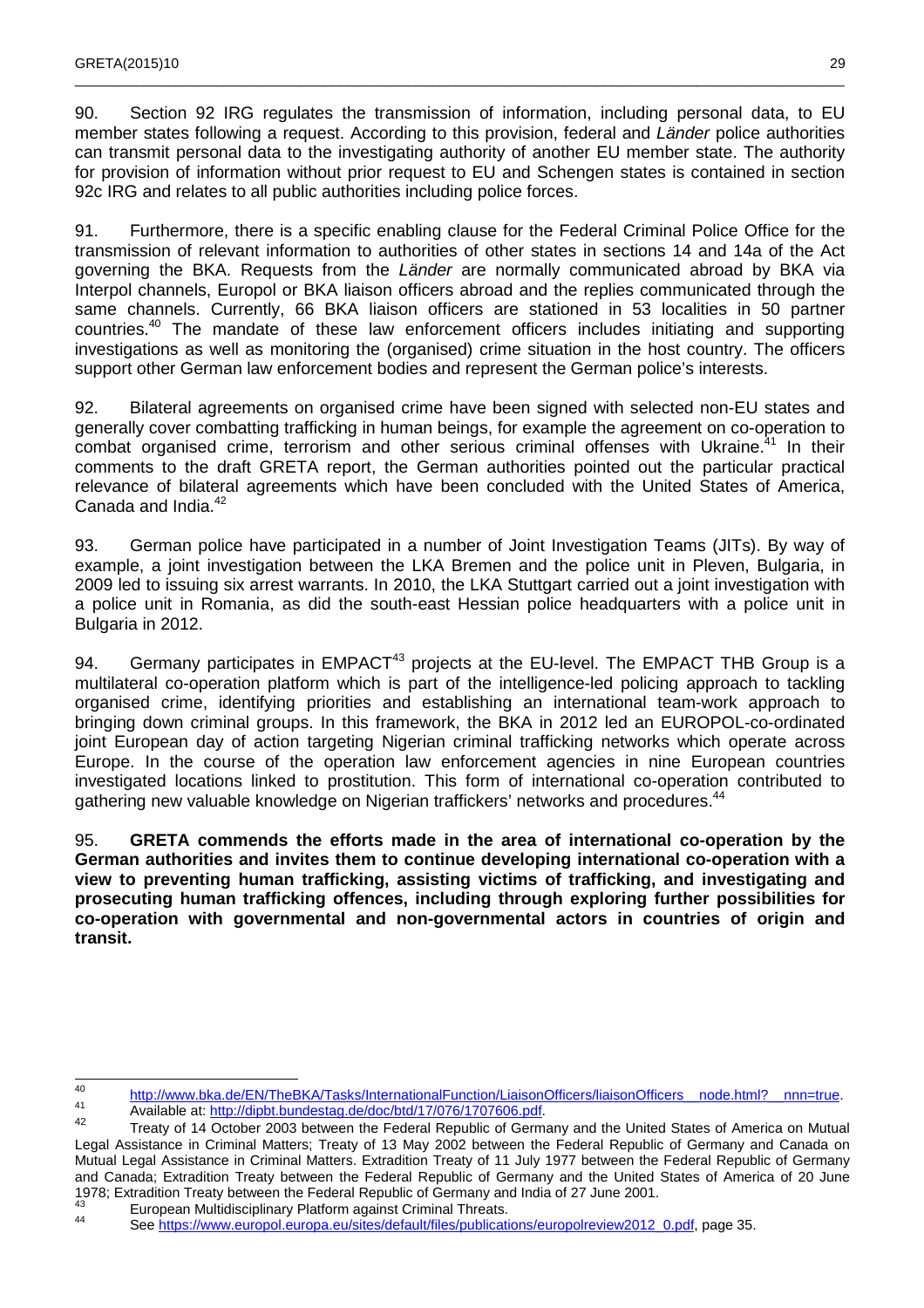## **2. Implementation by Germany of measures aimed at preventing trafficking in human beings**

\_\_\_\_\_\_\_\_\_\_\_\_\_\_\_\_\_\_\_\_\_\_\_\_\_\_\_\_\_\_\_\_\_\_\_\_\_\_\_\_\_\_\_\_\_\_\_\_\_\_\_\_\_\_\_\_\_\_\_\_\_\_\_\_\_\_\_\_\_\_\_\_\_\_\_\_\_\_\_\_\_\_\_\_\_\_\_\_\_\_\_\_\_\_\_\_\_\_\_

96. According to Article 5 of the Convention, Parties must take co-ordinated action to prevent THB, with the involvement of relevant NGOs, other organisations and members of civil society, as appropriate. The Convention requires Parties in particular to take measures to discourage demand, strengthen border controls and ensure the integrity, security and validity of travel or identity documents (Articles 6 to 9).

a. Measures to raise awareness

97. Many awareness-raising activities in Germany are run by counselling centres working with victims of THB. Counselling centres focus their prevention activities on children and youth through schools. Such work is done for example, by the NGO SOLWODI in Aachen. In Baden-Wuerttemberg, human trafficking is not specifically addressed; therefore religion or ethics teachers have asked counselling centres to hold prevention activities on an occasional basis. In Lower Saxony, counselling centres carry out prevention activities by diverse means, including the publication of thematic videos and films as well as the organisation of events and discussions in schools and youth clubs.

98. The counselling centre IN VIA's project "Lost in Cyber World" draws attention to the risks of online grooming and is carried out in co-operation with foreign organisations specialised in human trafficking. The project was launched in 2010, and was initially funded by the EU, with the aim of raising awareness amongst children aged 12-16, as well as parents and teachers. Further, in the course of a joint project including the counselling centre Kobra, Hannover's youth welfare services and a shelter for girls, a film was produced to draw attention to the risks of being forced into prostitution by so-called "loverboys".<sup>45</sup>

99. There are also some awareness-raising activities that target potential victims of labour exploitation. An example is the project "OPEN", carried out by the association VIJ which is part of the charitable organisation Diakonie. "OPEN" is a counselling and support programme for young women from Eastern Europe who are looking for employment in Germany. The project aims to prevent human trafficking and labour exploitation by means of counselling in the country of origin. With the organisations Diakonie Bremen and VIJ Stuttgart, Germany also participated in the EU-project "An Informed Person is a Protected One" regarding the prevention of trafficking for labour exploitation, which ran from 2011 to 2013. The activities developed under this project targeted in particular young persons and students.

100. In the framework of the project "Alliance against Human Trafficking for Labour Exploitation", co-ordinated by the educational association "Arbeit und Leben Berlin", a brochure entitled "work-time calendar" was produced which aims to assist migrant workers in recording their working times and informs them of national labour laws.<sup>46</sup> The project also promoted three sub-projects in Brandenburg, Rhineland-Palatinate and North Rhine-Westphalia. The project partner in Brandenburg is the DGB Berlin/Brandenburg, which offers counselling twice a week in Frankfurt/Oder and Potsdam in cooperation with the project Fair Mobility. It targets mainly Central and Eastern European migrant workers and persons with an insecure status of residence in Germany. The project in Rhineland-Palatinate is organised by the Ministry for Integration, Family Affairs, Children, Youth and Women and comprises a teaching module in co-operation with "Arbeit und Leben Rhineland-Palatinate" held at language courses in various adult education colleges. The sub-project in North Rhine-Westphalia is organised by the Diakonie Wuppertal and includes the publication of leaflets on counselling services in places typically visited by potential victims of human trafficking for labour exploitation.

 $45$ Available at: www.youtube.com/watch?v=aGBFKkufCcc.

<sup>46</sup> The brochure exists in 13 languages and is available at: http://www.buendnis-gegenmenschenhandel.de/en/information-material/work-time-calender.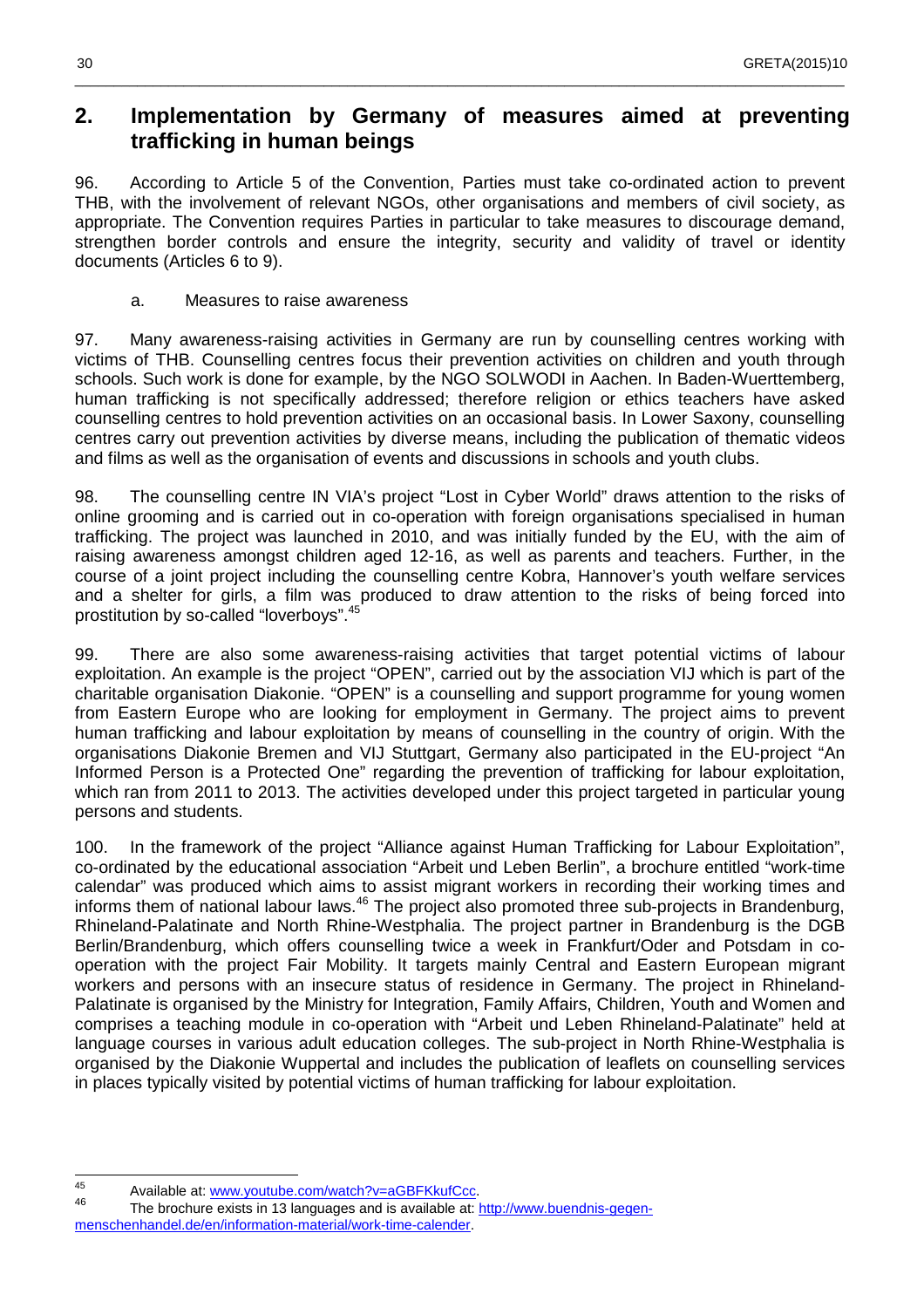101. The Berlin Alliance against Human Trafficking for Labour Exploitation (BBGM)<sup>47</sup> was a pilot project in the Land Berlin addressing THB for labour exploitation running from 2009 to 2012. Activities included training events and conferences for professionals, the distribution of information materials<sup>48</sup> and the publication of studies. In October 2011 the BBGM released a short film on human trafficking, which was broadcast in cinemas and on public transport in Berlin. Further, in 2013 the DGB's "Faire Mobilität" project in co-operation with Bulgarian trade unions issued a publication to inform Bulgarian and Romanian workers planning to migrate to Germany for employment of the risks of human trafficking and labour exploitation.

\_\_\_\_\_\_\_\_\_\_\_\_\_\_\_\_\_\_\_\_\_\_\_\_\_\_\_\_\_\_\_\_\_\_\_\_\_\_\_\_\_\_\_\_\_\_\_\_\_\_\_\_\_\_\_\_\_\_\_\_\_\_\_\_\_\_\_\_\_\_\_\_\_\_\_\_\_\_\_\_\_\_\_\_\_\_\_\_\_\_\_\_\_\_\_\_\_\_\_

102. Some of the development co-operation projects of the Federal Ministry for Economic Cooperation and Development (BMZ) include prevention work. The projects pursue a dual approach in raising awareness as well as discouraging demand, for example by providing social services to improve the socio-economic situation of disadvantaged groups at risk of becoming victims of traffickers. Under the GIZ<sup>49</sup> and the ZAV<sup>50</sup> "Triple Win" joint project, employees receive preparatory training and German lessons in their home countries, provided by GIZ, before being placed in employment in Germany by the ZAV.

103. GRETA welcomes the variety of awareness-raising actions taken in Germany with regard to THB for sexual and labour exploitation, but notes that a significant part of these activities are projectbased and therefore essentially ad hoc in nature. The federal and *Länder* authorities have not developed, in co-operation with civil society, concepts for programmes raising awareness in a systematic, general and comprehensive manner. Moreover, GRETA notes that there are few or no such activities with regard to trafficking of children and other forms of exploitation (such as forced begging, forced criminality, or organ removal).

104. **GRETA considers that the German authorities should continue raising awareness on THB and plan future information and education campaigns in a comprehensive manner, with the involvement of civil society and in the light of the assessment of previous measures, focusing on the needs identified. Moreover, GRETA urges the German authorities to develop measures to raise awareness of trafficking of children and other forms of trafficking (such as for the purpose of forced begging, forced criminality and organ removal).** 

b. Measures to discourage demand

105. In accordance with the Convention, measures to discourage demand for the services of victims of trafficking, especially women and children, should be understood as a positive obligation on Parties to adopt and reinforce such measures as regards THB for the purpose of any form of exploitation (see paragraph 108 of the Explanatory Report of the Convention). As is stated in the Recommended Principles and Guidelines on Human Rights and Human Trafficking, strategies aimed at preventing THB shall address demand as a root cause of trafficking.<sup>51</sup>

<sup>&</sup>lt;u>-</u><br>47 The BBGM was funded by the Federal Ministry for Labour and Social Affairs and the European Social Fund for Germany. The project partners were the Berlin-Brandenburg branch of the German Confederation of Trade Unions (DGB), the Berlin Senate Administration for Labour, Integration, and Women's Affairs, the International Labour Organization (ILO) and the International Organization for Migration (IOM).

<sup>48</sup> The information sheet "Good Work" is available in 14 languages and informs migrant workers about their labour rights and available counselling services.

German Federal Enterprise for International Co-operation (Deutsche Gesellschaft für Internationale Zusammenarbeit).

International Placement Services (Zentrale Auslands- und Fachvermittlung) by the German Federal Employment Agency

<sup>51</sup> Principle 4 of Addendum to the report of the United Nations High Commissioner for Human Rights (E/2002/68/Add. 1), http://www.ohchr.org/Documents/Publications/Traffickingen.pdf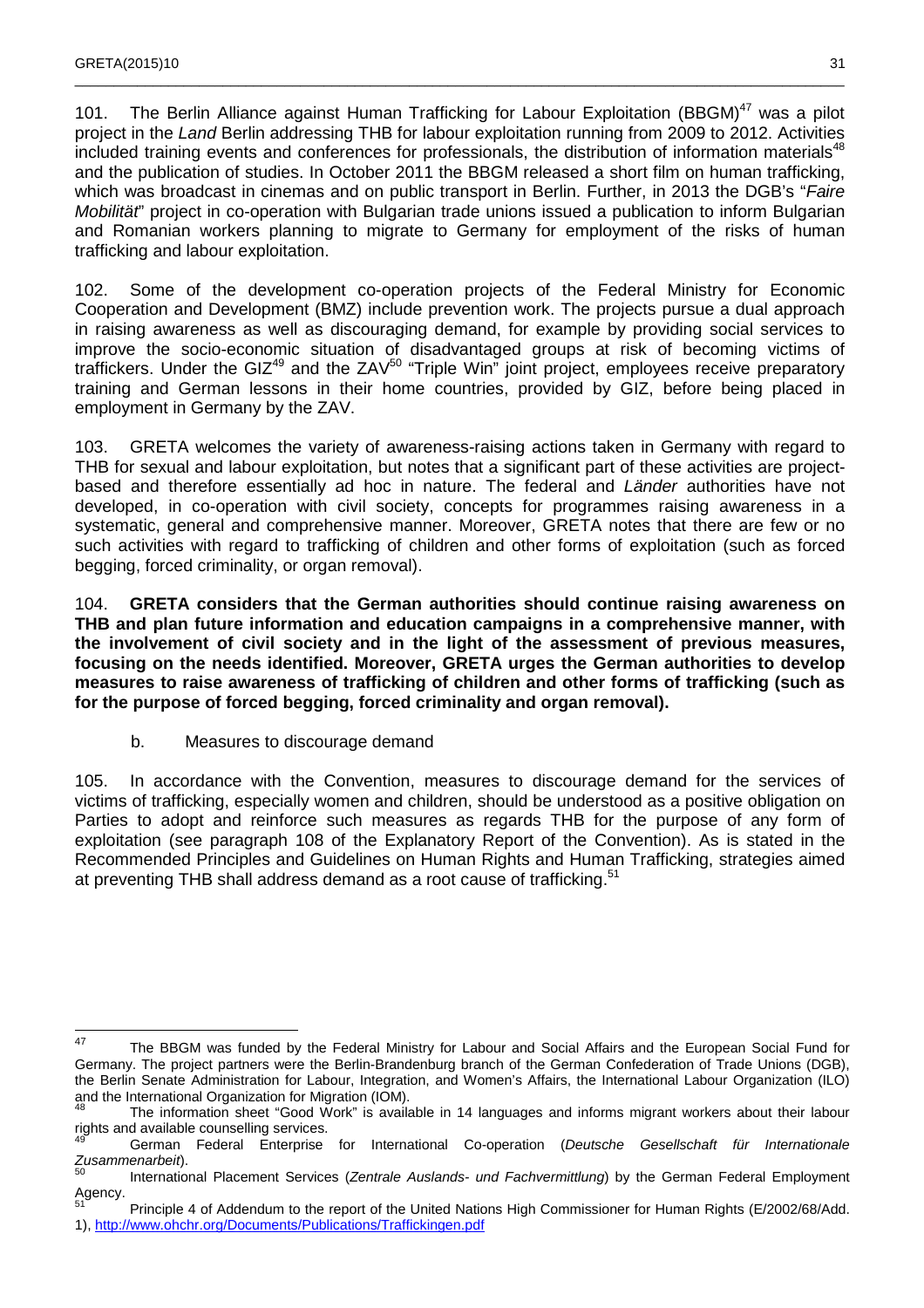106. A major reform of the German labour market was the adoption of a law introducing a general minimum wage of 8.50 euros per hour as of 1 January 2015.<sup>52</sup> The aim is to guarantee appropriate employment conditions, especially in service sectors which are insufficiently regulated and where minimum wages have been hard to set, e.g. the construction sector, the meat processing industry, industrial cleaning. The adoption of a minimum wage can also be seen as a measure to reduce the demand for cheap labour by deterring employers from paying salaries below the minimum wage.

\_\_\_\_\_\_\_\_\_\_\_\_\_\_\_\_\_\_\_\_\_\_\_\_\_\_\_\_\_\_\_\_\_\_\_\_\_\_\_\_\_\_\_\_\_\_\_\_\_\_\_\_\_\_\_\_\_\_\_\_\_\_\_\_\_\_\_\_\_\_\_\_\_\_\_\_\_\_\_\_\_\_\_\_\_\_\_\_\_\_\_\_\_\_\_\_\_\_\_

107. According to the German authorities, the measures to raise awareness of human trafficking referred to in paragraphs 97-102 serve at the same time to discourage demand. Furthermore, particular emphasis was placed on an international campaign to prevent the sexual exploitation of children through sex tourism. On 27 September 2010, the governments of Germany, Austria and Switzerland launched this campaign, which brought together different ministries and law enforcement agencies as well as tourism associations and NGOs. The campaign aims at raising awareness among tourists and informs them about a special e-mail address at the federal states' police offices to report suspected crimes.<sup>53</sup> In January 2013 France and Luxembourg joined the campaign.

108. Another example is the publicity campaign "Responsible Client" ("Verantwortlicher Freier") which Ban Ying launched in 2006. By means of a website<sup>54</sup> the counselling centre provides information to clients of sex workers to detect cases of involuntary or exploitative prostitution and encourage them to report such cases.

109. **GRETA considers that the German authorities should make further efforts to discourage demand for the services of trafficked persons, for all forms of exploitation, in partnership with the private sector and civil society, including trade unions and employers.** 

c. Social, economic and other initiatives for groups vulnerable to THB

110. When it comes to vulnerable persons within Germany, the federal government has not developed or implemented any social and economic measures aimed specifically at groups at risk of falling victim to traffickers. However, many general prevention measures against domestic and sexual violence or programmes aimed specifically at girls achieve empowerment in a broader sense, and therefore may contribute to preventing trafficking in human beings.

111. Several Länder have referred to empowerment measures to supplement their awarenessraising activities. In Berlin, economic migrants fleeing from emergency situations and young Germans with difficult family backgrounds have been identified as two particularly vulnerable groups and various services are provided to them. With regard to sexual exploitation, reference is made to empowerment-workshops carried out under the Lost in Cyber World project and by the Hydra counselling centre for prostitutes. Materials developed within the framework of the project were integrated in school curricula in Lithuania and Bulgaria and teaching materials were distributed worldwide.<sup>55</sup> In Brandenburg and Rhineland-Palatine, empowerment of groups at risk of human trafficking takes place in the form of a teaching module developed in the framework of the "Alliance against Trafficking for Labour exploitation" project, as well as the provision of training as part of integration and language courses and information materials in a variety of languages.

<sup>52</sup> Available in German at:

http://www.bgbl.de/banzxaver/bgbl/start.xav?startbk=Bundesanzeiger\_BGBl&jumpTo=bgbl114s1348.pdf#\_\_bgbl\_\_%2F%2F\* %5B%40attr\_id%3D%27bgbl114s1348.pdf%27%5D\_\_1414512210116.

<sup>&</sup>lt;sup>53</sup> In Germany: **stopp-missbrauch@bka.de** 

 $55$  The website is available at: www.verantwortlicherfreier.de.

<sup>55</sup> The distribution took place through the COATNET network and materials now represent educational resources in youth centres worldwide.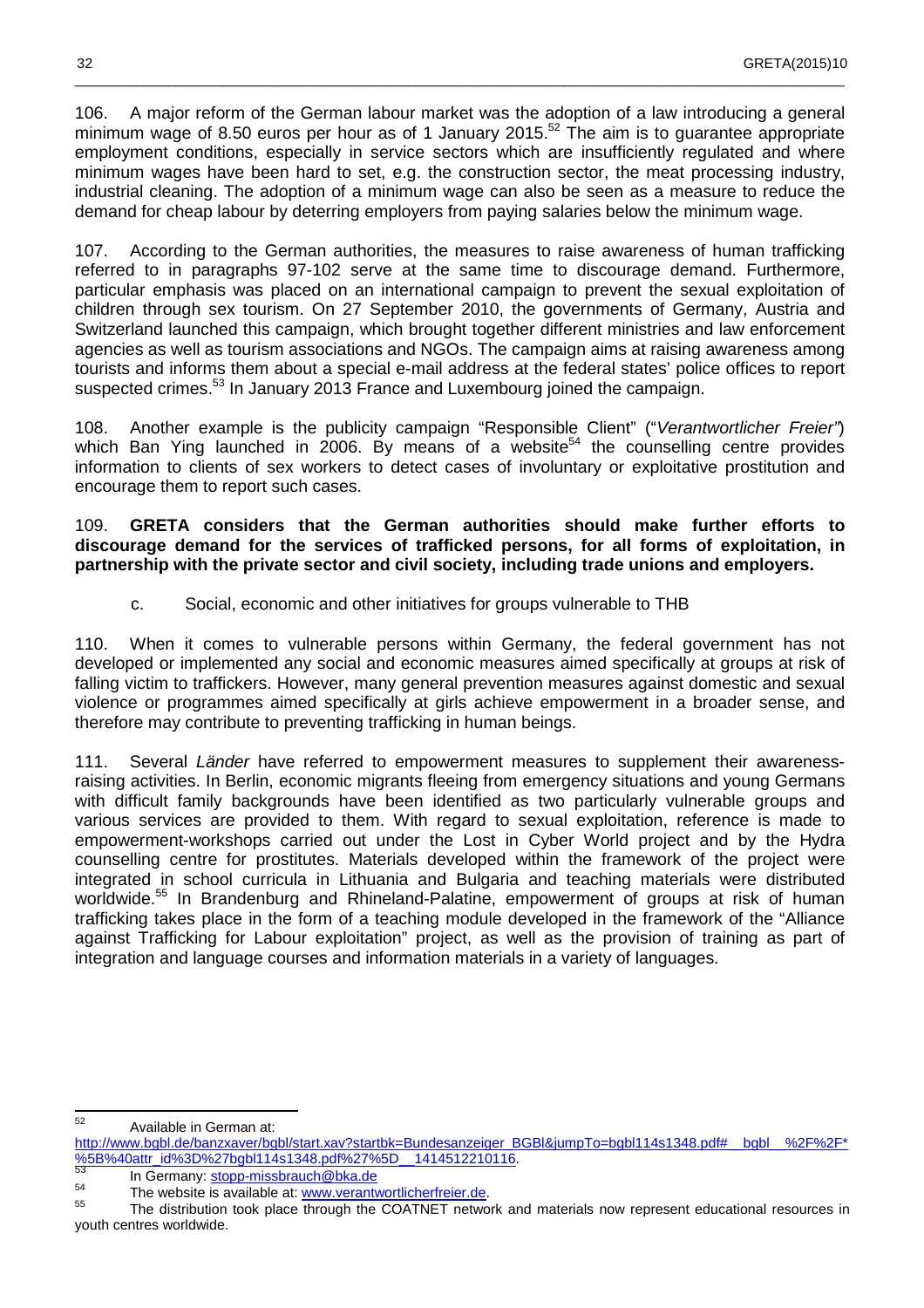112. In the field of development co-operation, building on experience in countries co-operating with the BMZ, activities are aligned to be specific, inclusive and long-term oriented to promote their effectiveness. The Social Protection and Prevention of Human Trafficking project (SPPHT) aims at promoting the economic empowerment and social inclusion of victims of trafficking and those at risk of trafficking in the western Balkans by means of support in four intervention areas: domestic social structures and policies, decentralised social service providers, direct measures for social inclusion, and establishment of regional co-operation and co-ordination mechanisms. The project is based on methods of co-operation and provides for an impact assessment of each intervention area.

\_\_\_\_\_\_\_\_\_\_\_\_\_\_\_\_\_\_\_\_\_\_\_\_\_\_\_\_\_\_\_\_\_\_\_\_\_\_\_\_\_\_\_\_\_\_\_\_\_\_\_\_\_\_\_\_\_\_\_\_\_\_\_\_\_\_\_\_\_\_\_\_\_\_\_\_\_\_\_\_\_\_\_\_\_\_\_\_\_\_\_\_\_\_\_\_\_\_\_

113. From 2011 until 2014 the BMZ supported five projects conducted by private agencies with funding totalling 958 597 euros in the Philippines, Cameroon, Kenya and India. The Ministry also funds a programme in Burkina Faso that, *inter alia*, aims at combatting child trafficking. The programme includes education and awareness activities, as well as a special fund as an alternative financial source for youth and poor families. Further, the BMZ under the PRODEM project fosters dialogue between state institutions and the public in Ecuador and offers counselling services for victims of trafficking. When bilateral programmes for combating human trafficking are being developed, no co-ordination with the Federal Ministry of the Interior, in particular the Federal Criminal Police Office, takes place.

114. Upon the BMZ's initiative, members of the clothing and textile industry, trade unions and civil society created the "Alliance on Sustainable Textiles", which entered into force on 16 October 2014.<sup>56</sup> The Alliance aims at improving the social, economic and ecological conditions along the textile supply chain, in particular in terms of labour conditions in producing countries. In accordance with an action plan, over 60 organisations representing all stakeholders have committed themselves, inter alia, to promoting fair wages that secure textile workers' livelihoods. The Federal Government will support the Alliance's shared efforts by means of concrete co-operation projects in core producing countries like Bangladesh, Pakistan, Cambodia, China and Vietnam.

115. Counselling centres working with persons in prostitution and migrant workers also contribute to the empowerment of vulnerable and disadvantaged target groups, for example by offering counselling and information.

116. **GRETA welcomes the measures supported by the German authorities in countries of origin in favour of groups vulnerable to THB. At the same time, GRETA considers that the German authorities should strengthen prevention of THB through social and economic empowerment measures for groups vulnerable to THB who are in Germany.**

d. Border measures to prevent THB and measures to enable legal migration

117. According to the Convention, Parties shall as far as possible strengthen border controls to prevent and detect trafficking in human beings. All of Germany's neighbouring countries are members of the Schengen area. Hence, the only external Schengen borders are sea ports and airports. The Federal Police is in charge of federal border control, which includes police control of cross-border traffic. If initial suspicion of a human trafficking offence arises during border controls, Federal Police officers are obliged to take all necessary action without delay to prevent the suppression of evidence. After this first response, the case is passed on to the responsible investigating authority, in general the police of the Land. GRETA was informed that no data are collected as regards the identification of trafficking victims in the course of border controls.

118. The Federal Police have deployed liaison officers to various embassies of Germany in order to assist embassy and consulate staff with the visa procedure, notably with recognising document fraud. Moreover, liaison officers support airlines abroad (e.g. in Nigeria) in several fields. These officers also give information to the German border police, for instance when suspicion arises that a person could be a THB victim. Federal police officers also participate in Frontex joint border operations.

<sup>56</sup> The Foundation agreement is available in German at: http://www.bmz.de/de/zentrales\_downloadarchiv/Presse/Textilbuendnis/2014-10-16-Praesentation\_Gruendungsakt.pdf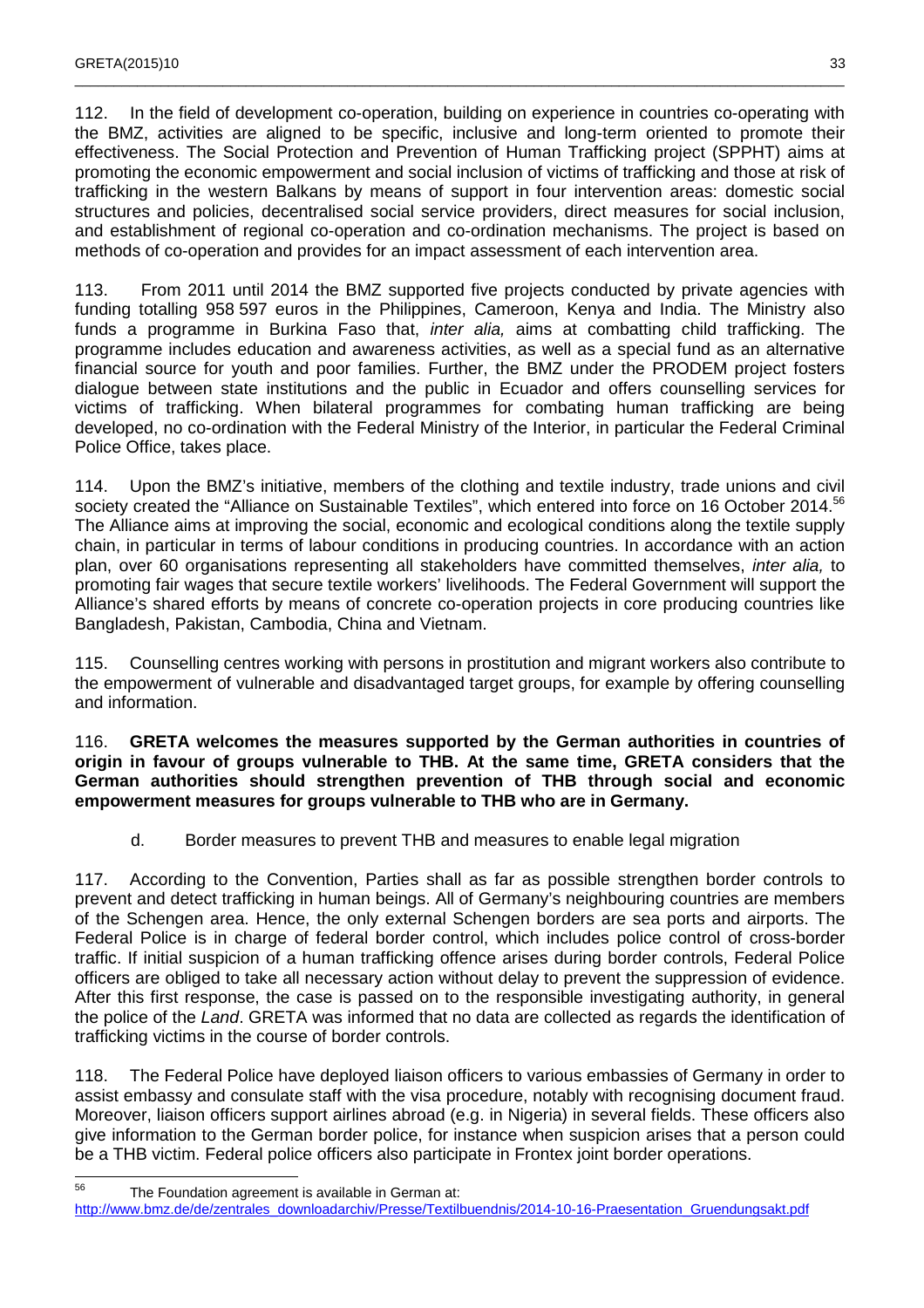119. There are various forms of training and awareness initiatives available for federal police officers. As part of the initial training in all career paths, the curricula include skills for professional treatment of victims and witnesses, which are not restricted to specific types of offence.

\_\_\_\_\_\_\_\_\_\_\_\_\_\_\_\_\_\_\_\_\_\_\_\_\_\_\_\_\_\_\_\_\_\_\_\_\_\_\_\_\_\_\_\_\_\_\_\_\_\_\_\_\_\_\_\_\_\_\_\_\_\_\_\_\_\_\_\_\_\_\_\_\_\_\_\_\_\_\_\_\_\_\_\_\_\_\_\_\_\_\_\_\_\_\_\_\_\_\_

120. According to the Federal Foreign Ministry approximately 250 persons recruited from abroad work in Germany as domestic workers in diplomatic households. In order to prevent and identify exploitative situations, the German authorities have put in place the following procedure: the German embassy in the country of origin is expected to hold an extensive interview with the future domestic worker based on a standard interview guidance document. The visa is granted only if a written labour contract fulfilling the minimum conditions for domestic personnel (e.g. concerning working hours, wages) is provided and the embassy of the employer has submitted a note verbale assuring that all labour and social rights of the domestic worker will be respected. A standard labour contract for domestic workers has also been made available. The domestic worker has to sign a declaration that he/she has been informed about all these minimum rights and receives an information brochure developed by the NGO Ban Ying.<sup>57</sup>

121. Once in Germany, the domestic worker has to appear at the Federal Foreign Ministry to receive his/her identity document.<sup>58</sup> This requirement provides another opportunity to interview the person alone. The same happens annually when the identity document requires extension. Once a year, the Ministry organises an information session for domestic workers in diplomatic households in Berlin. While commending these measures, **GRETA invites the German authorities to further strengthen efforts to prevent THB among private domestic staff in diplomatic households and encourage participation in the annual information sessions for this target group.**

e. Measures to ensure the quality, security and integrity of travel and identity documents

122. According to the German authorities, most identity documents issued store biographic and biometric data on a microchip in line with the latest International Civil Aviation Organization document security standards. These documents comprise passports for German nationals in accordance with Council Regulation (EC) No 2252/2004, travel documents for foreign nationals, refugees and stateless persons, electronic residence titles for third country nationals as well as identity cards. For documents that do not have a microchip, it is planned to add a printed digital seal as a means of electronic verification.

123. Applications for identity documents are carefully examined. With regard to German nationals, this purpose is served by the population register and the registers of births, marriages and deaths. Foreign applicants must likewise present sufficient proof for the issue of identity documents. Applications are checked against national and EU registers as required from case to case. Germany is active in the EU and ICAO bodies responsible for document security and aims to facilitate passport control for other states by participating in the ICAO Public Key Directory.

<sup>57</sup> The brochure (in English, German, Tagalog and Bahasa Indonesia) is available at: http://www.banying.de/sites/default/files/Brosch%C3%BCre%20Hausangestellte%202012.pdf; it also contains the text of the Foreign Office's relevant guidelines and standard forms.

The Residence Act does not apply to private personnel of diplomats. Instead of a residence permit, a protocol ID (Protokollausweis) is issued to this group of persons.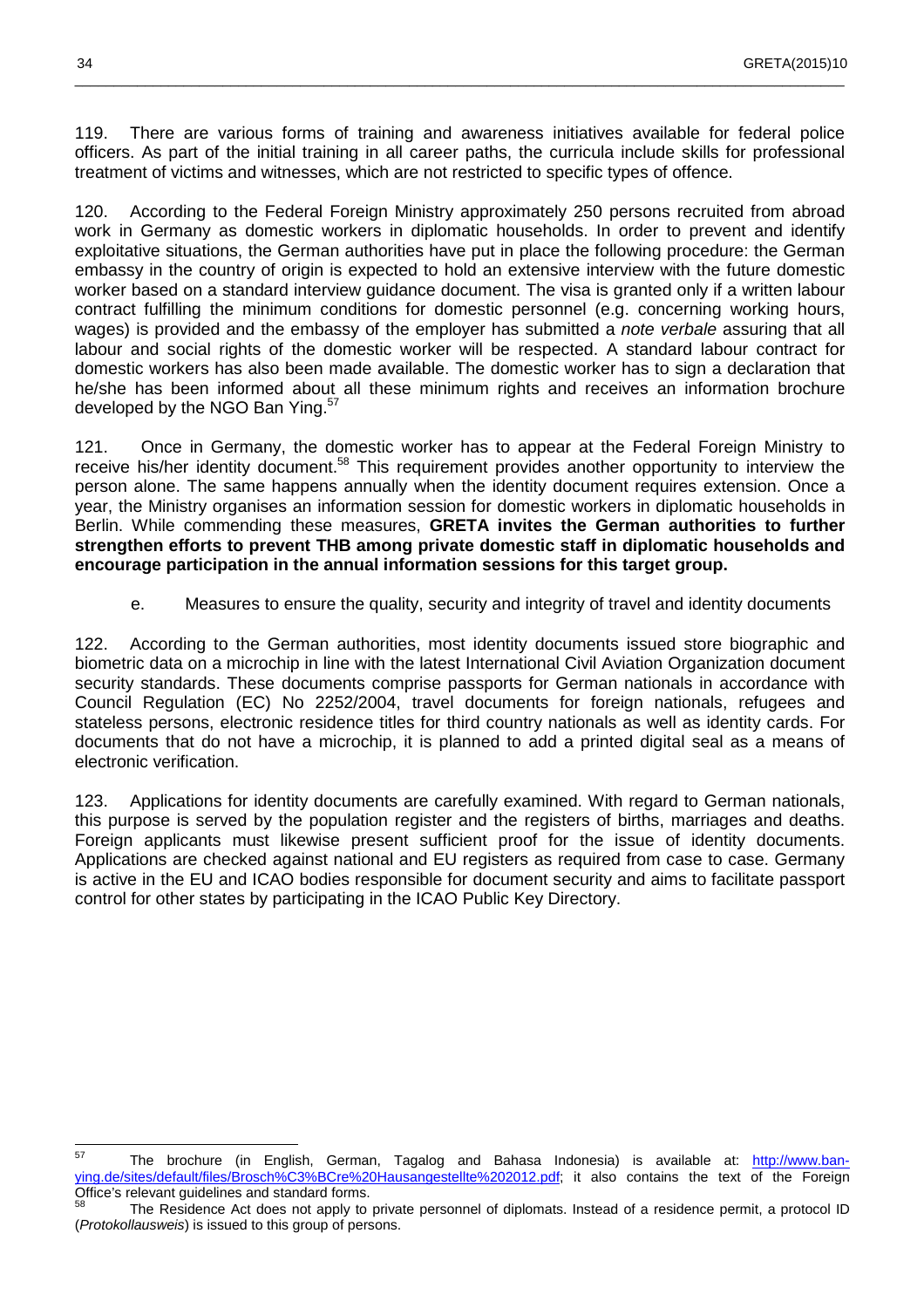## **3. Implementation by Germany of measures to protect and promote the rights of victims of trafficking in human beings**

\_\_\_\_\_\_\_\_\_\_\_\_\_\_\_\_\_\_\_\_\_\_\_\_\_\_\_\_\_\_\_\_\_\_\_\_\_\_\_\_\_\_\_\_\_\_\_\_\_\_\_\_\_\_\_\_\_\_\_\_\_\_\_\_\_\_\_\_\_\_\_\_\_\_\_\_\_\_\_\_\_\_\_\_\_\_\_\_\_\_\_\_\_\_\_\_\_\_\_

a. Identification of victims of trafficking in human beings

124. Article 10 of the Convention requires Parties to adopt measures to identify victims. In order to do so, Parties must provide their competent authorities with persons who are trained and qualified in preventing and combating THB and in identifying and helping victims, including children. Identifying a trafficking victim is a process which takes time, and therefore the Convention provides for the rights of potential victims by establishing that when the competent authorities have reasonable grounds to believe that a person has been a victim of trafficking, he/she must not be removed from the country until the identification process is completed and must receive the assistance required by the Convention.

125. In Germany, there are neither national quidelines nor indicators<sup>59</sup> for the identification of THB victims; nor does a national referral mechanism exist. Detection and identification of victims are in the hands of the authorities which act at *Land* or local level, with counselling centres often being involved. If the assessment by police forces and public prosecution services leads them to conclude that a person is a victim of THB, $^{60}$  the relevant legal instruments in favour of the victim can become applicable (e.g. concerning residence permit and social benefits).

126. The identification process can be initiated in many ways, for example by: victims or other persons contacting a counselling centre or a victim protection organisation; police controls (e.g. in red-light districts); findings from ongoing investigations; intelligence gathered through outreach work by counselling centres; statements made by the victim to the police or the Financial Monitoring Unit to Combat Illicit Employment (FKS); hospital staff and medical practitioners; women's shelters; in the course of asylum proceedings or during custody prior to deportation.

127. At Land level, co-operation between the police, counselling centres and other relevant actors is based on the standard co-operation concept drafted by the Federal Working Group on THB (see paragraph 63) which provides that when the investigating authority suspects a person to be a victim of human trafficking, that person has to be informed of the possibility of receiving support from an independent counselling service. The investigating authority immediately establishes contact with the counselling centre and the special police unit responsible for protection measures. The counselling centre must be granted the right to be present during all interviews of possible victims by the police, the public prosecutor and the court, provided that the victim agrees. As already mentioned in paragraph 64, the existing co-operation agreements generally only cover the issue of trafficking in human beings for the purpose of sexual exploitation.

128. If victims first contact a counselling centre, they are informed about their rights and available support services. If a victim agrees to co-operate with law enforcement agencies, the counselling centre contacts the relevant police unit. Through their outreach work, counselling centres may come into contact with victims of trafficking. For example, the social workers of the counselling centres FIM in Frankfurt and the *Dortmunder Mitternachtsmission*, for example, regularly visit brothels and distribute information material.

 $50$ In some federal states, like for example Berlin, a list of indicators for the identification of persons who are potentially affected is attached to the co-operation agreement of the Land.<br><sup>60</sup>

All Länder co-operation agreements include victim admissibility criteria for the protection schemes and entitle the police forces to decide on an individual's admissibility. The admissibility criteria include: personal circumstances; voluntariness; necessity of testimony; valid threat.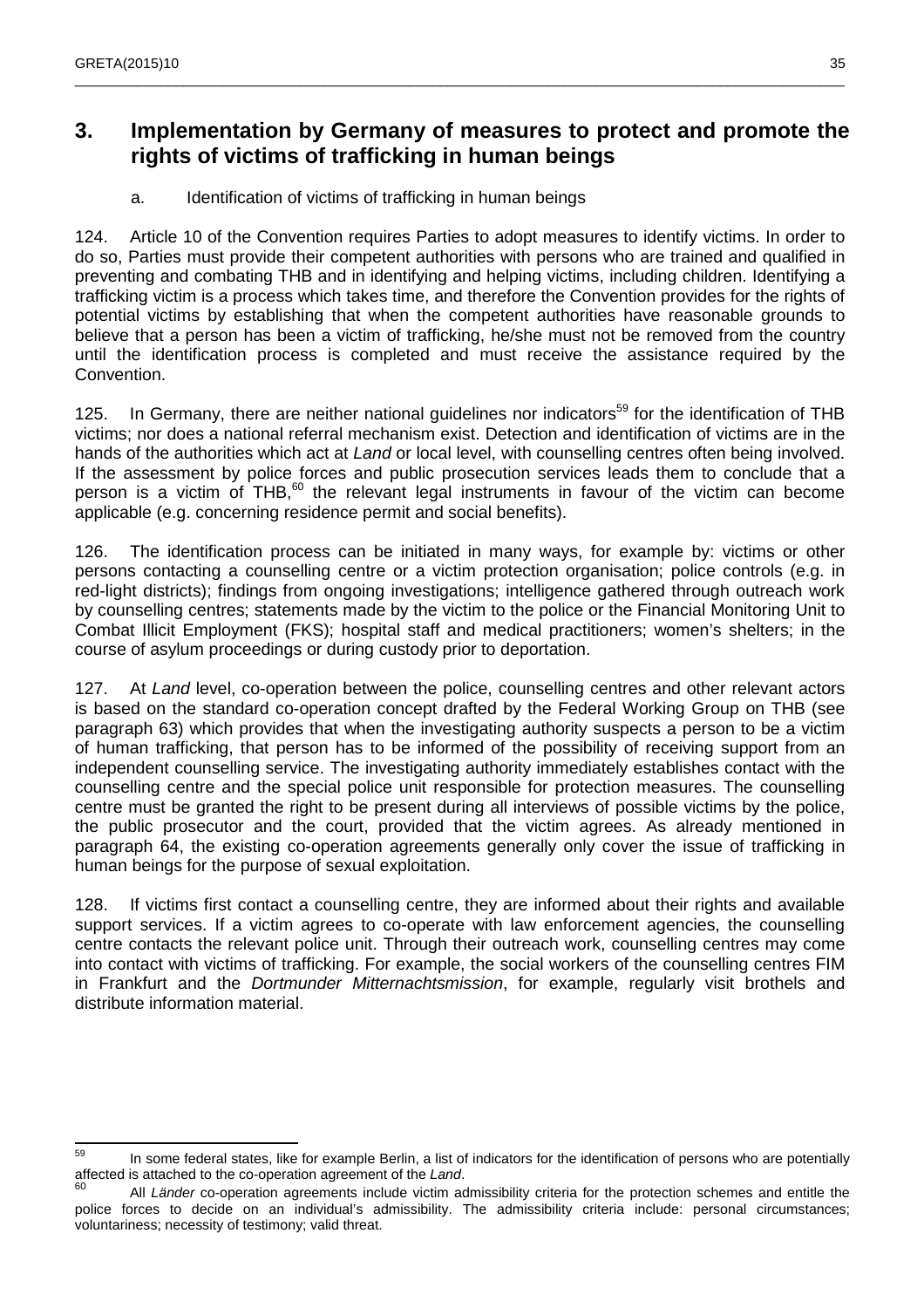129. The recent establishment of a national helpline for women victims of violence has the potential to enhance the identification of victims of THB. The hotline is available free of charge around the clock and can provide advice to women subjected to any form of violence, including trafficking for sexual or labour exploitation. Interpreters are also available around the clock (currently in 15 languages). The first annual report of the national helpline records substantive initial counselling in 65 cases relating to human trafficking.<sup>61</sup>

\_\_\_\_\_\_\_\_\_\_\_\_\_\_\_\_\_\_\_\_\_\_\_\_\_\_\_\_\_\_\_\_\_\_\_\_\_\_\_\_\_\_\_\_\_\_\_\_\_\_\_\_\_\_\_\_\_\_\_\_\_\_\_\_\_\_\_\_\_\_\_\_\_\_\_\_\_\_\_\_\_\_\_\_\_\_\_\_\_\_\_\_\_\_\_\_\_\_\_

130. Concerning THB for sexual exploitation, the relevant stakeholders have established structures and practices to detect and identify victims. However, in general awareness of the phenomenon of THB is significantly lower in rural areas. More developed co-ordination structures, like those in Berlin and Hamburg, have reported improvements in identifying victims and bringing cases to court. GRETA was informed about practical problems that sometimes arise. For example, the absence of reliable interpreters during police raids complicates and even sometimes renders impossible communication with possible victims.

131. GRETA notes that there are considerable gaps in the current practice of identifying victims of THB for the purpose of labour exploitation. This issue has not yet been included in the co-operation agreements at national and regional level. There is no agency with a comprehensive labour inspectorate mandate in Germany, this competence being divided between different bodies. The Financial Monitoring Unit to Combat Illicit Employment is the only structure on federal level to carry out inspections at work places, but it cannot investigate cases of THB. GRETA was informed that most of the cases of THB for labour exploitation are detected as a result of routine controls by the FKS.

132. The organisational set up of labour inspection (Gewerbeaufsicht) varies from one Land to another. Labour inspection services are either part of the general administrative structure of a Land or set up as an independent agency. Labour inspection in Germany generally covers enforcement of occupational health and safety laws in relation to work places in the private and public sector. In addition, labour inspectorates monitor compliance with legislation relating to working time, maternity protection, child labour, protection of adolescent workers and domestic work. Labour inspectors conduct routine visits, visits as part of the investigation of occupational accidents and illnesses and complaint-based visits. Visits may also be conducted to look into specific aspects of health and safety or areas of high risk, such as safety on construction sites or the protection of young workers. The mandate of labour inspectors also covers the aspects of occupational safety and health in the agricultural sector and of home workers. Domestic staff in private households are not covered by the Occupational Safety and Health Act. However, other laws, such as the Maternity Protection Act, the Working Hours Act or the Act on the Protection of Young People at Work also apply to domestic staff in private households. Under certain conditions the basic right of the inviolability of the home may be limited in favour of labour inspectors, in particular in order to ward off an acute danger or threat to public security and order, allowing them to enter and inspect premises even against the will of the owner.

133. GRETA was informed that there is a crucial lack of awareness of trafficking for labour exploitation amongst key authorities like labour inspectors, the police, prosecutors, judges and Foreigners Registration Offices. Although trade unions are well informed about the situation of problematic sectors of the economy, they have only rarely been involved in anti-trafficking coordination structures.

134. To date no specific measures or nationwide initiatives have been taken to identify trafficked children. As regards THB for forms of exploitation other than for sexual or labour exploitation (e.g. forced begging, forced criminality) GRETA was informed that these have rarely been a topic of concern between relevant stakeholders.

<sup>61</sup> The report is available at:

https://www.hilfetelefon.de/fileadmin/hilfetelefon\_de/Downloads/pdf/Pressemeldungen/Hilfetelefon\_Jahresbericht\_150dpi\_US B2.pdf (in German).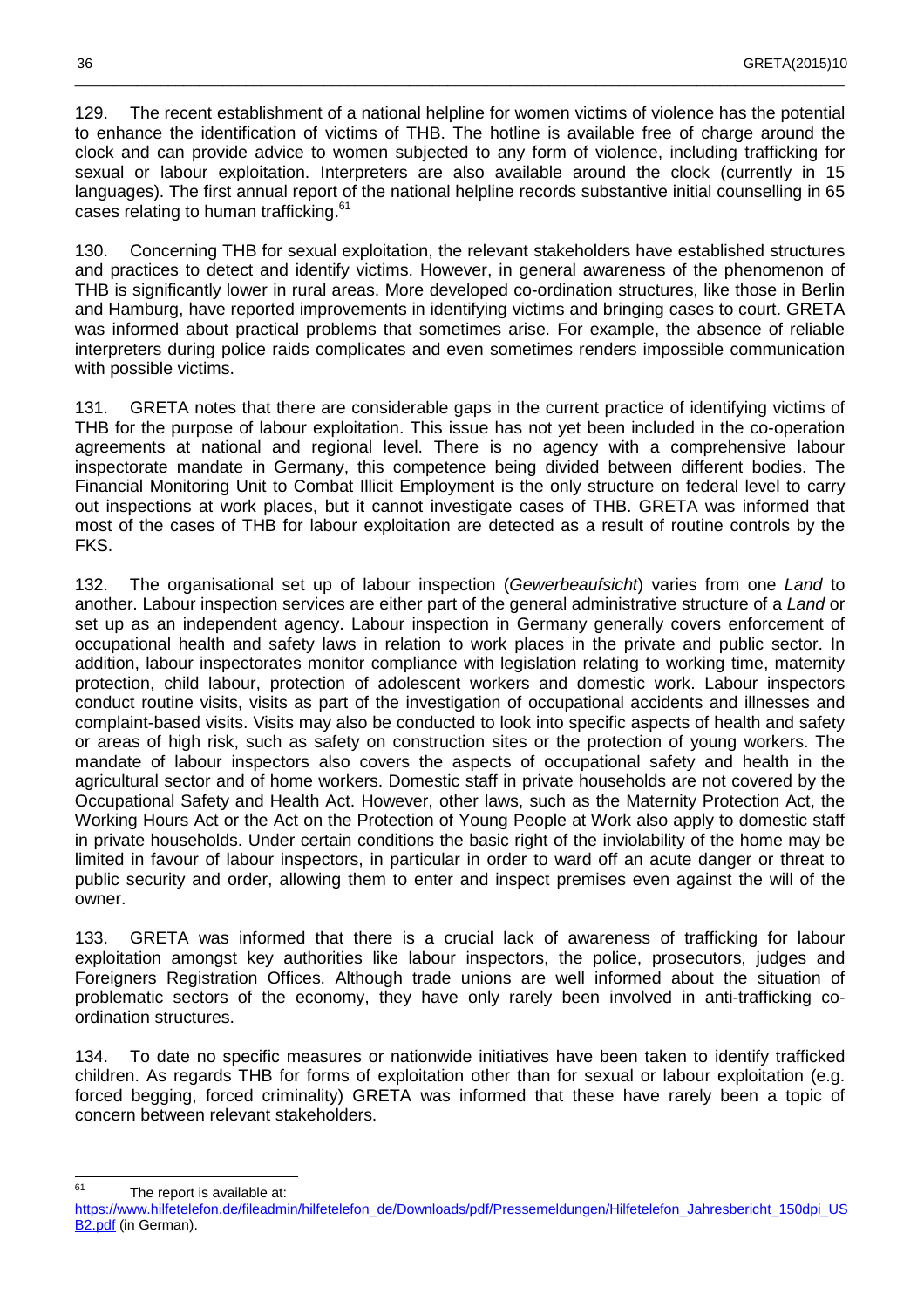135. During asylum procedures, it is the task of the case officer to look for indications of human trafficking. To improve the identification of victims, the Federal Office for Migration and Refugees (BAMF), together with IOM and UNHCR, conducted a project entitled "Identification and Protection of Victims of Human Trafficking in the Asylum System". At the beginning of the project, the identification of Nigerian victims of human trafficking for sexual exploitation was evaluated on the basis of 214 anonymised decisions from asylum procedures. The evaluation showed that case officers were insufficiently aware of the indicators of human trafficking. A number of case officers were trained on indicators of THB and deployed at all BAMF field offices where they passed on their knowledge to colleagues. According to information from the BAMF, between 1 January 2012 and 16 December 2014, a total of 80 persons have been identified as victims of human trafficking in the context of the asylum procedure (7 in 2012, 33 in 2013 and 40 in 2014).

\_\_\_\_\_\_\_\_\_\_\_\_\_\_\_\_\_\_\_\_\_\_\_\_\_\_\_\_\_\_\_\_\_\_\_\_\_\_\_\_\_\_\_\_\_\_\_\_\_\_\_\_\_\_\_\_\_\_\_\_\_\_\_\_\_\_\_\_\_\_\_\_\_\_\_\_\_\_\_\_\_\_\_\_\_\_\_\_\_\_\_\_\_\_\_\_\_\_\_

136. The identification of victims of human trafficking is particularly difficult in reception centres and detention facilities for irregular migrants. Due to staff shortages, assistance cannot always be provided adequately and sometimes there is also a lack of appropriate foreign language knowledge or interpreters. Therefore, it is often social workers of counselling centres and not of social services which are the first contact for victims. The social workers' dealings with the potential victims however is complicated particularly in initial reception centres due to the victim's brief stay there and the subsequent move to community housing for asylum applicants.

#### 137. **GRETA urges the German authorities to:**

- − **strengthen multi-agency involvement in the identification of victims of trafficking by giving a formal role in the identification process to frontline actors such as NGOs, the Financial Monitoring Unit to Combat Illicit Employment (FKS), labour inspectors and other bodies which may come into contact with victims of trafficking;**
- − **provide all frontline staff with harmonised operational indicators, guidance and toolkits for the identification of victims of trafficking subjected to different forms of exploitation;**
- ensure that the police, FKS, labour inspectors and other relevant actors adopt a **more proactive approach and increase their outreach work to identify possible victims of trafficking, including for forms of exploitation other than sexual (labour exploitation, forced begging, forced criminality);**
- − **set up a procedure for the identification and referral of child victims of trafficking which takes into account the special circumstances and needs of child victims and involves child specialists, child protection services and specialised police and prosecutors.**

138. **Moreover, GRETA considers that the German authorities should improve the identification of victims of trafficking among asylum seekers and irregular migrants in detention facilities, including through training of staff working in asylum and detention centres.**

b. Assistance to victims

139. The Convention requires Parties to take measures to assist victims in their physical, psychological and social recovery, taking account of the victim's safety and protection needs, in cooperation with NGOs and other organisations engaged in assistance to victims. This assistance must be provided on a consensual and informed basis, taking account of the special needs of persons in a vulnerable position, as well as children, and it must not be made conditional on the victim's willingness to act as a witness (Article 12). The need to take account of victims' needs is also referred to in the Convention's provisions concerning temporary residence permits (Article 14) and the rights of children victims of trafficking (Article 12(7)). The Convention also establishes that the assistance to victims of THB must include appropriate and secure accommodation.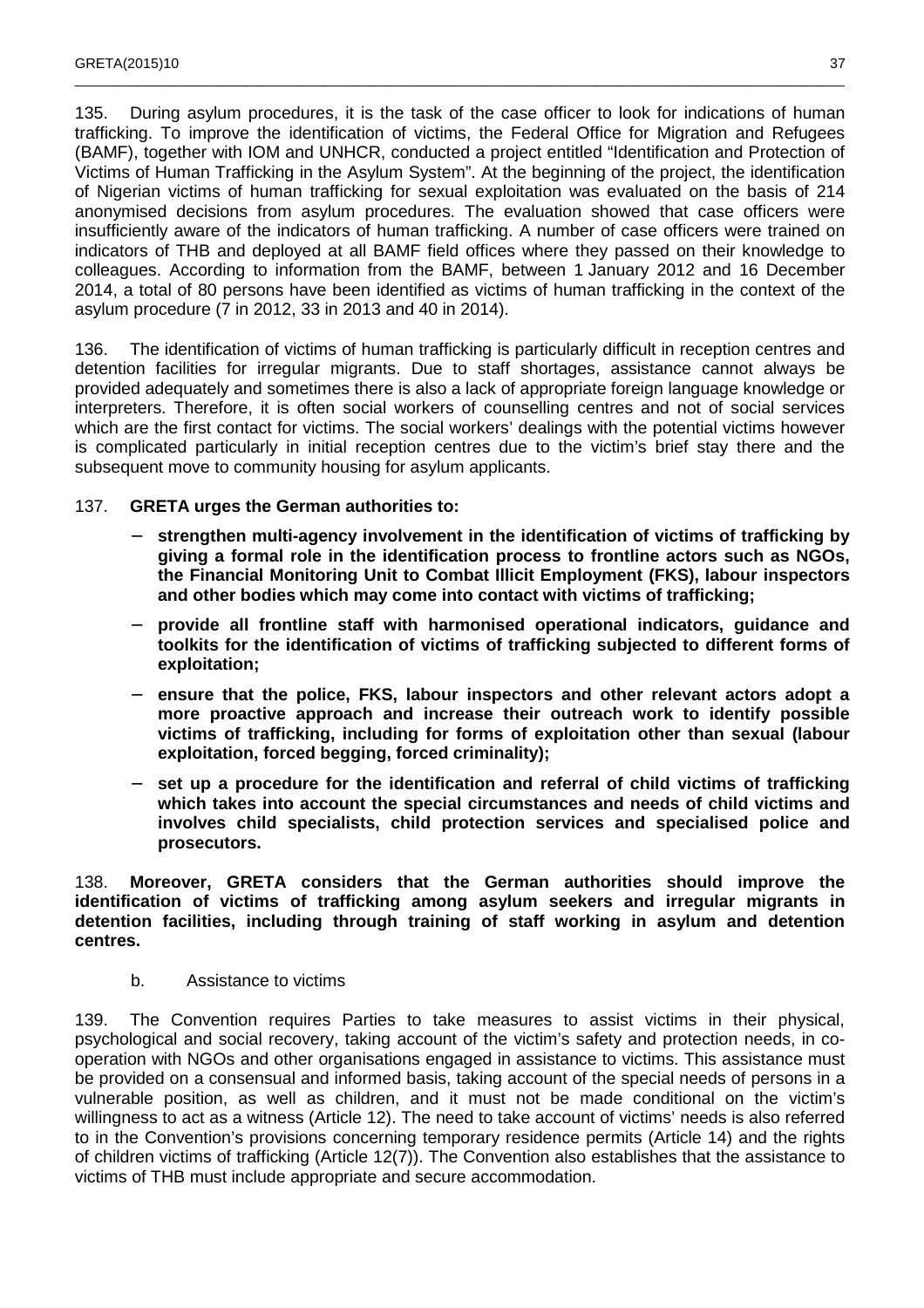140. In Germany, trafficking victims are supported by specialised counselling centres run by NGOs that help them access necessary assistance services. The Länder co-operation agreements concluded between police services and counselling centres foresee that when the first contact is made by the investigating authorities with a possible victim, the latter must be informed of the possibility of receiving support from an independent counselling service.

\_\_\_\_\_\_\_\_\_\_\_\_\_\_\_\_\_\_\_\_\_\_\_\_\_\_\_\_\_\_\_\_\_\_\_\_\_\_\_\_\_\_\_\_\_\_\_\_\_\_\_\_\_\_\_\_\_\_\_\_\_\_\_\_\_\_\_\_\_\_\_\_\_\_\_\_\_\_\_\_\_\_\_\_\_\_\_\_\_\_\_\_\_\_\_\_\_\_\_

141. There are 48 specialised counselling centres for victims of human trafficking in Germany. The services provided by them include: secure accommodation, medical care, psychosocial counselling, education, help with obtaining a residence permit and social benefits, assistance in dealing with public agencies, support during investigation and criminal proceedings, arranging for legal assistance, accompaniment in court, and support in developing options in Germany. The support by counselling centres is free-of-charge, anonymous, confidential and based on the victim's consent.<sup>62</sup> Counselling centres seek to offer assistance in the victim's native language or through the use of interpreters, if possible. GRETA was informed about the absence of adequate long-term funding for counselling centres.

142. Only some of the counselling centres offer support to victims of THB for the purpose of labour exploitation. Some counselling centres have a limited mandate, while others do not offer services for male victims. In Hamburg, for instance, it was decided that the Koofra counselling centre would advise victims of THB for labour exploitation. The trade unions have piloted the provision of counselling services to foreign workers who are subject to difficult or exploitative labour situations (the project "Faire Mobilität" with counselling centres in six major cities) on a project basis. However, these services cannot be offered all over the country.

143. In German law, the scope of assistance a trafficking victim is entitled to essentially depends on that person's residence status. Trafficking victims from non-EU countries were until recently only entitled to receive benefits under the Asylum Seekers Benefits Act (AsylbLG), while EU citizens received higher benefits under the Social Code, similar to German nationals (however see also paragraph 145 below). Since 1 March 2015, victims of THB who are non-EU nationals but hold a residence permit under section 25, paragraph 4a, of the Residence Act (see paragraph 160) are also beneficiaries under the Social Code. The Asylum Seekers Benefits Act continues to apply only to victims of trafficking who have not yet been granted a residence permit, in particular during the recovery and reflection period.

144. The Asylum Seekers Benefits Act guarantees only limited support. Recipients of benefits are eligible for medical care only in emergencies and in the case of acute illnesses. The standard benefits do not cover ongoing medical treatment, essential dental care, travel expenses or interpreting services. Payment of the costs of interpretation and translation, which are particularly necessary for the effective exercise of rights, is subject to very strict requirements. According to NGOs, these costs are covered only in exceptional cases; positive experiences have been reported from North Rhine-Westphalia where translation costs are covered irrespective of the nationality of the victim. Moreover, the claiming of benefits reportedly creates a huge workload for counselling centres because for many benefits a separate request has to be made, for instance for the exceptional granting of a therapy. In some Länder basic medical care is provided via health cards or vouchers which are valid for three months, granting their holders direct access to doctors. Only a few Länder practice the issuing of a voucher on a case by case basis. According to NGOs, not all doctors accept these vouchers, and extra efforts have to be made to persuade a doctor to accept a voucher, or else the victim has to find a more co-operative doctor.

<sup>62</sup> According to data submitted by the German authorities and based on figures of 12 Länder, 38 victims of trafficking refused assistance in 2010, 58 in 2011 and 170 in 2012. The Bavarian authorities indicated that the persons refusing assistance were predominantly German nationals.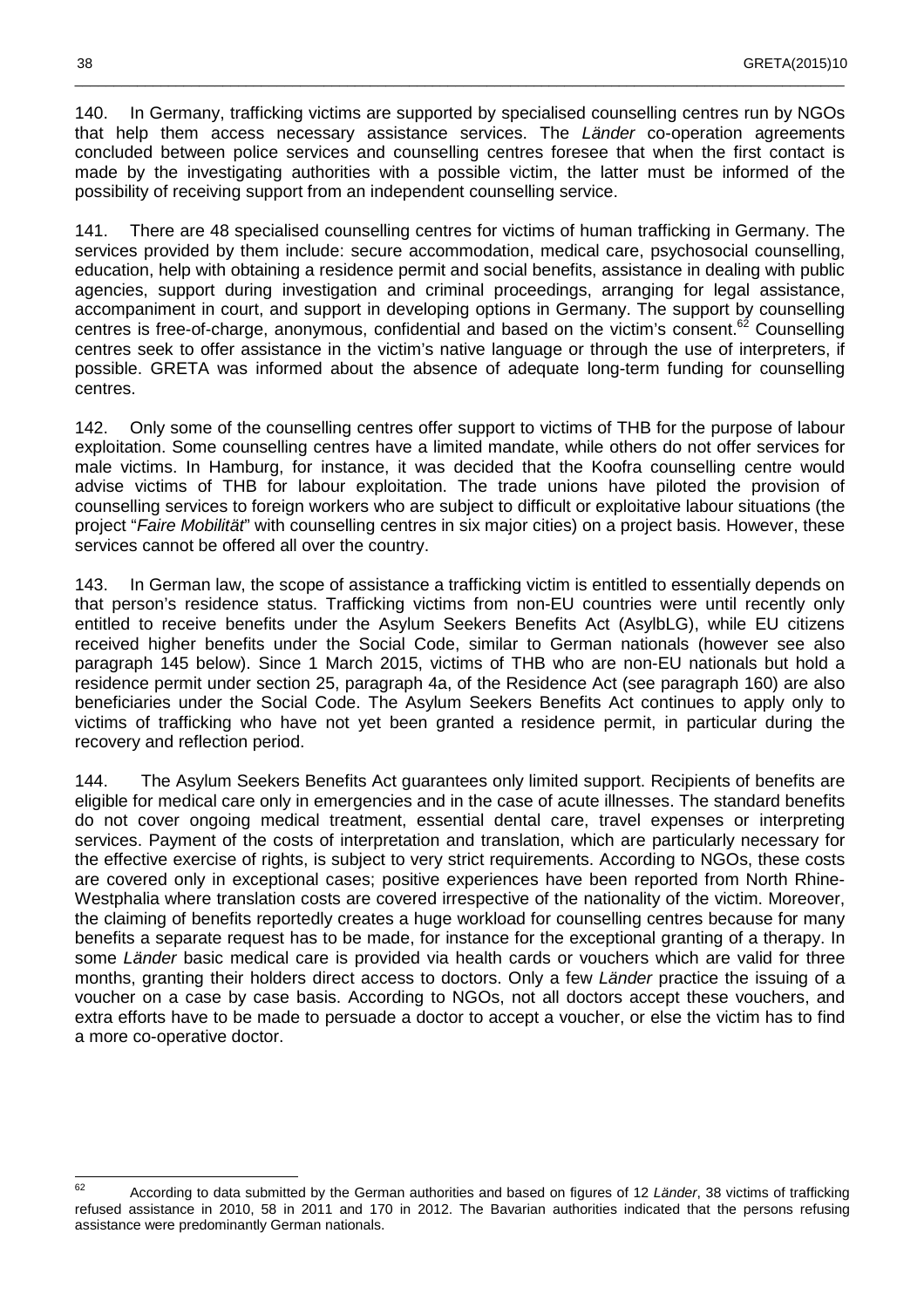145. GRETA was informed that the guidelines of the Federal Agency of Employment that were supposed to clarify who is a beneficiary under section 7, Volume II of the Social Code, have been interpreted inconsistently. Because of this unclear legal situation, EU citizens who have been granted the recovery and reflection period of three months in order to decide whether to co-operate with the investigating authorities are not guaranteed benefits. In practice, some only receive financial support if they agree to testify in court; others are granted benefits under the AsylbLG with less favourable benefits than under the Social Code; and in other cases they receive benefits under the Social Code.

\_\_\_\_\_\_\_\_\_\_\_\_\_\_\_\_\_\_\_\_\_\_\_\_\_\_\_\_\_\_\_\_\_\_\_\_\_\_\_\_\_\_\_\_\_\_\_\_\_\_\_\_\_\_\_\_\_\_\_\_\_\_\_\_\_\_\_\_\_\_\_\_\_\_\_\_\_\_\_\_\_\_\_\_\_\_\_\_\_\_\_\_\_\_\_\_\_\_\_

146. For victims of sexual exploitation, short-term accommodation structures have been established. There are several safe apartments run by counselling centres with undisclosed addresses across Germany. Many counselling centres also co-operate with women's shelters, including in emergency situations. In the long run, depending on the individual's needs, victims are usually accommodated in flats. There are no structures to accommodate male victims of THB and victims of labour exploitation and solutions have to be found on an ad hoc basis.

147. The GRETA delegation visited a protected emergency shelter in Berlin run by Ban Ying, a counselling centre for migrant women. Its purpose is to offer housing and counselling to migrant women in distress, including victims of trafficking. Most women stay for 9 – 12 months and receive psycho-social counselling, legal counselling and support with practical matters such as obtaining identity documents. The shelter can accommodate up to 10 women (three bedrooms and a spare room for emergency referrals) and is always fully occupied. Space constraints result in a growing number of women being referred to another emergency shelter for victims of trafficking based in Berlin, shelters for domestic violence victims, or shelters for the homeless. Until 2014 the shelter was entirely funded by the Land Berlin government, but since then public funding has become conditional on NGO co-funding. The shelter is operated by 4 part-time staff members (two social workers and two interpreters). During the visit concerns were raised by staff over the limited number of shelter places, the low number of staffing, including the lack of trained psychologists, and difficulties in ensuring appropriate medical care, in particular in relation to substance abuse, resulting psychosis and posttraumatic stress disorders.

148. The GRETA delegation also visited a women's shelter in Frankfurt am Main which co-operates with the counselling centre FIM. The shelter is sponsored by an association belonging to the municipality and has 32 places for women, mainly victims of domestic violence. It regularly accommodates trafficking victims, usually for six to 12 months before the women move to flats with the support of FIM. The Frankfurt City Council expects a 100% occupancy rate, which sometimes poses problems if women have to be accommodated as a matter of urgency, as there is frequently no spare capacity.

149. The child and youth services are tasked with protecting all minors from harm, including victims of THB, and securing their best interests. In an acute situation when a child is at risk, youth welfare offices may take the child into care under section 42 of Social Code VIII and temporarily place him or her with a suitable person, in a suitable facility or in other accommodation. Unaccompanied minors are given a legal guardian. According to NGOs, housing is a real problem in the case of trafficked children. There are not enough shelters and secure accommodation providing round-the-clock care. Conditions also vary a lot from one Land to the other, with some failing to place 16 and 17 year olds in special youth centres. The co-operation between youth welfare offices, legal guardians, police officers and specialised counselling centres in the field of trafficking is not consistently ensured. Further, a lack of training for guardianship services for trafficked children has been reported.

150. **GRETA urges the German authorities to strengthen their efforts to provide assistance to victims of trafficking, and in particular to:** 

- − **ensure that assistance to victims is not made conditional on their willingness to act as a witness;**
- − **provide adequate funding to maintain the provision of assistance; when assistance is delegated to NGOs as service providers, the state has an obligation to provide adequate financing and ensure the quality of the services delivered by the NGOs;**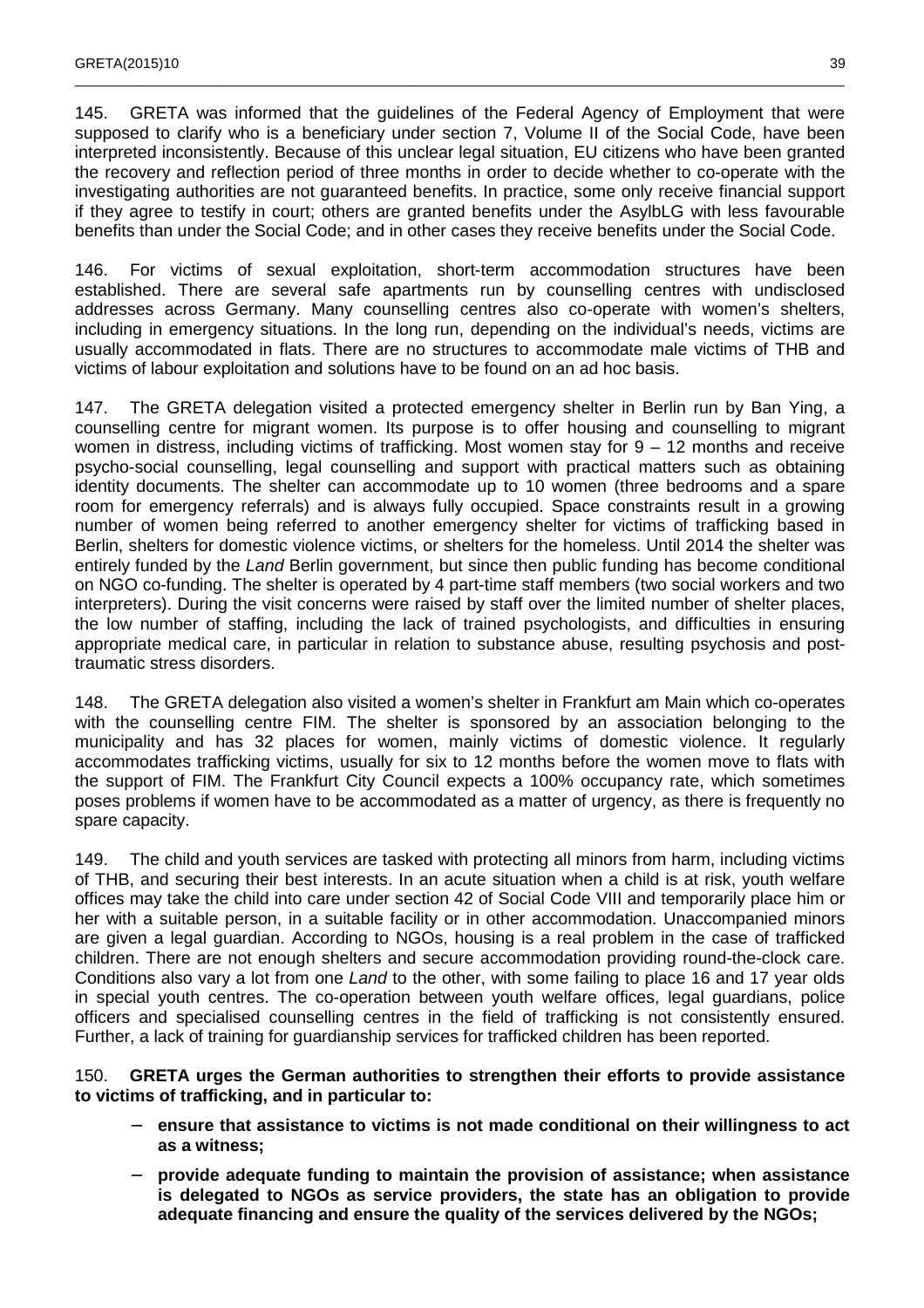− **ensure, if necessary by legislative measures, that all victims of trafficking, including EU citizens, can fully benefit from the rights set out in the Convention;** 

\_\_\_\_\_\_\_\_\_\_\_\_\_\_\_\_\_\_\_\_\_\_\_\_\_\_\_\_\_\_\_\_\_\_\_\_\_\_\_\_\_\_\_\_\_\_\_\_\_\_\_\_\_\_\_\_\_\_\_\_\_\_\_\_\_\_\_\_\_\_\_\_\_\_\_\_\_\_\_\_\_\_\_\_\_\_\_\_\_\_\_\_\_\_\_\_\_\_\_

- − **develop adequate counselling centres across the country for victims of THB for the purpose of all types of exploitation, including labour exploitation and other nonsexual forms of exploitation;**
- − **ensure that safe and suitable temporary accommodation is provided to male victims of THB, according to their needs;**
- − **ensure that child victims of trafficking benefit from the assistance measures provided by the Convention, including guardianship, interpretation, services, dedicated shelters and medical, legal and psychosocial assistance.**
- c. Recovery and reflection period

151. As victims of trafficking are extremely vulnerable after the trauma they have experienced, Article 13 of the Convention introduces the obligation for Parties to provide in their internal law for a recovery and reflection period of at least 30 days. The recovery and reflection period, in itself, is not conditional on co-operation with the investigative or prosecution authorities and should not be confused with the issue of a residence permit under Article 14(1) of the Convention. Pursuant to the Convention, the recovery and reflection period should be granted when there are reasonable grounds to believe that the person concerned is a victim of trafficking, i.e. before the identification procedure has been completed. During this period, Parties must authorise the person concerned to stay on their territory and expulsion orders cannot be enforced.

152. The German authorities have referred to section 59, paragraph 7, of the Residence Act as corresponding to the recovery and reflection period under the Convention, which reads as follows:

"If the Foreigners Registration Office has concrete grounds to suspect that a foreigner has been the victim of a criminal offence [of THB],<sup>63</sup> it shall (...) set a deadline for leaving the country which will allow the foreigner sufficient time to decide whether he or she is prepared to testify [as a witness in the criminal proceedings]. A period of at least three months shall be allowed for departure."

153. In practice, victims of THB are issued with an "order to leave the territory" valid for at least three months. As there is no maximum duration set in the Residence Act, some Länder report that the period given is longer. In Berlin, a period of six months is granted from the outset. The presumed victims cannot be removed from German territory during this period. The period is sometimes granted to EU nationals who have not yet decided whether to co-operate with the authorities, on the basis that they might otherwise be denied assistance under the Social Code during the first three months following their detection in application of the general rules for EU citizens coming to Germany in search of employment (see paragraph 145).

154. GRETA notes that the purpose of the recovery and reflection period under section 59, paragraph 7, of the Residence Act is not as clearly stated as in the Convention, i.e. to enable possible victims of trafficking to recover and escape the influence of traffickers and/or to take an informed decision on co-operating with the competent authorities. In GRETA's view, consideration should be given to amending the legislation by renaming the "order to leave the territory" in order to reflect the spirit in which the recovery and reflection period should be granted.

 $63$ The offences referred to are: human trafficking for the purpose of sexual exploitation, human trafficking for the purpose of labour exploitation, assisting in human trafficking, or offences under the Act to Combat Clandestine Employment or the Posted Workers Act.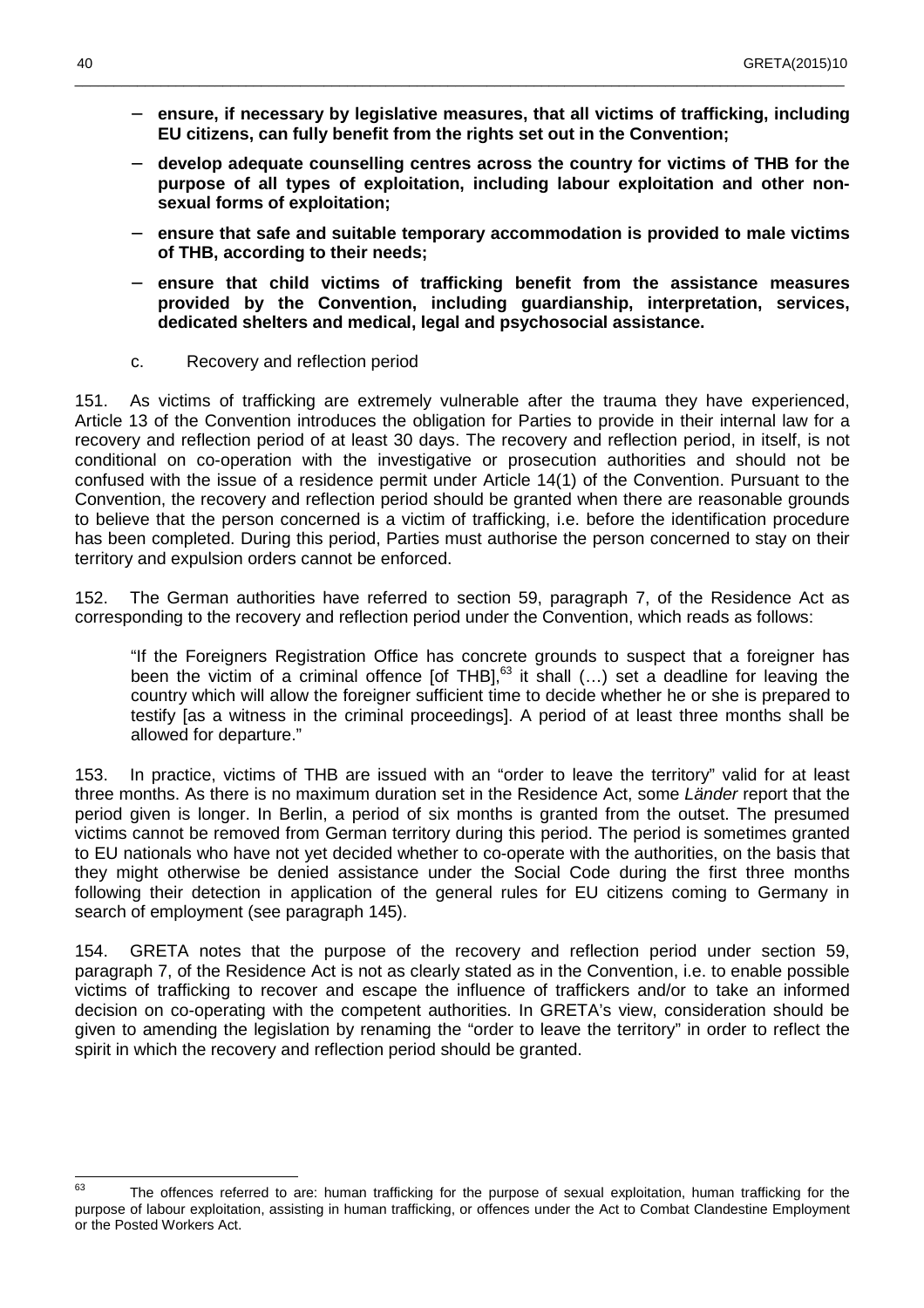155. The competent body to decide on the granting of the recovery and reflection period is the Foreigners Registration Office, which takes the decision in co-operation with the competent police or public prosecution service. In Länder where the Foreigners Registration Office is part of the coordination structure, it sometimes acts on the basis of information provided by the counselling centre. The grounds for issuing a recovery and reflection period must be substantiated, such as by a statement by the victim, a police report or information provided by specialised counselling centres.<sup>64</sup>

\_\_\_\_\_\_\_\_\_\_\_\_\_\_\_\_\_\_\_\_\_\_\_\_\_\_\_\_\_\_\_\_\_\_\_\_\_\_\_\_\_\_\_\_\_\_\_\_\_\_\_\_\_\_\_\_\_\_\_\_\_\_\_\_\_\_\_\_\_\_\_\_\_\_\_\_\_\_\_\_\_\_\_\_\_\_\_\_\_\_\_\_\_\_\_\_\_\_\_

156. There are no data on the number of recovery and reflection periods granted to victims of THB in Germany.<sup>65</sup> GRETA was informed that the granting of this period functions generally in a satisfactory manner as regards victims of trafficking for sexual exploitation. In most places the police only confirm the suspected victim status of a person to the Foreigners Registration Office after having spoken directly with the victim. Moreover, NGOs informed GRETA that in the majority of cases, trafficked persons were required to be in contact with the prosecuting authorities in the course of the recovery and reflection period. GRETA notes that this practice bears a potential risk for the wellbeing of certain victims which can be counterproductive. Therefore, when taking the decision if and how to approach a victim during the recovery and reflection period, investigators should take into account the purpose of this period, namely that the victim should recover both physically and psychologically and be in a position to take an informed decision in a reasonably calm frame of mind.

157. GRETA was informed that in cases of labour exploitation and child trafficking, the recovery and reflection period is rarely granted and possible victims are not informed about the existence of this period. This is due to the fact that authorities that come into contact with potential victims of labour exploitation and child protection authorities have not been systematically trained to recognise cases of human trafficking and usually do not form part of the Länder inter-institutional co-operative alliances and co-operation agreements against human trafficking.

158. **GRETA urges the German authorities to ensure, in compliance with the obligations contained in Article 13 of the Convention, that all possible victims of trafficking, including victims of THB for labour exploitation and of child trafficking, are offered a recovery and reflection period and all the measures of protection and assistance envisaged in Article 12, paragraphs 1 and 2, of the Convention during this period. Public officials performing identification should be issued with clear instructions stressing the need to offer the recovery and reflection period as defined in the Convention, i.e. not making it conditional on the victim's co-operation and offering it to victims before formal statements are made to investigators.** 

d. Residence permits

159. Article 14(1) of the Convention provides for two possibilities for the issuing of renewable residence permits to victims of trafficking: on the basis of their personal situation and/or their cooperation with the competent authorities in the investigation or criminal proceedings.

160. In Germany, the issuing of residence permits to victims of THB is regulated by section 25, paragraph 4a, of the Residence Act, which provides for three cumulative conditions for issuing such a permit. It reads as follows:

"(…) a foreigner who has been the victim of a criminal offence pursuant to sections 232, 233 or 233a of the Criminal Code may (…) be granted a residence permit for a temporary stay (…). The residence permit may only be issued if:

1. the public prosecutor's office or the criminal court consider his or her temporary presence on the federal territory to be appropriate in connection with criminal proceedings relating to the said criminal offence, because it would be more difficult to investigate the facts of the case without his or her information,

 $64$ Point 50.2a.1.2 of the General Administrative Regulation to the Residence Act stipulates that, besides declarations by the presumed victim and the investigation authorities, information submitted by a counselling centre may also be taken into account.

<sup>65</sup> Hamburg is the only Land which has submitted statistics on how often the recovery and reflection period has been granted: 36 in 2010, 54 in 2011 and 24 in 2012.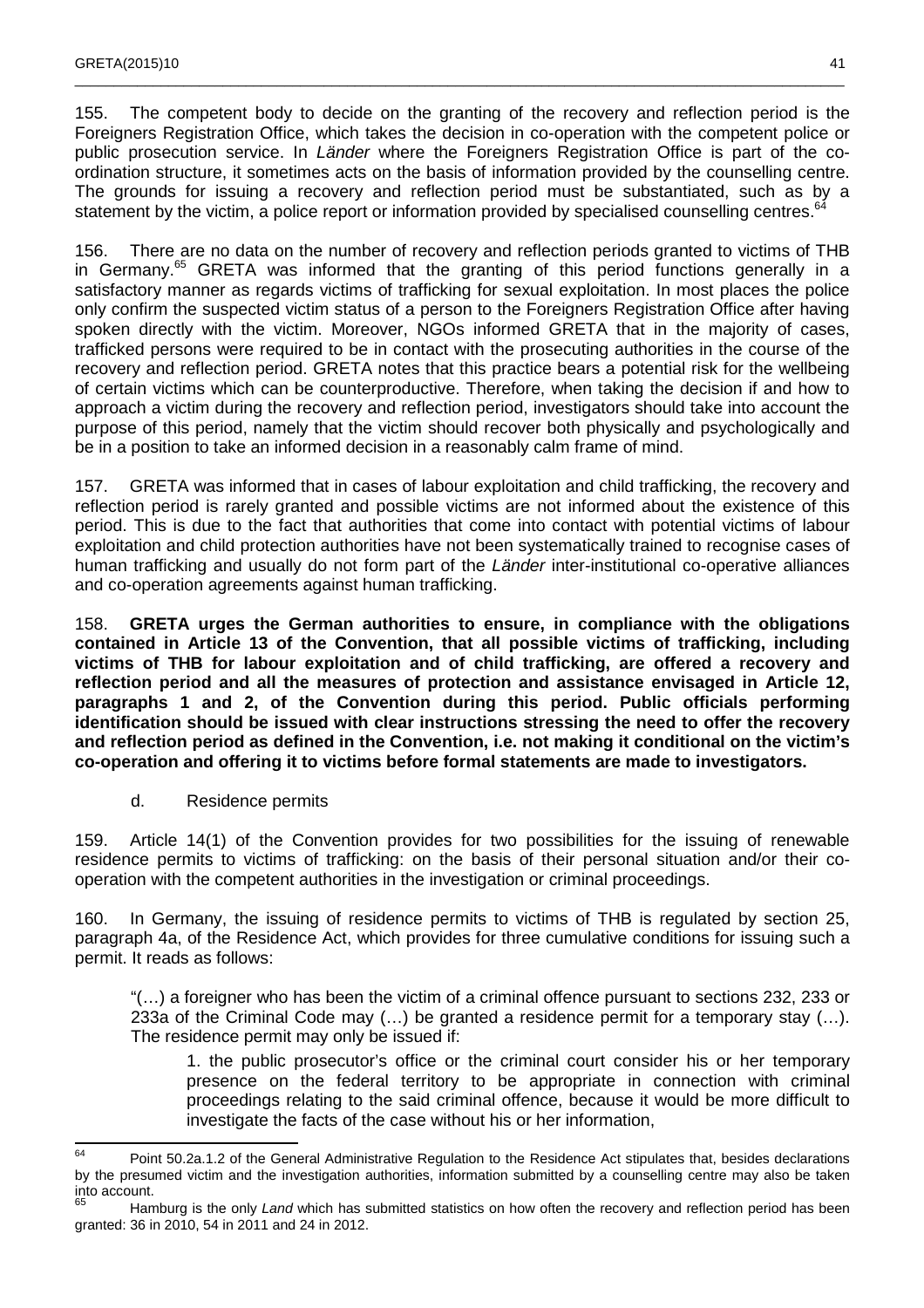2. he or she has broken off contact with the persons accused of having committed the criminal offence, and

3. he or she has declared his or her willingness to testify as a witness in the criminal proceedings relating to the offence."<sup>66</sup>

161. The residence permits under section 25, paragraph 4a, are issued by Foreigners Registration Offices. According to section 72, paragraph 6, of the Residence Act, the competent Foreigners Registration Office must consult the competent public prosecution service or criminal court prior to a decision. The victim's stay is limited to the duration of the criminal proceedings against the traffickers. Under section 26, paragraph 1, sentence 5 of the Residence Act, the residence permit is issued for six months in each instance. A longer period is permissible in justified cases. The requirements for an extension are the same as for the initial granting of the residence permit. There is no maximum time limit on extensions.

\_\_\_\_\_\_\_\_\_\_\_\_\_\_\_\_\_\_\_\_\_\_\_\_\_\_\_\_\_\_\_\_\_\_\_\_\_\_\_\_\_\_\_\_\_\_\_\_\_\_\_\_\_\_\_\_\_\_\_\_\_\_\_\_\_\_\_\_\_\_\_\_\_\_\_\_\_\_\_\_\_\_\_\_\_\_\_\_\_\_\_\_\_\_\_\_\_\_\_

162. Victims who have obtained a residence permit are allowed to take up employment pursuant to section 31 of the Regulation Governing Employment. Subsequent family reunification is not allowed. Victims are not entitled to attend an integration course but have access to vocational training and education.

163. The German authorities have indicated that in parallel with these special provisions for the protection of victims of human trafficking the general provisions of the residence law continue to apply, including once criminal proceedings have come to an end. According to the German authorities, victims of human trafficking do not usually face deportation even after the end of the criminal proceedings. A residence permit can be granted on other grounds, in particular, under section 25, paragraph 3 (if a deportation ban applies), paragraph 4 (urgent humanitarian or personal grounds or substantial public interest), or paragraph 5 (departure impossible in fact or in law) of the Residence Act. A residence permit may also be granted for family reunification or for the pursuit of an economic activity.

164. According to figures provided by the German authorities, from 2008 to 30 April 2014, 419 residence permits were issued to 213 persons under section 25, paragraph 4a, of the Residence Act. A deportation or expulsion order is recorded in the central database in respect of 35 of them. Of these only one is registered as having actually left the country (in 2013).

165. GRETA notes that under the Residence Act the possibility of obtaining a residence permit is linked to a trafficking victim's willingness to co-operate with the law enforcement authorities and the value of their testimony. The uncertainty for victims is very high because the issuing of a permit depends on a prosecution for THB taking place. In many cases, investigations do not lead to criminal proceedings for THB; for instance, it might be the case that the victim's information is not considered valuable for the evidence, or is already known by the police, the perpetrators remain unidentified or the prosecution service decides that there is not sufficient evidence to bring charges of THB.

66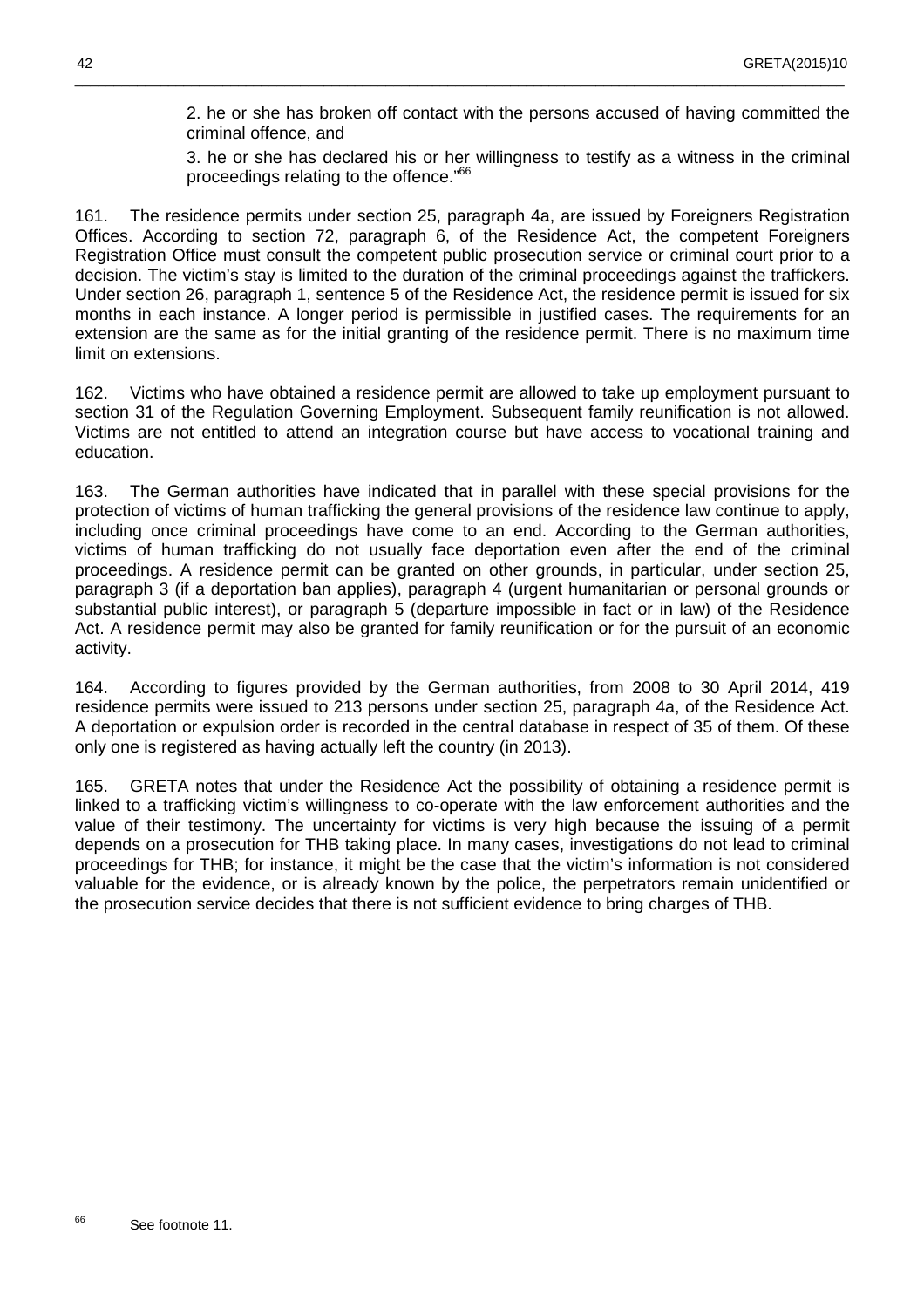166. A survey of counselling centres for victims of human trafficking, conducted on behalf of the Federal Working Group on THB in 2013, has shown that a large proportion of victims from third countries decide against contacting the authorities. According to this survey, only 14% of non-EU citizens reported the crimes perpetrated against them to the police. $67$  The main reasons given were fear of the perpetrators and legal uncertainty.

\_\_\_\_\_\_\_\_\_\_\_\_\_\_\_\_\_\_\_\_\_\_\_\_\_\_\_\_\_\_\_\_\_\_\_\_\_\_\_\_\_\_\_\_\_\_\_\_\_\_\_\_\_\_\_\_\_\_\_\_\_\_\_\_\_\_\_\_\_\_\_\_\_\_\_\_\_\_\_\_\_\_\_\_\_\_\_\_\_\_\_\_\_\_\_\_\_\_\_

167. According to NGOs, although trafficking victims sometimes spend years in Germany until the end of the criminal proceedings, it is very difficult for victims to find a job and accommodation, since the residence permit is usually granted only for six months at a time.

168. Section 25, paragraph 4a, of the Residence Act does not distinguish between adult and child victims. Both groups of victims are required to co-operate with the law enforcement agencies in order to be issued a residence permit. In this context, GRETA notes that the UN Committee on the Rights of the Child has expressed concerns about this situation and has recommended that Germany revises the Residence Act in order to remove any conditions linked to the provision of residence permits to child victims of trafficking.<sup>68</sup> Where there is doubt as to the likelihood of children being adequately protected in their country of origin, their departure is not enforced and many unaccompanied minors remain in Germany until the age of majority. However, their presence in Germany is only accepted pending their expulsion, which implies a worse legal position for a child compared with an adult who is granted a residence permit.

#### 169. **GRETA considers that the German authorities should take further steps to ensure that victims of trafficking are able to benefit from a residence permit in Germany and the rights attached to it.**

170. **GRETA also considers that the German authorities should take additional steps to ensure that child victims of trafficking may be granted a residence permit on the basis of their best interests and not on the basis of their willingness or ability to co-operate with judicial bodies.**

171. **Further, GRETA invites the German authorities to consider reviewing the relevant legislation so as to provide residence permits to victims of THB who are unable to co-operate with the authorities, on the basis of their personal situation.**

e. Compensation and legal redress

172. Article 15 of the Convention establishes the obligation for Parties to provide in their internal law for the right of victims of trafficking to legal assistance and free legal aid. Parties must also provide for the right of victims of trafficking to compensation from the perpetrators as well as adopt legislative or other measures to guarantee compensation for victims from the state. A human rights-based approach to action against THB entails the effective prosecution of traffickers, putting the emphasis on the right to effective remedy for the victim. Further, Article 15(1) of the Convention establishes that victims of trafficking must have access to information on relevant judicial and administrative proceedings in a language which they can understand.

<sup>67</sup> Report of the Sub-Working Group "residential law" of the Federal Working Group on Trafficking in Human Beings on residential law for victims of THB and labour exploitation, July 2013. Available at: http://www.institut-fuer-menschenrechte.de/fileadmin/user\_upload/PDF-

Dateien/Ergebnispapiere\_Zusammenfassungen\_Hintergrundpapiere/Bericht\_der\_Unterarbeitsgruppe\_Aufenthaltsrecht\_der\_ Bund\_Laender-AG\_Menschenhandel.pdf (German only).

See document CRC/C/DEU/CO/3-4, 31 January 2014, paragraphs 72, 73.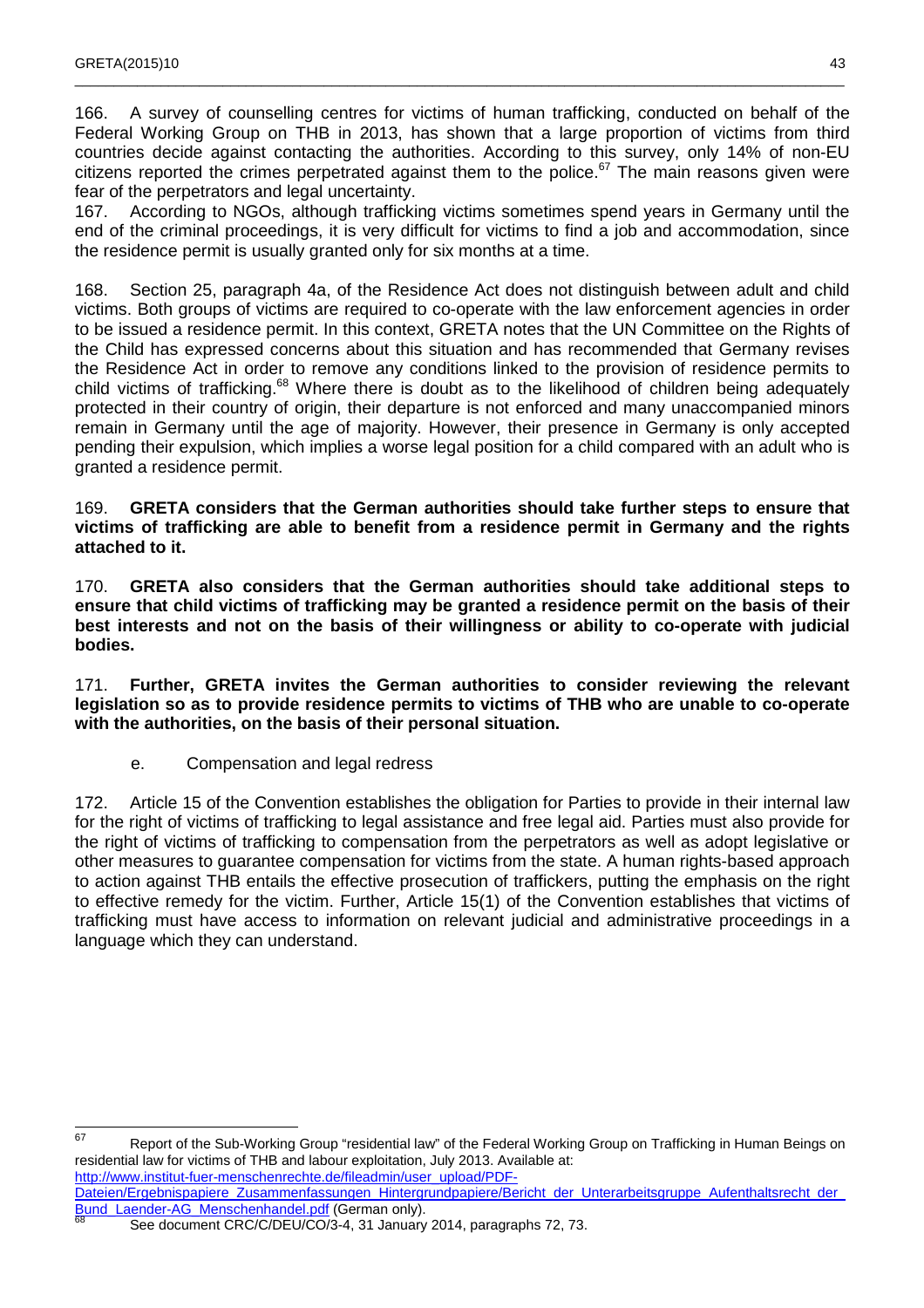173. In Germany, victims of human trafficking can claim damages for all material and non-material harm caused by offenders. Such claims are founded in section 823 of the Civil Code (Bürgerliches Gesetzbuch, BGB) on liability in damages, in conjunction with sections 249 BGB (nature and extent of damages) and 253 BGB (intangible damage). Damage claims against the perpetrator can be enforced by victims either in a civil action or by bringing a civil claim in the framework of criminal proceedings.<sup>69</sup> When claiming damages in a civil action the victim can apply for legal aid. Under section 114 ff. of the Code of Civil Procedure, any party who, due to their personal and economic circumstances, is unable to pay the costs of litigation, is granted assistance with court costs on application, provided that the action they intend to bring has sufficient prospects of success. Assistance includes payment of court costs and, if necessary, the costs of a lawyer.

\_\_\_\_\_\_\_\_\_\_\_\_\_\_\_\_\_\_\_\_\_\_\_\_\_\_\_\_\_\_\_\_\_\_\_\_\_\_\_\_\_\_\_\_\_\_\_\_\_\_\_\_\_\_\_\_\_\_\_\_\_\_\_\_\_\_\_\_\_\_\_\_\_\_\_\_\_\_\_\_\_\_\_\_\_\_\_\_\_\_\_\_\_\_\_\_\_\_\_

174. Official judicial statistics on compensation awarded to victims of THB do not exist, but a survey among counselling centres from 2009 showed that victims of trafficking have only rarely received compensation from the perpetrators.<sup>70</sup> Due to insufficient assets of the perpetrators and failure to seize assets in time, the levels of compensation have been low. In a few cases, victims were awarded between 12 000 and 30 000 euros. In most cases, however, compensation was significantly lower: 1 000 to 4 000 euros.

175. GRETA was informed that many trafficked persons without residence permits who have not been formally identified as victims are deterred from claiming compensation for unpaid wages before labour courts despite the fact that non-EU citizens without a legal residence permit are entitled to do so. The reason is that civil courts (including labour courts) are required to share their data with Foreigners Registration Offices under section 87, paragraph 2, of the Residence Act and the persons concerned fear that the Foreigners Registration Offices would initiate measures terminating their residence in Germany.

176. Victims of violent crime, including victims of THB, can apply for compensation under the Crime Victims Compensation Act (OEG). Following an application, the competent authority<sup>71</sup> verifies the request and decides whether compensation under the OEG is granted. There is no time limit for applications. The compensation includes the cost of medical treatment, payment of a pension that is independent of income and based on long-term effects of the injury, and income-based payments to replace lost wages.

177. Section 1 of the OEG stipulates that any person who, in Germany, has sustained a personal injury as a result of wilful, unlawful physical assault against him/herself shall be entitled, upon application, to compensation on account of the resulting health damage and economic damage. Victims who have experienced psychological but no physical violence are excluded from the scope of the OEG because the law requires a direct "physical assault" against the victim. In their comments on the draft GRETA report, the German authorities informed GRETA that the Federal Government is working on a reform of the state compensation legislation within the framework of which the victims of psychological violence, and particularly those of trafficking in human beings, would be given greater consideration.

178. Foreign nationals can claim compensation under the OEG. Nationals of other EU member states are awarded the same compensation as German nationals, while for third country nationals the scope of compensation depends on the length of their stay in Germany. Non-EU nationals who are expelled or deported, leave the country and no longer possess a valid residence permit, or leave and do not legally re-enter the country within six months, receive the compensation in the form of a lumpsum.

<sup>69</sup>  $^{69}$  This "adhesive procedure" ("Adhäsionsverfahren") is foreseen under sections 403 ff. StPO.

Rabe, Compensation and remuneration for trafficked persons in Germany; in: Human Trafficking in Germany -Strengthening Victims' Human Rights, German Institute for Human Rights, 2009. 71

According to section 6 OEG, the authorities responsible for the implementation of the Federal War Victims Compensation Act are responsible for the implementation of the Crime Victims Compensation Act.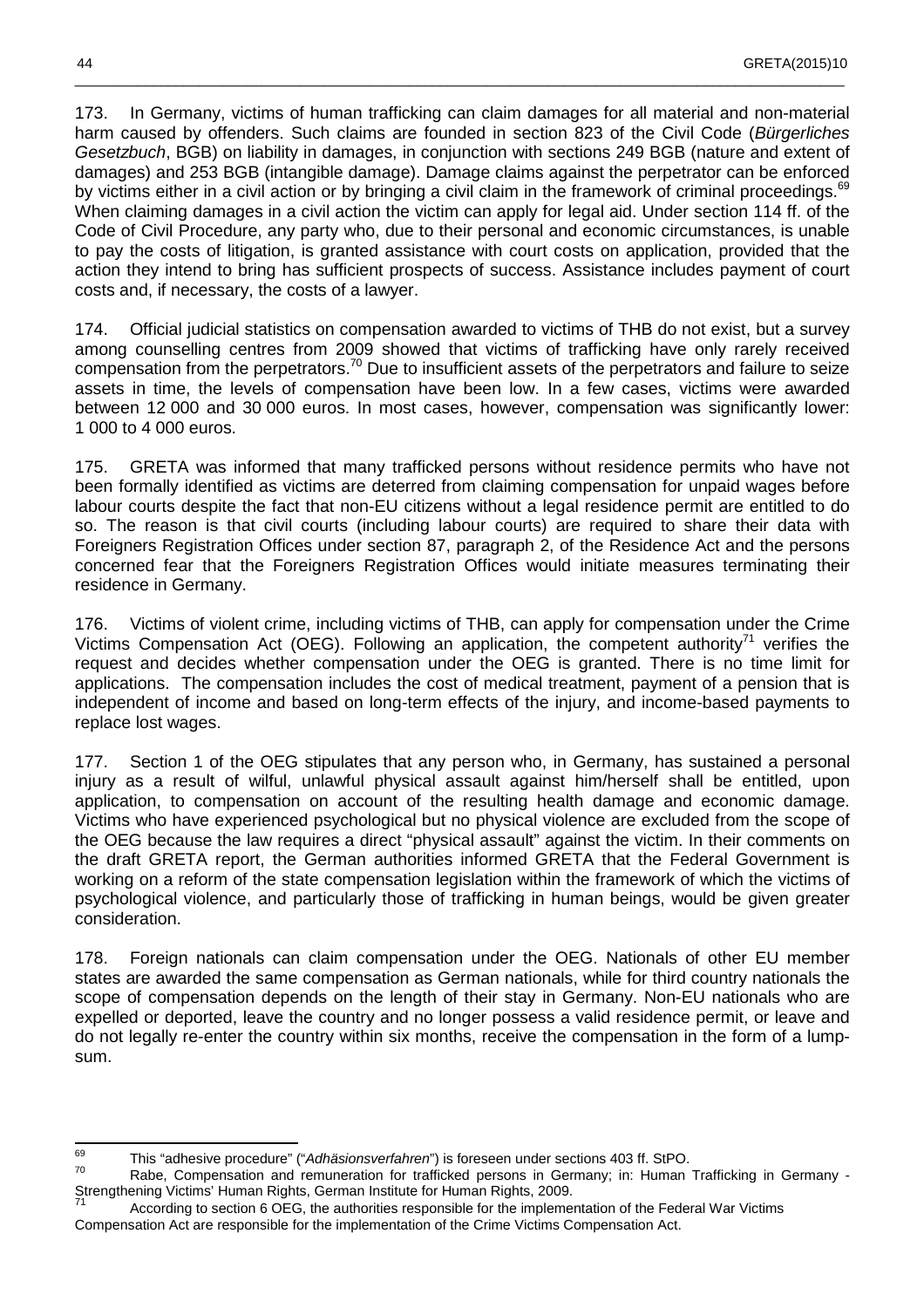179. GRETA was informed that the procedures leading to state compensation are usually rather long and have a low success rate. Proceedings can often last two to three years. The competent agencies often wait for the end of criminal proceedings before deciding on the victim's claim. According to information available to counselling centres, only a few victims of THB have been compensated under the OEG. Thus compensation has been paid to women trafficked for the purpose of sexual exploitation, who testified in criminal proceedings, and whose residence in Germany following the conclusion of the proceedings was secure. Compensation was paid for physical injuries. Payments and benefits included pensions of between 130 and 300 euros per month, the cost of therapies, and dental prostheses or other medical services.

\_\_\_\_\_\_\_\_\_\_\_\_\_\_\_\_\_\_\_\_\_\_\_\_\_\_\_\_\_\_\_\_\_\_\_\_\_\_\_\_\_\_\_\_\_\_\_\_\_\_\_\_\_\_\_\_\_\_\_\_\_\_\_\_\_\_\_\_\_\_\_\_\_\_\_\_\_\_\_\_\_\_\_\_\_\_\_\_\_\_\_\_\_\_\_\_\_\_\_

180. **GRETA considers that the German authorities should systematically provide information to victims of trafficking, in a language that they can understand, on their right to compensation from the traffickers and/or the state and the procedures to be followed, and ensure that victims have effective access to legal aid in this respect**.

181. **GRETA also urges the German authorities to ensure that all victims of trafficking, including children, have effective access to state compensation, regardless of their nationality, type of exploitation and without needing to have sustained a physical assault.**

f. Repatriation and return of victims

182. Article 16 of the Convention requires Parties to establish repatriation programmes which aim at avoiding re-victimisation and involve relevant national or international institutions and NGOs, as well as to make efforts to favour the reintegration of victims into the society of the state of return. Parties must also make available to victims of trafficking contact information or structures that can assist them in the country of return, such as law enforcement offices, NGOs, legal professionals and social welfare agencies. The return of victims of trafficking must preferably be voluntary and needs to be carried out with due regard for the rights, safety and dignity of the person and for the status of any legal proceedings related to the fact that the person is a victim of THB. Furthermore, a victim may not be returned where such action would be in contravention of the state's obligation of international protection, recognised in Article 40(4) of the Convention.

183. In Germany, return of victims of THB to their home countries or to other countries in cases of third-country migration is primarily managed by counselling centres. In many cases, the counselling centres arrange for the payment of travel costs and organise the return journey. They accompany the victim to the point of departure and, if desired, refer them to partner organisations in the home country. The NGO SOLWODI, which runs several counselling centres across Germany, has for instance a network of partner organisations in receiving countries that assist the person concerned after return. The Hamburg counselling centre Koofra also maintains contact with counselling and support organisations in victims' home countries.

184. Victims of human trafficking who voluntarily return receive repatriation support under the federal REAG/GARP programme.<sup>72</sup> In derogation from the general rules for EU nationals in general, the repatriation support is expressly available for EU nationals if they are victims of human trafficking. The programme is administered by IOM on behalf of the Ministry of the Interior and the relevant Land. It is implemented in co-operation with local and regional authorities, voluntary welfare organisations, specialised NGOs and the UNHCR.

 $72$ Reintegration and Emigration Programme for Asylum-Seekers in Germany/Government Assisted Repatriation Programme.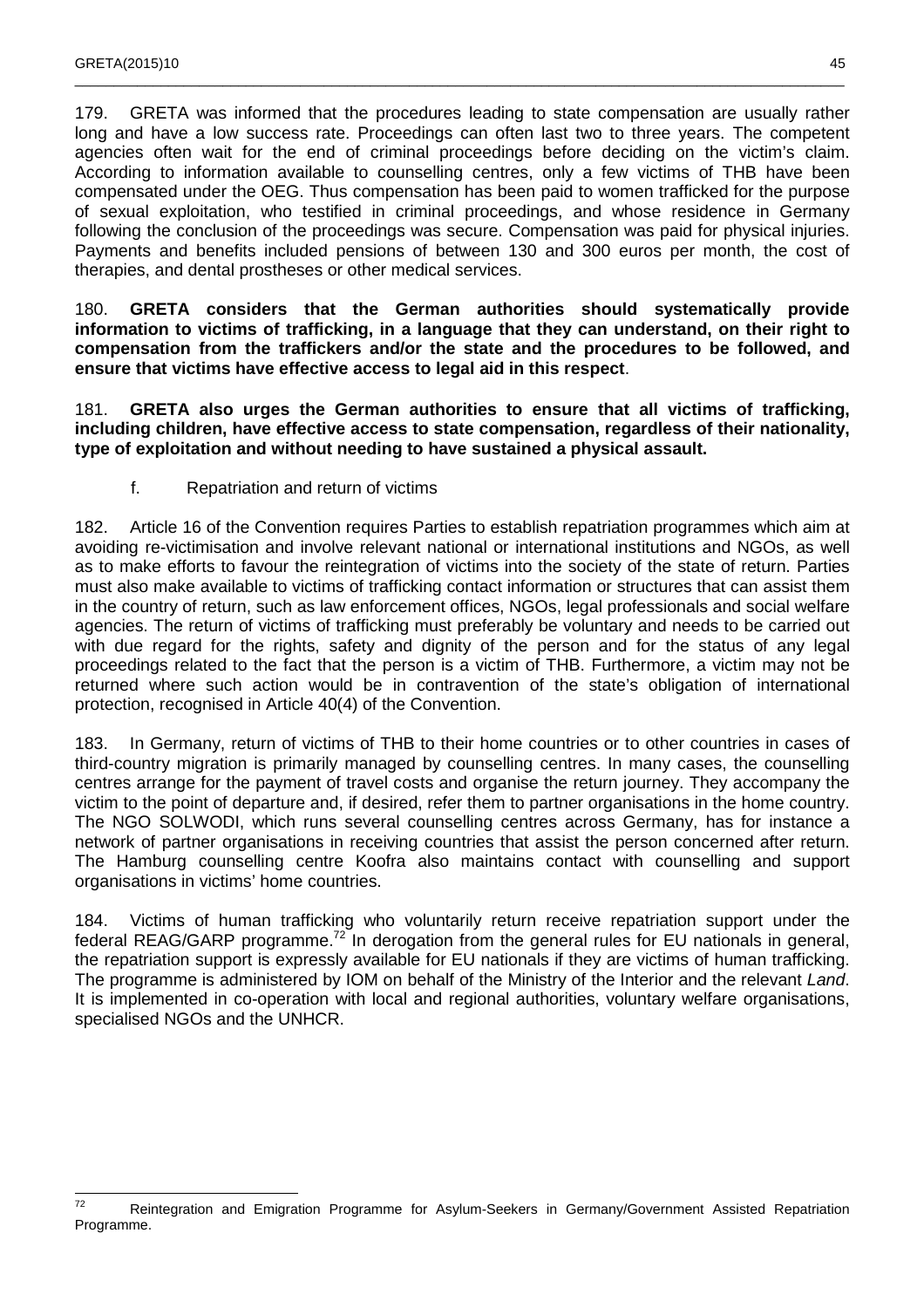185. In the case of children, before a child is returned to his/her home country, the competent youth welfare office must be informed. The border authority responsible for the return of an unaccompanied minor has to receive assurance via the relevant embassy that he/she will be handed over to a member of his/her family, another person responsible for the care and custody, or an appropriate reception centre. If this is not possible, the border authorities refrain from terminating the minor's residence. Regardless of residence status issues the competent youth office will be involved early on by the border authorities, and a deportation without prior knowledge of the youth office is not legally possible. Between January and November 2014, the German border authorities identified approximately 1000 unaccompanied minors, about 30 of whom were returned or denied entry.

\_\_\_\_\_\_\_\_\_\_\_\_\_\_\_\_\_\_\_\_\_\_\_\_\_\_\_\_\_\_\_\_\_\_\_\_\_\_\_\_\_\_\_\_\_\_\_\_\_\_\_\_\_\_\_\_\_\_\_\_\_\_\_\_\_\_\_\_\_\_\_\_\_\_\_\_\_\_\_\_\_\_\_\_\_\_\_\_\_\_\_\_\_\_\_\_\_\_\_

#### 186. **GRETA considers that the German authorities should take further steps to:**

- **ensure that return procedures for victims of trafficking are implemented with due regard for their rights, safety and dignity. This means informing victims about existing programmes, protecting them from re-victimisation and re-trafficking and, in the case of children, fully respecting the principle of the best interests of the child;**
- **develop co-operation with countries of origin of victims of trafficking in order to ensure proper risk assessment and safe return, as well as their effective reintegration;**
- **ensure compliance with the non-refoulement obligation under Article 40, paragraph 4, of the Convention.**

## **4. Implementation by Germany of measures concerning substantive criminal law, investigation, prosecution and procedural law**

a. Substantive criminal law

187. Pursuant to Article 18 of the Convention, Parties have the obligation to establish THB as a criminal offence when committed intentionally. Further, the Convention requires Parties to consider taking measures to criminalise the use of services which are the object of exploitation, with the knowledge that the person is a victim of THB (Article 19). In addition, forging travel or identity documents, removing, concealing or destroying them, as well as procuring or providing them, must also be established as criminal offences, when committed intentionally and for the purpose of enabling THB (Article 20).

188. The penalty for the basic offences under section 232, paragraph 1 (THB for the purpose of sexual exploitation), and section 233, paragraph 1 (THB for the purpose of labour exploitation), is imprisonment from six months to 10 years. The penalty in case of aggravating circumstances under section 232, paragraphs 3 and 4, is imprisonment from one to 10 years. According to section 232, paragraph 5, in less serious cases the penalties may be reduced. The same rules for aggravation and mitigation apply to section 233 mutatis mutandis. The penalty for offences under section 233a (Assisting in THB), paragraph 1, StGB, is imprisonment from three months to five years, and in the presence of aggravating circumstances listed in paragraph 2 of this section, from six months to 10 years.

189. Under section 46, paragraph 2, sentence 2, StGB, the court is required to take account of the offender's prior history, which includes the offender's criminal record in sentencing. According to the German authorities, the unanimous opinion in case law and legal literature is to take into account previous convictions in foreign countries.<sup>73</sup>

 $73$ See Federal Court of Justice (BGH), decision of 1 August 2007 (5 StR 282/07 and StV 2007 632); BayObLGSt (Bavarian Higher Regional Court criminal cases), judgment of 17 March 1978 (RReg 2 St 429/77 and JZ 78, 449); Schönke/Schröder-Stree, StGB, 28th ed., § 46, at 32; LK-Theune, StGB, 12th ed., § 46, at 174.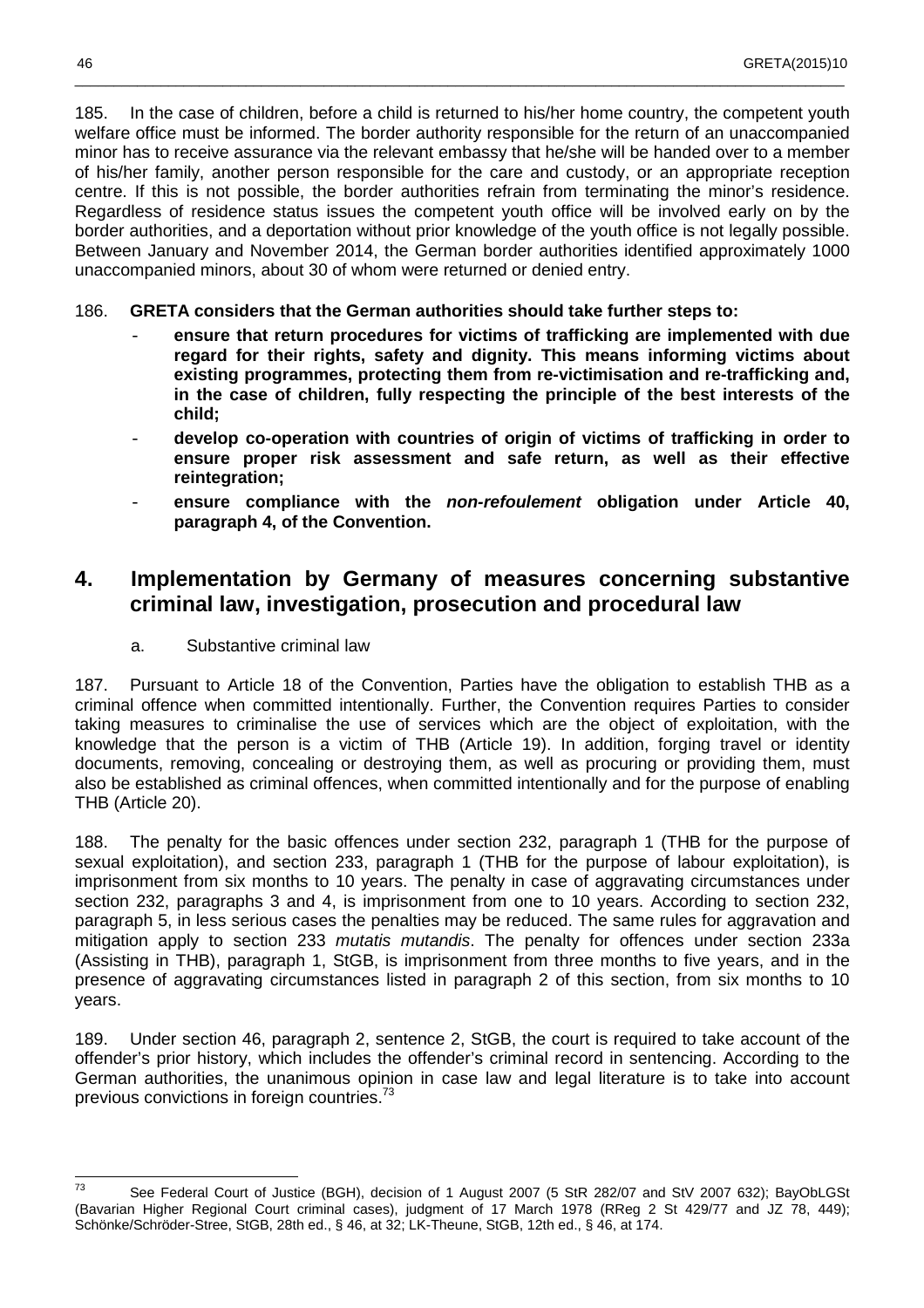190. According to section 23 StGB, any attempt to commit a felony – an unlawful act punishable by a minimum sentence of one year's imprisonment – entails criminal liability, while other criminal offences ("misdemeanours") only carry criminal liability if expressly provided for. The aggravating circumstances of the criminal offences of THB under section 232, paragraphs 3 and 4 and section 233, paragraph 3, StGB, are felonies and hence the attempt thereof is punishable. For the remaining offences pertaining to THB, the corresponding criminal liability for attempting to commit them is stipulated in paragraphs 2 of sections 232 and 233 as well as in paragraph 3 of section 233a. Under section 23, paragraph 2, StGB, an attempt may be punished more leniently than the completed offence, in accordance with the mitigation rules set out in section 49, paragraph 1, StGB.

\_\_\_\_\_\_\_\_\_\_\_\_\_\_\_\_\_\_\_\_\_\_\_\_\_\_\_\_\_\_\_\_\_\_\_\_\_\_\_\_\_\_\_\_\_\_\_\_\_\_\_\_\_\_\_\_\_\_\_\_\_\_\_\_\_\_\_\_\_\_\_\_\_\_\_\_\_\_\_\_\_\_\_\_\_\_\_\_\_\_\_\_\_\_\_\_\_\_\_

191. Pursuant to section 26 StGB, abetting is subject to penalties equal to those applicable to the abetted offence. According to section 27 StGB, anyone who intentionally assists another person in the intentional commission of an unlawful act is to be convicted and sentenced as an aider. The sentence for the aider is based on the penalty for main protagonist, but is reduced by virtue of section 49, paragraph 1. The act constituting the offence may in certain situations qualify both as aiding under section 232 or 233 StGB and an offence as defined by section 233a StGB. The German authorities are not aware of published decisions on this issue, but the predominant view in the legal literature is that the offence with the more serious sentencing range is applicable and that in the case of section 233a, subsection 2, StGB this section should apply.<sup>74</sup>

192. Germany does not criminalise the use of services of a person with the knowledge that the person is a victim of trafficking in human beings, except in the particular scenario of the sexual abuse of juveniles (section 182 StGB). Under paragraph 1 of section 182, it is a punishable offence to abuse a person below 18 years of age by engaging in sexual activity with that person in utilisation of an exploitative situation, which can apply to victims of human trafficking. This offense is punished by imprisonment of up to five years or a fine. Moreover, the Act to Combat Clandestine Employment criminalises the employment of a foreigner without residence permit who is a victim of human trafficking when the employer knowingly abuses the predicament of the person concerned.<sup>75</sup>

193. The criminalisation of acts relating to travel and identity documents is provided for in sections 267, 271 and 273 StGB (forgery, causing wrong entries to be made in public records, and tampering with official identity documents), section 276 StGB (acquisition of false official identity documents), section 274, paragraph 1, No. 1 StGB (suppression of documents).

 74 Schönke/Schröder-Eisele, 29th edition, § 233a StGB, para. 10, Lackner/Kühl, 28th edition, § 233a StGB, para. 7 and LK-Kudlich, StGB, 12th edition, § 233a para. 31; on the assumption of a concurrence of offences in these cases Münchener Kommentar-Renzikowski, § 233a StGB, para. 34 and Kindhäuser/Neumann/Paeffgen-Böse, 4th edition, § 233a StGB, para. 7.

Section 10a of the Act to Combat Clandestine Employment, entitled "Employment of foreigners who are not in possession of a visa or valid residence permit, who are victims of human trafficking", reads as follows: "Any person who, in contravention of section 4 subsection 3 sentence 2 of the Residence Act, employs a foreigner and in doing so exploits a predicament in which the foreigner finds him/herself owing to an act pursuant to section 232 or 233 of the German Criminal Code which a third party has perpetrated against him or her, shall be punishable by imprisonment for a term of no less than three years or a fine" (unofficial translation provided by the German authorities). It was inserted by Federal Law of 22.11.2011 (Official Journal I p. 2258) and entered into force on 26.11.2011.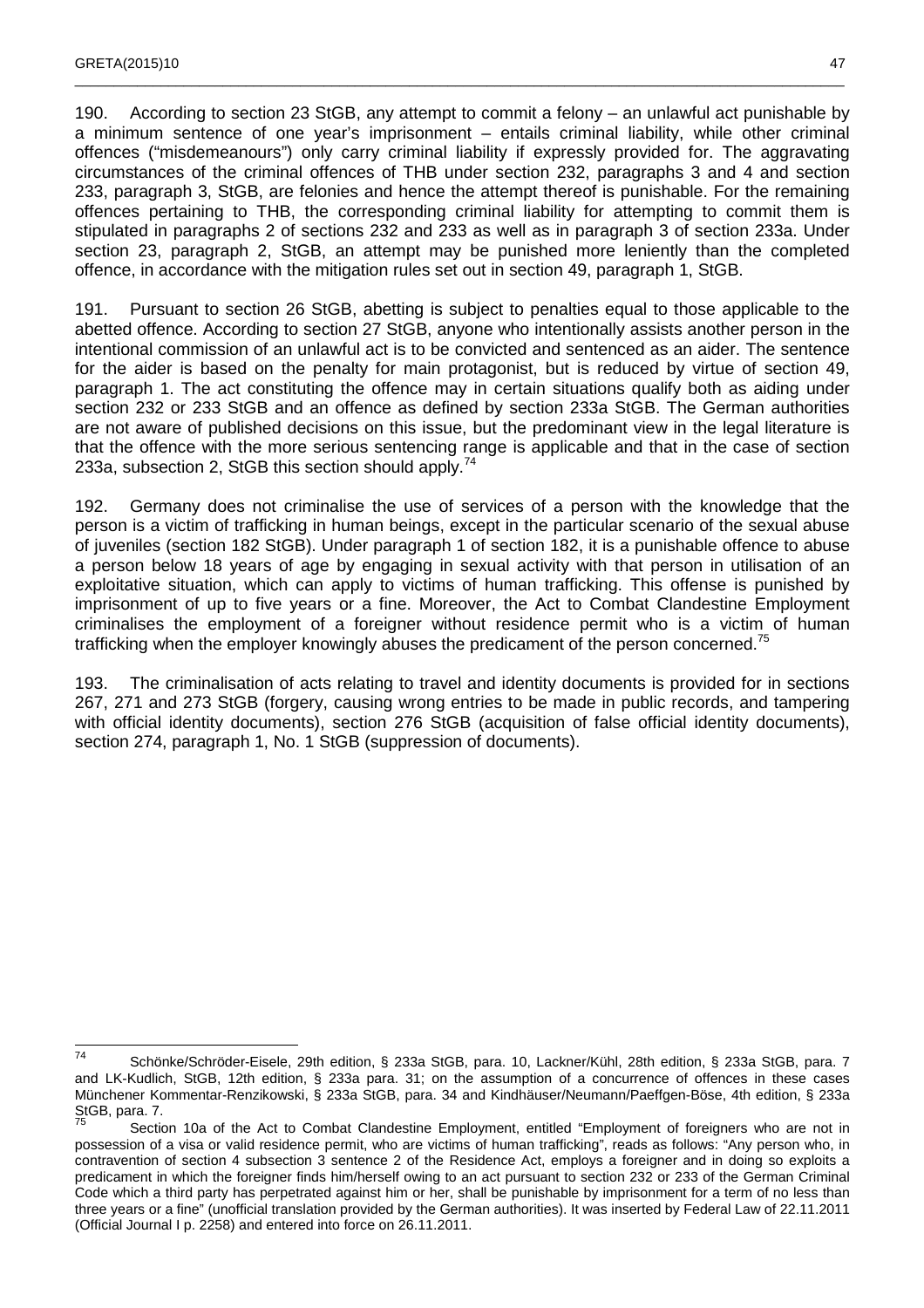194. When it comes to corporate liability, German law features a mechanism to impose administrative sanctions on legal persons under regulatory offences law. Under section 30 of the Act on Regulatory Offences (Ordnungswidrigkeitengesetz, OWiG), a fine can be imposed on legal persons if their representatives (decision making bodies, members of executive committees and others in managerial positions) have committed a criminal offence or a regulatory offence as a result of which duties incumbent on the legal person have been violated, or where the legal person has been enriched or was intended to be enriched. There is general consensus that legal persons covered by section 30 OWiG include public law entities but not territorial entities (like the federal state and the Länder). The regulatory fine can amount to up to 10 million euros if the criminal offence was committed with intent, and up to 5 million euros in case the offence was committed negligently. The regulatory fine shall exceed the financial benefit that the perpetrator has obtained from committing the regulatory offence. If the statutory maximum (i.e. 5 million or 10 million euros) does not suffice for that purpose, it may be exceeded. The German authorities informed GRETA that they are not aware of cases where fines were imposed against legal persons in connection with human trafficking.

\_\_\_\_\_\_\_\_\_\_\_\_\_\_\_\_\_\_\_\_\_\_\_\_\_\_\_\_\_\_\_\_\_\_\_\_\_\_\_\_\_\_\_\_\_\_\_\_\_\_\_\_\_\_\_\_\_\_\_\_\_\_\_\_\_\_\_\_\_\_\_\_\_\_\_\_\_\_\_\_\_\_\_\_\_\_\_\_\_\_\_\_\_\_\_\_\_\_\_

195. GRETA was informed by civil society organisations, public officials and law enforcement authorities that the current wording of section 233 StGB (trafficking for the purpose of labour exploitation) makes this offence very difficult to prove. Section 233 lists several subjective elements which are very difficult to provide evidence for and has been interpreted in a restrictive manner by the Federal Court of Justice. As a result, perpetrators of THB for labour exploitation are often not charged with this offence, but with other offences which are easier to prove and carry significantly lower penalties.<sup>76</sup> There is a consensus between practitioners that the current legislation is ineffective and does not lead to a relevant number of prosecutions and convictions for THB for labour exploitation.

196. **GRETA considers that the German authorities should conduct a thorough and comprehensive assessment of the criminal law provisions concerning THB for the purpose of labour exploitation and be prepared to readjust on the basis of such an assessment the content and/or the application of the relevant provisions, with a view to addressing any shortcoming identified.** 

197. **Further, GRETA invites the German authorities to consider the criminalisation of the use of services of a victim of THB with the knowledge that the person is a victim of THB, for all forms of exploitation.**

b. Non-punishment of victims of trafficking in human beings

198. Pursuant to Article 26 of the Convention, Parties must provide for the possibility of not imposing penalties on victims of trafficking for their involvement in unlawful activities, to the extent that they have been compelled to do so.

199. German legislation does not contain a specific provision on the non-punishment of victims of THB. When it comes to applying the non-punishment principle on the basis of existing legislation, the German authorities have pointed to several provisions of substantive and procedural criminal law.

200. In the first place, section 154c, paragraph 2, StPO stipulates that the public prosecution office may dispense with prosecution if a victim of coercion or extortion files charges in respect thereof and if as a result a misdemeanour committed by the victim comes to light (unless punishment is imperative because of the seriousness of the offence). GRETA notes that under this provision the prosecutor has ample discretion when deciding whether to dispense with the prosecution of a victim or not.

76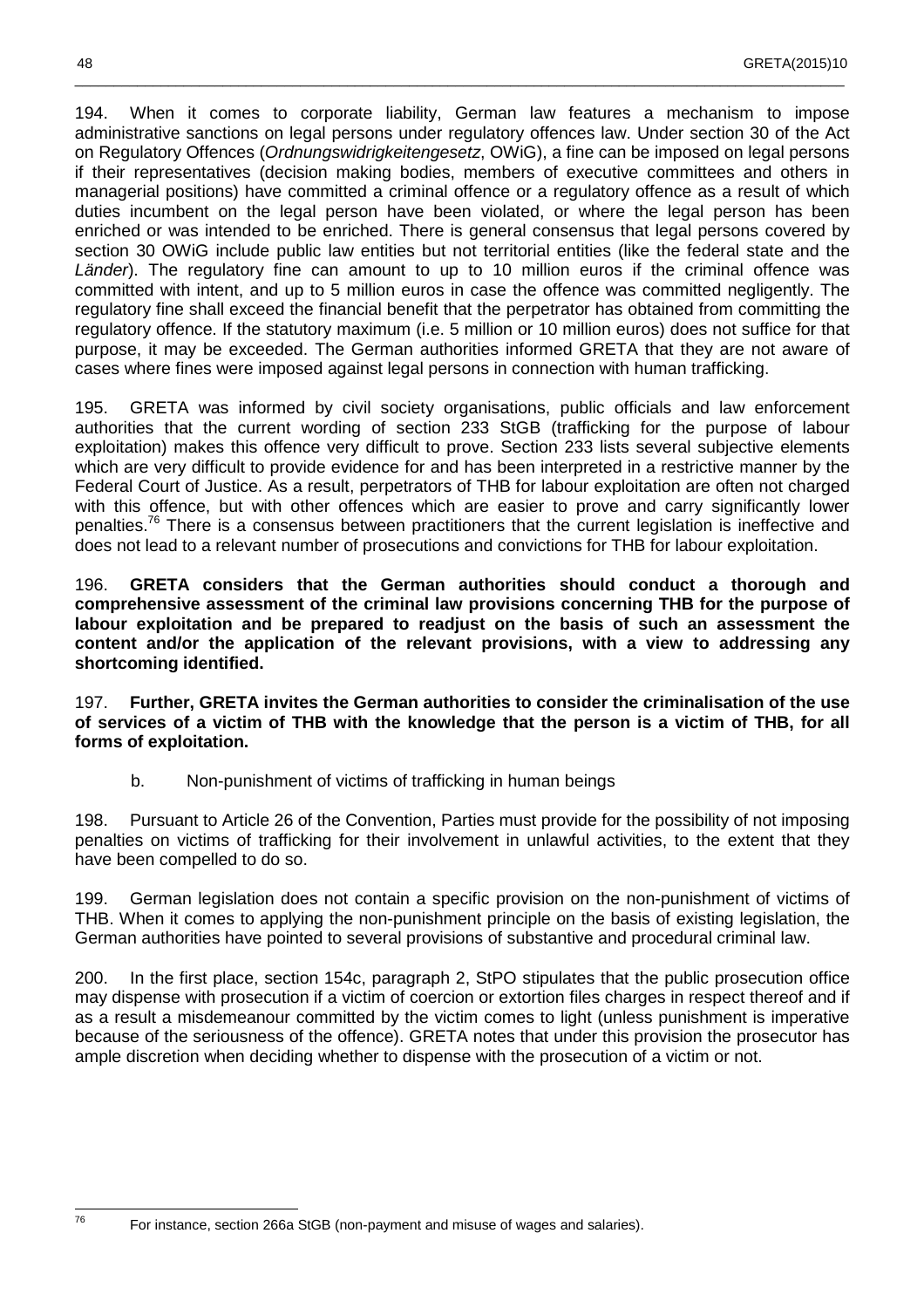201. Another possibility is to apply section 170, paragraph 2, StPO, which stipulates that the public prosecutor's office shall terminate the proceedings if the investigation does not offer sufficient reason for bringing charges. This means, however, that a decision is only taken at the very end of the investigation, i.e. when the prosecutor takes the decision whether to bring charges, leaving the victim in an uncertain situation for a long time. The bringing of charges can also be dispensed with under sections 153 and 153a StPO, by the prosecutor or the judge, because the trafficking victim's alleged guilt is considered to be of a minor nature and there is no public interest in prosecution (the person may be asked instead to pay a sum of money to a non-profit organisation).

\_\_\_\_\_\_\_\_\_\_\_\_\_\_\_\_\_\_\_\_\_\_\_\_\_\_\_\_\_\_\_\_\_\_\_\_\_\_\_\_\_\_\_\_\_\_\_\_\_\_\_\_\_\_\_\_\_\_\_\_\_\_\_\_\_\_\_\_\_\_\_\_\_\_\_\_\_\_\_\_\_\_\_\_\_\_\_\_\_\_\_\_\_\_\_\_\_\_\_

202. Aside from the procedural law options for dispensing with prosecution, a coerced act may be not punishable in the first place under the substantive law rules of duress. Under section 35 of the Criminal Code (StGB), a person who, faced with an imminent danger to his/her life, physical integrity or freedom that cannot otherwise be averted, commits an unlawful act to avert the danger from him/herself, generally acts without guilt. However, the application of this provision includes a high degree of uncertainty, because for example it could be argued that the danger could have been averted otherwise.

203. GRETA received contradictory information on the application of the non-punishment principle. When it comes to infringements of the residence law, victims of trafficking are reportedly usually not penalised. However, GRETA was informed that in several cases of labour exploitation of Chinese cooks, the victims had to pay a sum of money in order not to have charges brought against them for a breach of the residence law, in application of section 153a StPO. On the whole, the non-punishment principle does not appear to be guaranteed for victims of trafficking in a coherent manner. This is due to a lack of knowledge of the principle amongst the police, prosecutors and judges.

204. **GRETA urges the German authorities to ensure that victims of THB are not penalised for offences committed in the course, or as a consequence, of being trafficked. The German authorities should assess the implementation by the judicial and other relevant authorities of the principle of non-punishment of victims of THB for their involvement in unlawful activities, to the extent that they were compelled to do so, and be prepared to readjust on the basis of such an assessment the content and/or the application of the relevant provisions with a view to addressing any shortcoming identified. In this context, the issuance of guidance to prosecutors and other relevant professionals on how to apply the non-punishment principle to victims of THB should be envisaged.** 

#### c. Investigation, prosecution and procedural law

205. One of the purposes of the Convention is to ensure the effective investigation and prosecution of THB (Article 1(1)(b)). In this context, Parties are required to co-operate with each other regarding investigations and/or criminal proceedings related to THB (Article 32). Further, the Convention establishes that the investigation or prosecution of THB offences must not be dependent on victims' reports, and that associations or NGOs aimed at fighting THB or protecting human rights must be able to assist and support victims during criminal proceedings, in accordance with the conditions established in the internal law and with the victim's consent (Article 27).

206. The German Code of Criminal Procedure is governed by the principle of mandatory prosecution of offences (Legalitätsprinzip). Under this rule, the public prosecution service is required to take up investigations provided there are sufficient factual indications of a prosecutable criminal offence (sections 152, paragraph 2, and 160, paragraph 1, StPO). After completing the investigation, the public prosecution service is required to bring charges if the investigation offers sufficient reason for doing so (section 170, paragraph 1, StPO). The public prosecution service thus acts ex officio. There are exceptions for specific, generally less severe offences that are prosecutable only upon application by the victim, but THB is not one of them.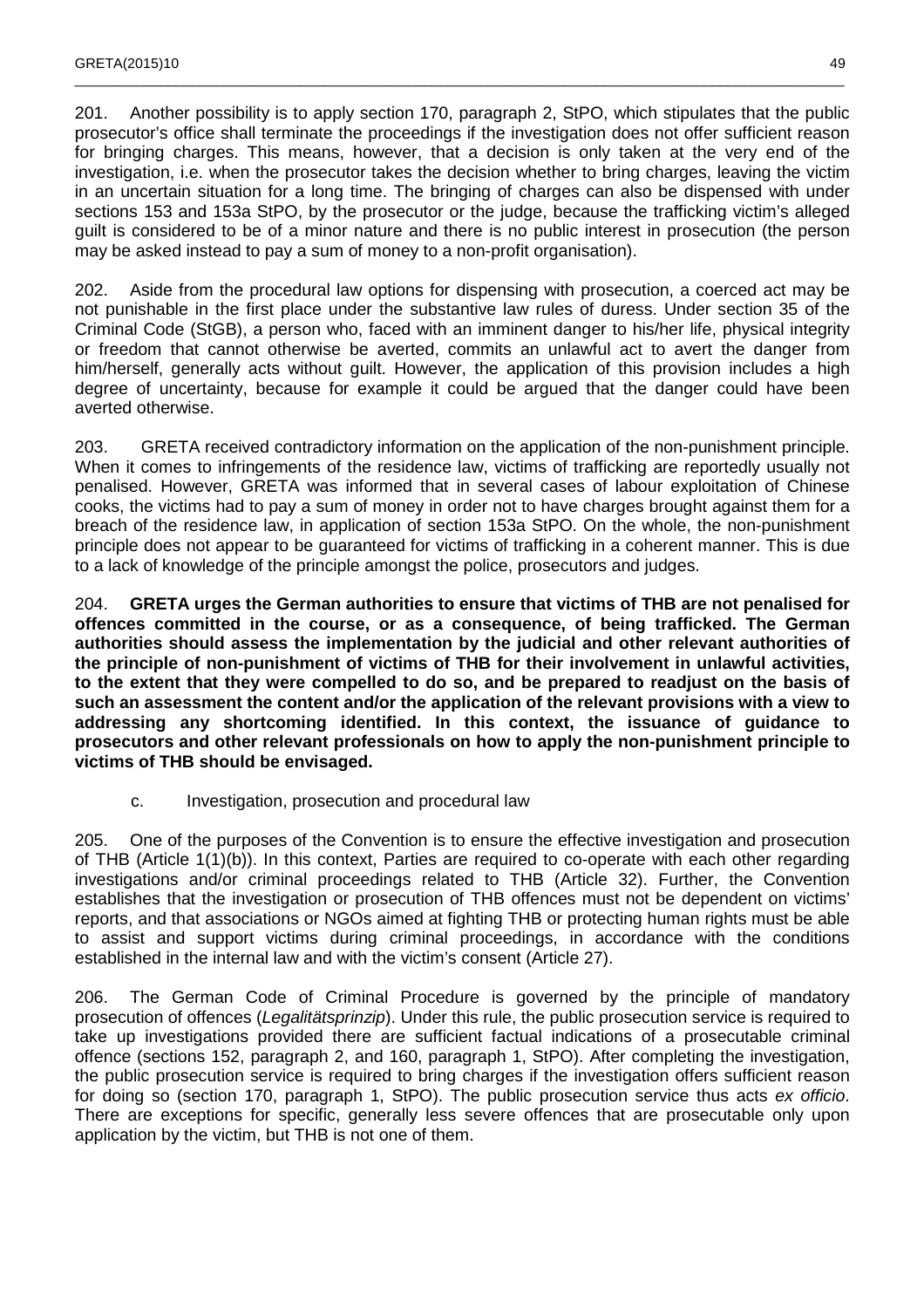207. As concerns the support of victims during criminal proceedings, section 406f, paragraph 2, StPO, stipulates that a victim of a criminal offence may be accompanied by a person they trust during their examination as a witness. This person may also be a member of a counselling centre supporting victims of human trafficking. In general, it is part of the tasks fulfilled by counselling centres to prepare the victim for their participation in the proceedings

\_\_\_\_\_\_\_\_\_\_\_\_\_\_\_\_\_\_\_\_\_\_\_\_\_\_\_\_\_\_\_\_\_\_\_\_\_\_\_\_\_\_\_\_\_\_\_\_\_\_\_\_\_\_\_\_\_\_\_\_\_\_\_\_\_\_\_\_\_\_\_\_\_\_\_\_\_\_\_\_\_\_\_\_\_\_\_\_\_\_\_\_\_\_\_\_\_\_\_

208. Germany has in place a comprehensive legal framework concerning both provisional measures (seizure and attachment, sections 111b ff. StPO) for securing proceeds of crime as well as on confiscating instrumentalities (section 74 StGB) and on forfeiting proceeds of crime (section 73 StGB). The provisions on forfeiture and confiscation can also be applied to third parties when the crime has been committed on behalf of the third party and for his/her benefit or in cases where a third party has knowledge of the fact that the property he/she acquired derives from criminal activities (section 73, paragraph 4, StGB).

209. According to the 2013 National Situation Report on Trafficking in Human Beings published by the BKA, assets to the value of 550 000 euros were provisionally secured in 17 criminal proceedings.<sup>77</sup> GRETA notes that despite the existence of the necessary legal framework, the seizure of assets is realised in a disappointingly low proportion of investigations (2% in 2011 and 2012). Moreover, the German authorities informed GRETA that the number of convictions which lead to confiscation of assets was very low: one in 2012, five in 2011 and one in 2010. This also has an impact on the low level of compensations paid to victims of trafficking (see paragraph 174). GRETA stresses that confiscation presupposes the detection, identification and seizure of unlawful assets during the judicial investigation, as well as the introduction of the necessary procedures. **GRETA considers that the German authorities should take steps to guarantee the effective application of the legal provisions concerning the confiscation of traffickers' assets.**

210. The use of special investigation techniques requires prior judicial authorisation. The prosecutor can authorise some of these measures (e.g. wiretapping) without prior judicial authorisation when there is a danger in delay. The order issued by the public prosecutor's office becomes ineffective if it is not confirmed by a judge within three working days. The following special investigation techniques and methods may be applied in cases of human trafficking: telecommunications surveillance (pursuant to section 100a, paragraph 1, in conjunction with section 100a, paragraph 2, alinea 1 i) StPO), surveillance of the home (pursuant to section 100c, paragraph 1, in conjunction with section 100c, paragraph 2, alinea 1 g) StPO), and undercover investigations (pursuant to section 110a StPO).

211. The legal requirements for more intrusive surveillance are stricter. According to section 100c StPO, private speech on private premises may be intercepted and recorded without the knowledge of the person concerned if the facts give rise to the suspicion that a person, either as a perpetrator or as an inciter or accessory, has committed a particularly serious criminal offence or has attempted to commit such an offence. In the case of THB, only the scenarios of aggravating circumstances contained in section 232, paragraphs 3 to 5 and paragraph 3 of section 233 StGB qualify for this measure.

212. According to data from the Federal Statistical Office, 192 criminal proceedings were initiated for THB in 2010, 148 in 2011, 162 in 2012, and 135 in 2013. There were 131 convictions for THB (sections 232, 233 and 233a of the StGB) in 2010, 117 in 2011, 128 in 2012 and 93 in 2013.<sup>78</sup> Given the actual number of victims identified, these numbers appear to be rather low.

—<br>77

In 2012: 103 000 euros in 12 proceedings; in 2011: 340 000 euros in 12 proceedings.

<sup>78</sup> Sentences against both adult and juvenile offenders.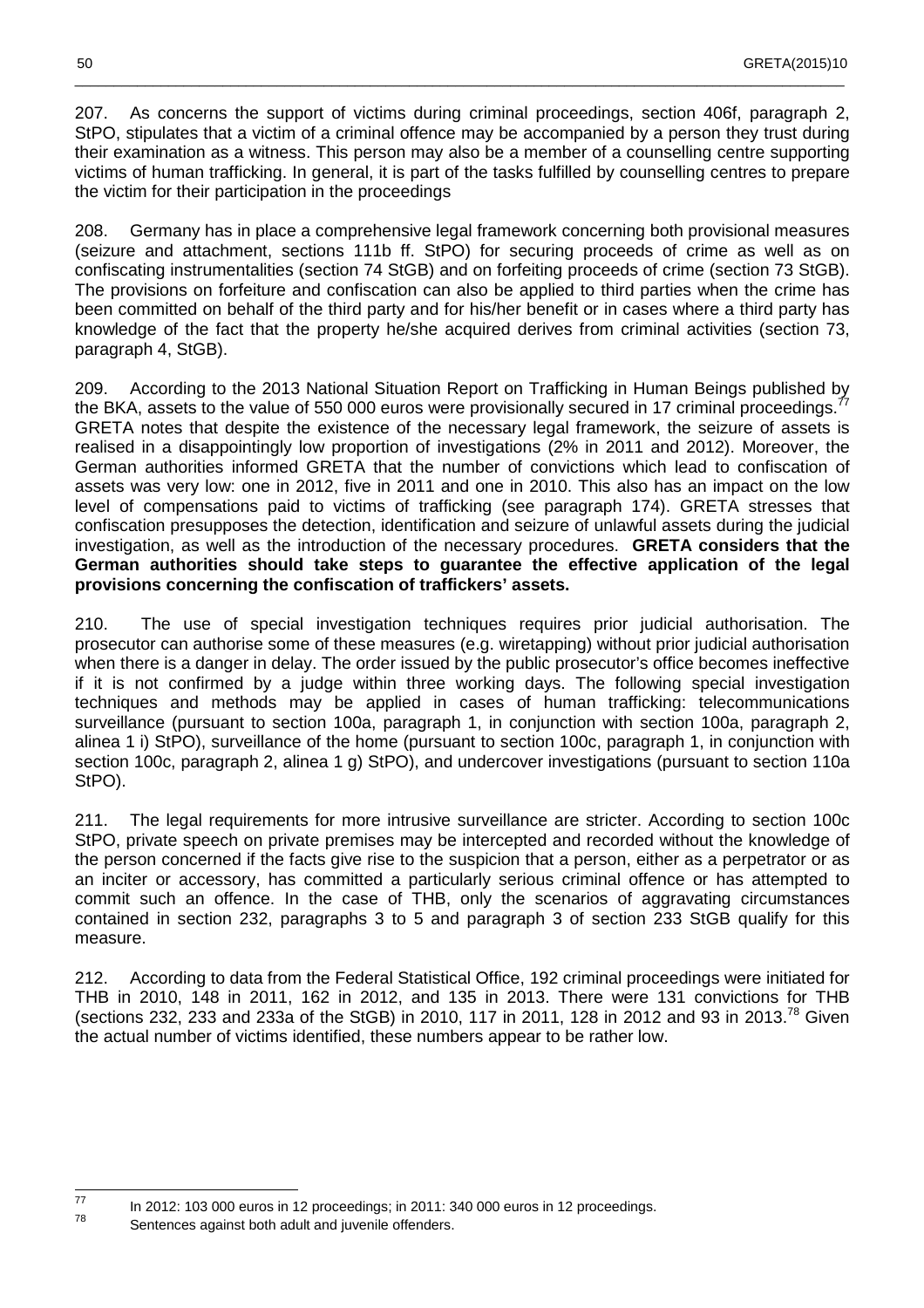213. The figures of the Federal Statistical Office on convictions in 2013 show that 64 persons were convicted of THB for the purpose of sexual exploitation, 11 for THB for the purpose of labour exploitation, and one for assisting in THB.<sup>79</sup> With regard to convictions for THB for sexual exploitation, under section 232 StGB, 95% of the convictions resulted in imprisonment. However, 72% of the sentences of imprisonment were suspended. As for the prison terms, 29% were for up to and including one year, 48% for up to two years, 5% for up to three years, 13% for up to five years, and 5% for five to ten years.

\_\_\_\_\_\_\_\_\_\_\_\_\_\_\_\_\_\_\_\_\_\_\_\_\_\_\_\_\_\_\_\_\_\_\_\_\_\_\_\_\_\_\_\_\_\_\_\_\_\_\_\_\_\_\_\_\_\_\_\_\_\_\_\_\_\_\_\_\_\_\_\_\_\_\_\_\_\_\_\_\_\_\_\_\_\_\_\_\_\_\_\_\_\_\_\_\_\_\_

214. **GRETA considers that the German authorities should take further measures to ensure that THB is investigated and prosecuted effectively, resulting in proportionate and dissuasive sanctions. In this context, GRETA considers that there is need for continuing to improve the specialisation and training of judges and prosecutors regarding THB** (see paragraph 73)**.** 

d. Protection of victims and witnesses

215. By virtue of Article 28 the Convention, Parties must take measures to provide effective and appropriate protection from potential retaliation or intimidation in particular during and after the investigation and prosecution of perpetrators. This protection can be of various types (physical, relocation, identity change, etc.) and is to be provided to victims of trafficking, to those who report it or otherwise co-operate with the investigating or prosecuting authorities, to witnesses who give testimony and, when necessary, to members of the families of those listed above. Further, Article 30 of the Convention includes a provision requiring Parties to take measures to protect victims' private life and identity and to provide for their safety and protection from intimidation in the course of judicial proceedings, including special protection measures for child victims of THB.

216. It is up to the competent police unit (victim protection units, investigating units or witness protection units) in the relevant Land to perform a risk analysis for victims of human trafficking. These units usually work in close co-operation with the counselling centre supporting the victim. According to the risk faced by the particular victim of human trafficking, the competent police unit in co-operation with the counselling centre and other public agencies involved decides on appropriate measures to protect the victim. Possible measures to be taken include: securing the home or other places of abode; direct protection; data shielding; secure accommodation; supporting relocation; change of name; accompaniment in court proceedings by the police and support organisations; using the criminal court witness care unit; protection measures before, during and after examination or court appearances, protection in connection with other public appointments that may be known to the offenders; providing security-relevant information to the counselling centre supporting the victim; visits to at-risk individuals and groups, including recommendations on conduct of, and advice on, securing the home; measures against potential offenders (e.g. warning visits).

217. High-risk victims whose testimony is crucial to criminal proceedings can also be placed under a police witness protection scheme, pursuant to the Witness Protection Harmonisation Act (ZSHG). This is subject to specific criteria applicable on a case by case basis. The German authorities have explained that victims of THB rarely fulfil the prerequisites for being admitted to a witness protection programme as stipulated in section 1 ZSHG. From 2009 to 2014, 11 victims of human trafficking were formally placed under witness protection programmes in the Länder and by the Federal Police. Instead of including trafficking victims in the witness protection programme, the Federal Criminal Police Office operates a safety system adapted to the needs of the victim based on sections 6 and 26 of the Federal Criminal Police Office Act, in co-operation with special counselling services. From 2009 to 2014, the BKA applied such measures for three trafficking victims. Also at Länder level, such individually adapted protection measures for victims are applied. For example, Rhineland-Palatinate reported 18 cases during the above-mentioned period.

Sentences against adult offenders.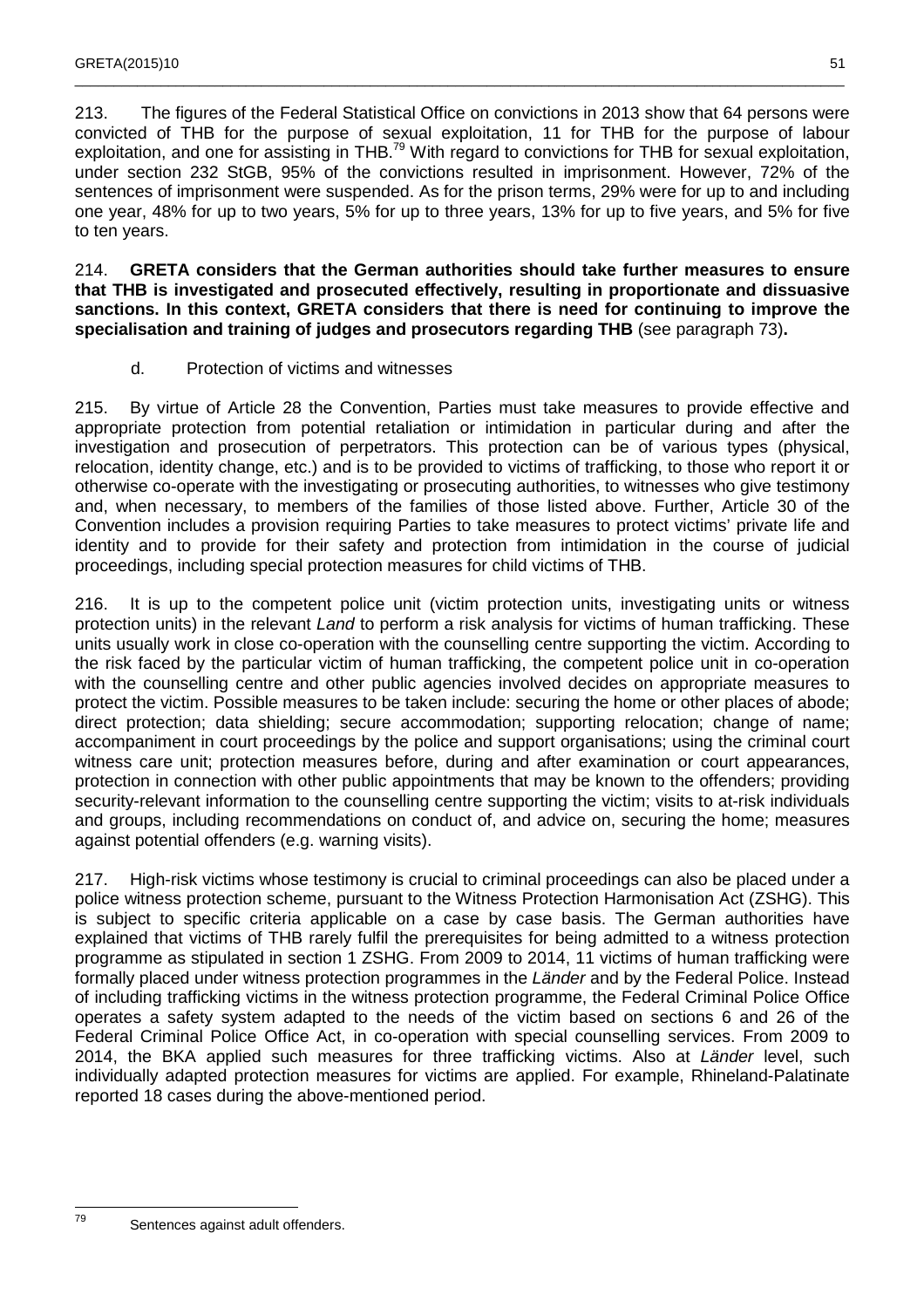218. The provisions of the StPO include a range of measures to protect crime victims and witnesses. In order to protect the private life and identity of witnesses in court proceedings, they may be permitted to give only an address to which documents can be sent instead of stating their place of residence. Moreover, the witness may be permitted not to provide personal identification data or to provide such data only in respect of an earlier identity (section 68 StPO). Additionally, under sections 171b and 172 of the Courts Constitution Act (Gerichtsverfassungsgesetz, GVG), the public can be excluded from court hearings on witness protection grounds.

\_\_\_\_\_\_\_\_\_\_\_\_\_\_\_\_\_\_\_\_\_\_\_\_\_\_\_\_\_\_\_\_\_\_\_\_\_\_\_\_\_\_\_\_\_\_\_\_\_\_\_\_\_\_\_\_\_\_\_\_\_\_\_\_\_\_\_\_\_\_\_\_\_\_\_\_\_\_\_\_\_\_\_\_\_\_\_\_\_\_\_\_\_\_\_\_\_\_\_

219. Other provisions relate to witness protection from intimidation during main court hearings. As stipulated in section 247 StPO, the court may order the defendant to leave the courtroom during an examination if there is a fear that a witness might not tell the truth when examined in the presence of the defendant. The same applies if the defendant's presence poses an imminent risk of serious detriment to the health of a witness or if the defendant's presence could lead to a considerable detriment to the well-being of a witness under 18 years of age. Alternatively, if there is an imminent risk of serious detriment to the well-being of the witness if he/she were examined in the presence of those attending the main hearing, the witness can also be examined by live video link.

220. Audio-visual recordings of interviews are allowed under section 58a StPO. Subject to certain requirements, such audio-visual recordings can be shown instead of examining a witness in the main hearing (section 255a StPO).

The Guidelines for Criminal Proceedings and Proceedings to Impose a Regulatory Fine (RiStBV) contain special provisions for the protection of minors. Point 19 RiStBV stipulates that repeat examination of minors prior to the main hearing is to be avoided where possible in view of the associated emotional stress on such witnesses. Under point 135 RiStBV, minors are to be examined prior to other witnesses where possible, and are to be supervised and, where possible, provided with support in waiting rooms. Furthermore, only the presiding judge examines witnesses under the age of 18 (section 241a StPO).

222. **GRETA considers that the German authorities should make full use of the measures available to protect victims and witnesses of THB and to prevent intimidation during the investigation and during and after court proceedings.** 

223. **Moreover, GRETA invites the German authorities to review the practical application of legal and other measures to protect victims and witnesses of THB in order to establish whether these measures are effectively being applied in favour of victims and witnesses of THB and actually help to protect them.**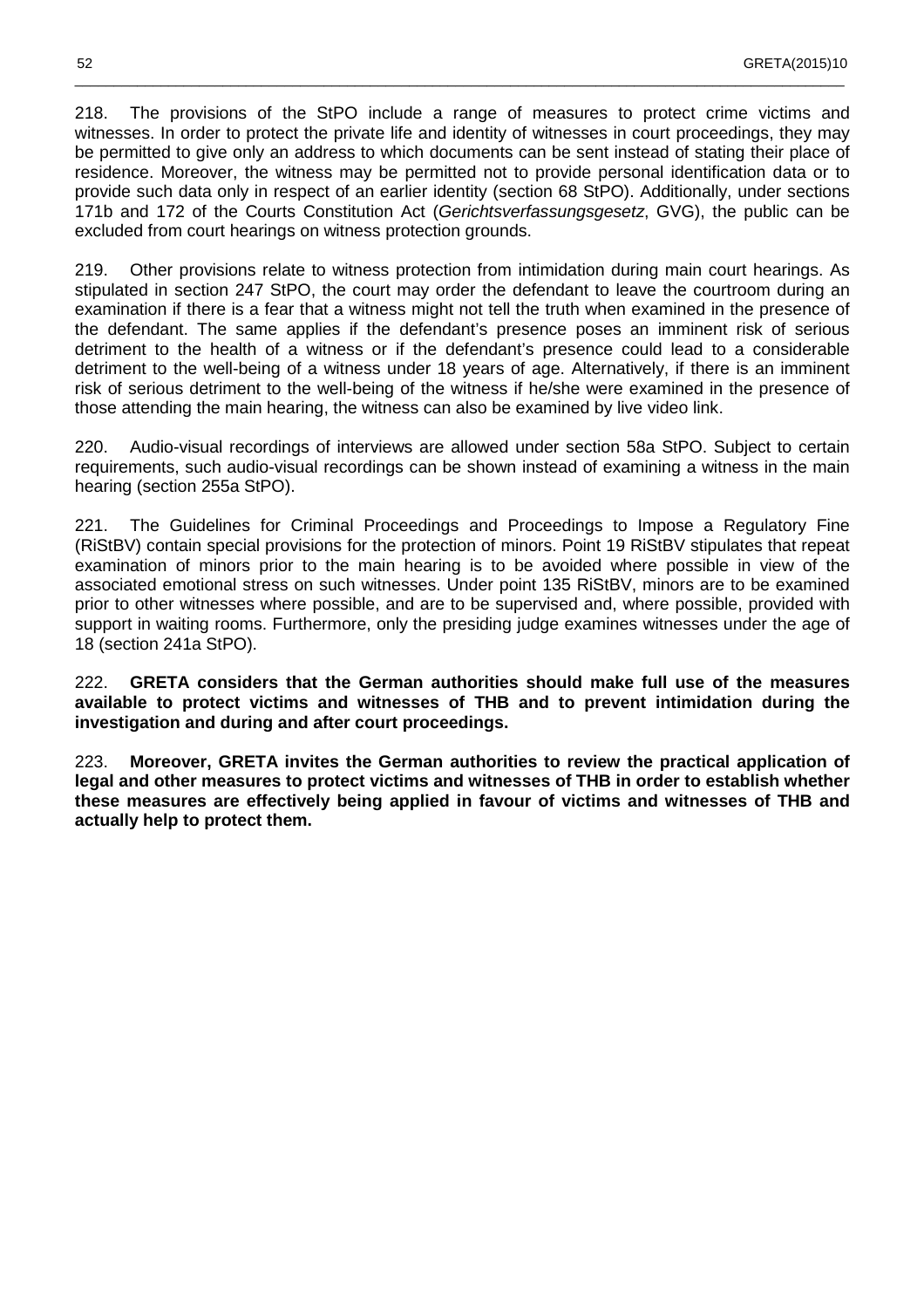## **5. Concluding remarks**

224. GRETA welcomes the steps taken by the German authorities to combat trafficking in human beings and support victims of trafficking, including through the adoption of legislation and the setting up of co-ordination structures at federal level and in most of the Länder, with the involvement of civil society organisations. GRETA also commends the German authorities' efforts in the area of international co-operation.

\_\_\_\_\_\_\_\_\_\_\_\_\_\_\_\_\_\_\_\_\_\_\_\_\_\_\_\_\_\_\_\_\_\_\_\_\_\_\_\_\_\_\_\_\_\_\_\_\_\_\_\_\_\_\_\_\_\_\_\_\_\_\_\_\_\_\_\_\_\_\_\_\_\_\_\_\_\_\_\_\_\_\_\_\_\_\_\_\_\_\_\_\_\_\_\_\_\_\_

225. However, there are a number of challenges which remain to be tackled through legislative, policy or practical measures in order to meet the requirements of the human rights-based and victimcentred approach of the Convention (see paragraphs 36 to 39). GRETA stresses the importance of ensuring that all victims of trafficking are identified as such and can benefit from the assistance and protection measures provided for in German law and the Convention. Efforts to proactively identify victims of THB need to be significantly increased. The public funding for victim assistance measures by NGOs should be given a more sustainable basis.

226. GRETA particularly highlights the need to raise awareness and improve victim identification of trafficking for the purpose of labour exploitation. The German authorities also need to pay increased attention to child trafficking, by building co-operation networks between child protection services, NGOs and law enforcement agencies. The identification of victims of THB among asylum seekers and irregular migrants also must be improved.

227. The application of the recovery and reflection period should be reviewed to ensure that all possible victims of trafficking are systematically informed of the possibility to benefit from such a period. Furthermore, efforts should be strengthened to ensure that victims of trafficking can take full advantage of the right to be granted a temporary residence permit, in particular before and after criminal proceedings.

228. Strengthening the effectiveness of investigations and prosecutions of human trafficking-related offences, with a view to securing proportionate and dissuasive sanctions, is another area where further action is needed. Measures should also be taken to ensure that victims of trafficking have effective access to compensation.

229. All relevant professionals who may come into contact with possible victims of trafficking, including law enforcement officials, prosecutors, judges, labour inspectors, migration officials, asylum officials, staff of detention centres for irregular migrants, social workers, medical staff and staff of counselling centres, need to be continuously trained on the need to apply a human rights-based approach to action against THB on the basis of the Convention and the case law of the European Court of Human Rights.

230. GRETA invites the German authorities to keep it informed on a regular basis of the developments in the implementation of the Convention and looks forward to continuing the good cooperation in further efforts in achieving the purposes of the Convention.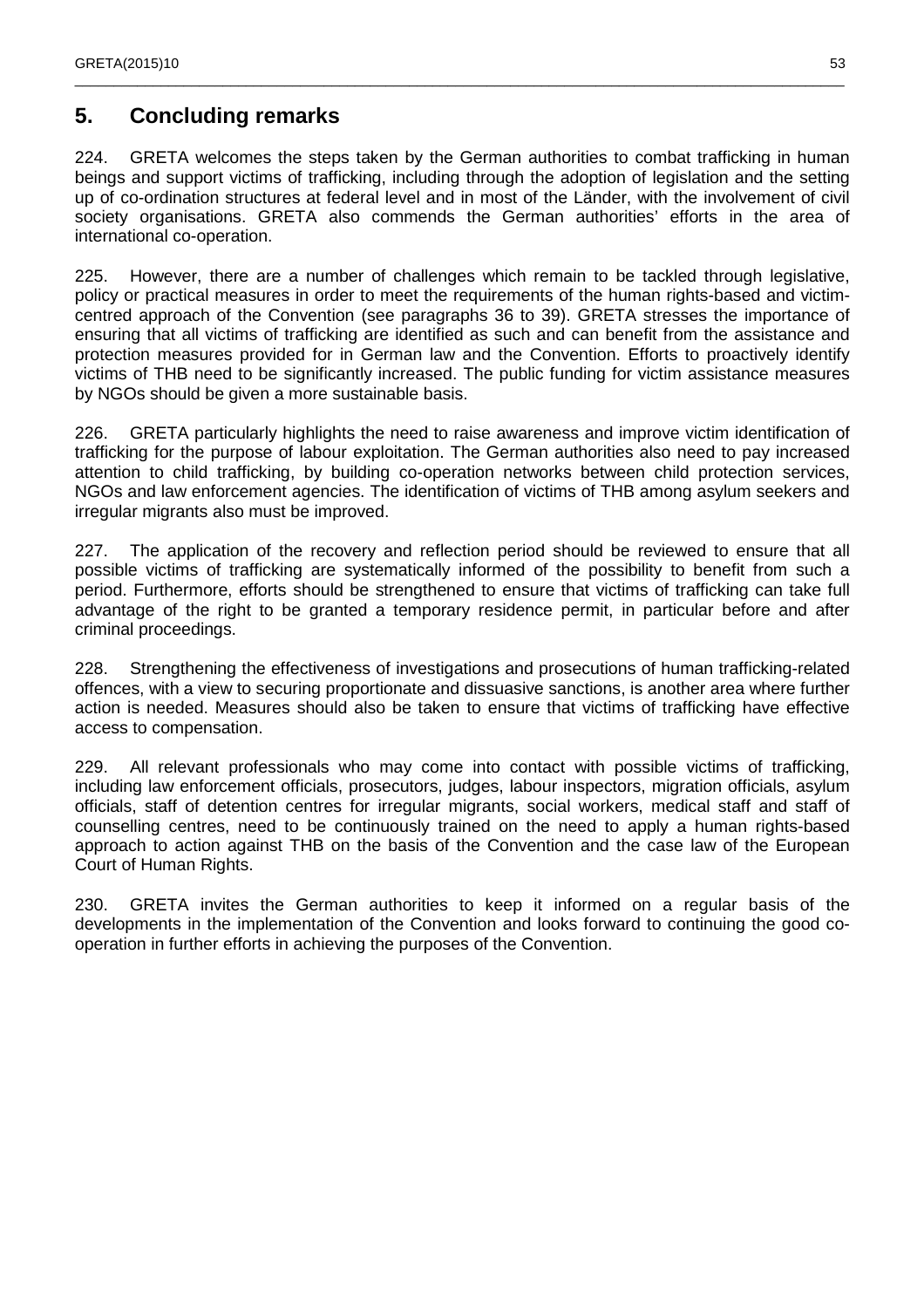## **Appendix I: List of GRETA's proposals**

#### **Definition of trafficking in human beings**

1. GRETA considers that the German authorities should ensure that all the means included in the Convention are appropriately taken into account.

\_\_\_\_\_\_\_\_\_\_\_\_\_\_\_\_\_\_\_\_\_\_\_\_\_\_\_\_\_\_\_\_\_\_\_\_\_\_\_\_\_\_\_\_\_\_\_\_\_\_\_\_\_\_\_\_\_\_\_\_\_\_\_\_\_\_\_\_\_\_\_\_\_\_\_\_\_\_\_\_\_\_\_\_\_\_\_\_\_\_\_\_\_\_\_\_\_\_\_

2. GRETA urges the German authorities to ensure that the definition of THB in the Criminal Code fully complies with the Convention.

#### **Comprehensive approach and co-ordination**

3. GRETA considers that the German authorities should strengthen and harmonise the institutional frameworks and co-ordination structures for action against THB at federal level, between federal and Länder level, between the Länder as well as within each Land. The aim should be to ensure greater coherence and effectiveness of the actions of all public bodies playing a role in combating and preventing THB in all its forms, and to protect trafficking victims without discrimination, irrespective of their place of residence in Germany.

4. Moreover, GRETA considers that the German authorities should strengthen co-ordination between public bodies and NGOs engaged in anti-trafficking action by involving civil society in the development and implementation of anti-trafficking policy, including the evaluation of anti-trafficking efforts, at federal and Länder level.

5. GRETA also urges the German authorities to take steps to ensure that national action to combat THB is comprehensive, in particular by:

- developing a comprehensive national action plan or strategy against THB which addresses trafficking for all forms of exploitation;
- paying particular attention to trafficking in children, through dedicated co-ordination and cooperation measures linking existing child protection structures, especially at the Länder level, with anti-trafficking expertise from state and non-state actors;
- strengthening action to combat THB for the purpose of labour exploitation by involving civil society, trade unions, the Financial Monitoring Unit to Combat Illicit Employment and the private sector, and improving the identification of and assistance to victims of THB for the purpose of labour exploitation.

6. In addition, GRETA invites the German authorities to consider the establishment of an independent National Rapporteur or designate another independent mechanism to monitor the antitrafficking activities of state institutions (see Article 29, paragraph 4, of the Convention and paragraph 298 of the Explanatory Report).

#### **Training of relevant professionals**

7. GRETA considers that the German authorities should continue to invest in providing regular training on issues related to THB for different forms of exploitation and the rights of victims of trafficking, to all professionals who may come into contact with victims of THB, in particular police officers, prosecutors, judges, social workers, medical staff, labour inspectors, staff of counselling centres, migration officials, asylum officials and staff of detention centres for irregular migrants. Training programmes should be designed with a view to improving the knowledge and skills of relevant professionals to enable them to identify victims of trafficking, to assist and protect them, to facilitate compensation for victims and to secure convictions of traffickers.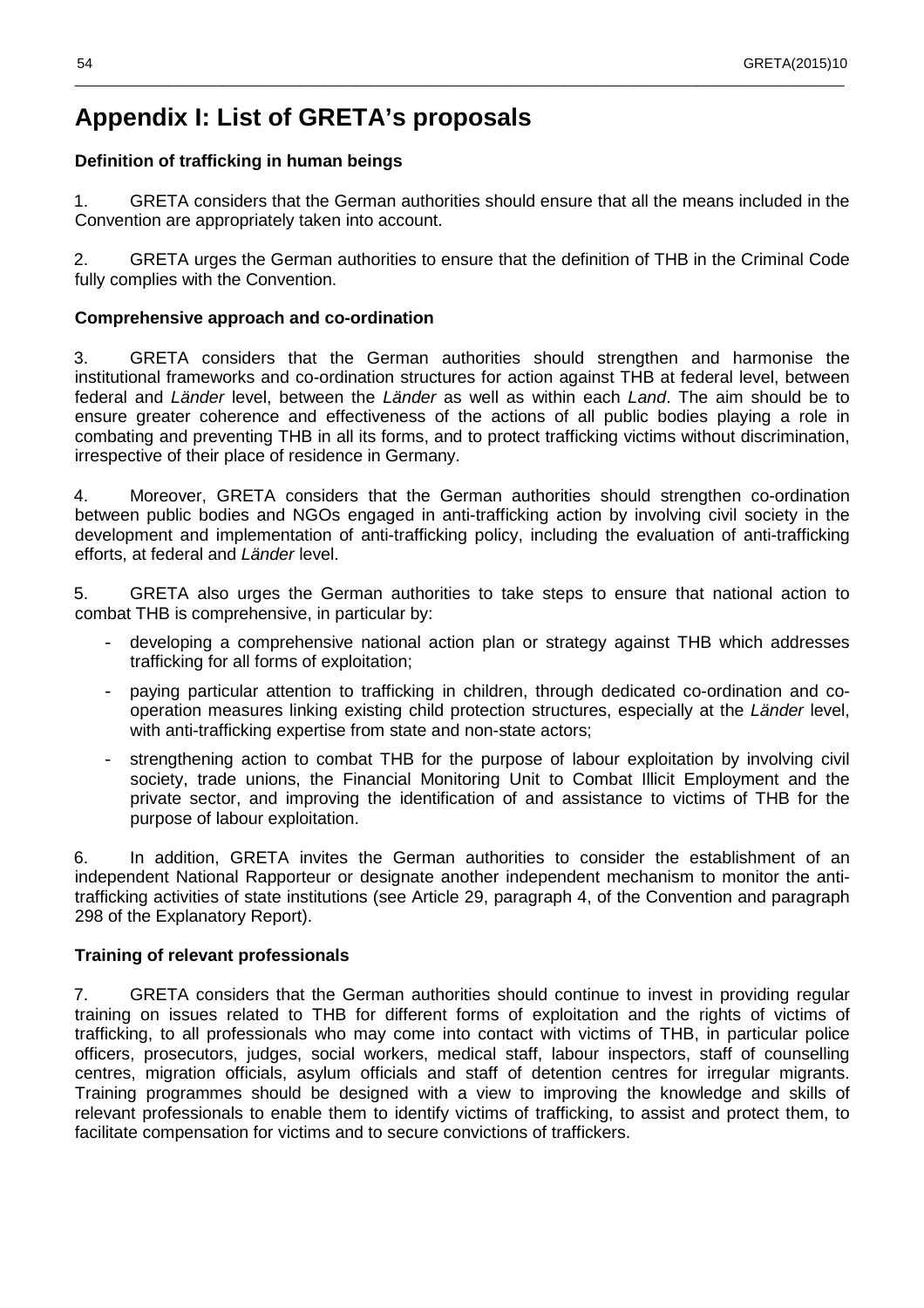#### **Data collection and research**

8. For the purpose of preparing, monitoring and evaluating anti-trafficking policies, GRETA urges the German authorities to develop and maintain a comprehensive and coherent data collection system on trafficking in human beings by compiling reliable statistical information from all main actors and allowing disaggregation (concerning sex, age, type of exploitation, country of origin and/or destination). This should be accompanied by all the necessary measures to respect the right of data subjects to personal data protection, including when NGOs working with victims of trafficking are asked to provide information for the national database. The collection of data should also cover the recovery and reflection period granted to victims of trafficking and the compensation paid to them.

\_\_\_\_\_\_\_\_\_\_\_\_\_\_\_\_\_\_\_\_\_\_\_\_\_\_\_\_\_\_\_\_\_\_\_\_\_\_\_\_\_\_\_\_\_\_\_\_\_\_\_\_\_\_\_\_\_\_\_\_\_\_\_\_\_\_\_\_\_\_\_\_\_\_\_\_\_\_\_\_\_\_\_\_\_\_\_\_\_\_\_\_\_\_\_\_\_\_\_

#### **International co-operation**

9. GRETA commends the efforts made in the area of international co-operation by the German authorities and invites them to continue developing international co-operation with a view to preventing human trafficking, assisting victims of trafficking, and investigating and prosecuting human trafficking offences, including through exploring further possibilities for co-operation with governmental and nongovernmental actors in countries of origin and transit.

#### **Measures to raise awareness**

10. GRETA considers that the German authorities should continue raising awareness on THB and plan future information and education campaigns in a comprehensive manner, with the involvement of civil society and in the light of the assessment of previous measures, focusing on the needs identified. Moreover, GRETA urges the German authorities to develop measures to raise awareness of trafficking of children and other forms of trafficking (such as for the purpose of forced begging, forced criminality and organ removal).

#### **Measures to discourage demand**

11. GRETA considers that the German authorities should make further efforts to discourage demand for the services of trafficked persons, for all forms of exploitation, in partnership with the private sector and civil society, including trade unions and employers.

#### **Social, economic and other initiatives for groups vulnerable to THB**

12. GRETA welcomes the measures supported by the German authorities in countries of origin in favour of groups vulnerable to THB. At the same time, GRETA considers that the German authorities should strengthen prevention of THB through social and economic empowerment measures for groups vulnerable to THB who are in Germany.

#### **Border measures to prevent THB and measures to enable legal migration**

13. GRETA invites the German authorities to further strengthen efforts to prevent THB among private domestic staff in diplomatic households and encourage participation in the annual information sessions for this target group.

#### **Identification of victims of trafficking in human beings**

14. GRETA urges the German authorities to:

- strengthen multi-agency involvement in the identification of victims of trafficking by giving a formal role in the identification process to frontline actors such as NGOs, the Financial Monitoring Unit to Combat Illicit Employment (FKS), labour inspectors and other bodies which may come into contact with victims of trafficking;
- provide all frontline staff with harmonised operational indicators, guidance and toolkits for the identification of victims of trafficking subjected to different forms of exploitation;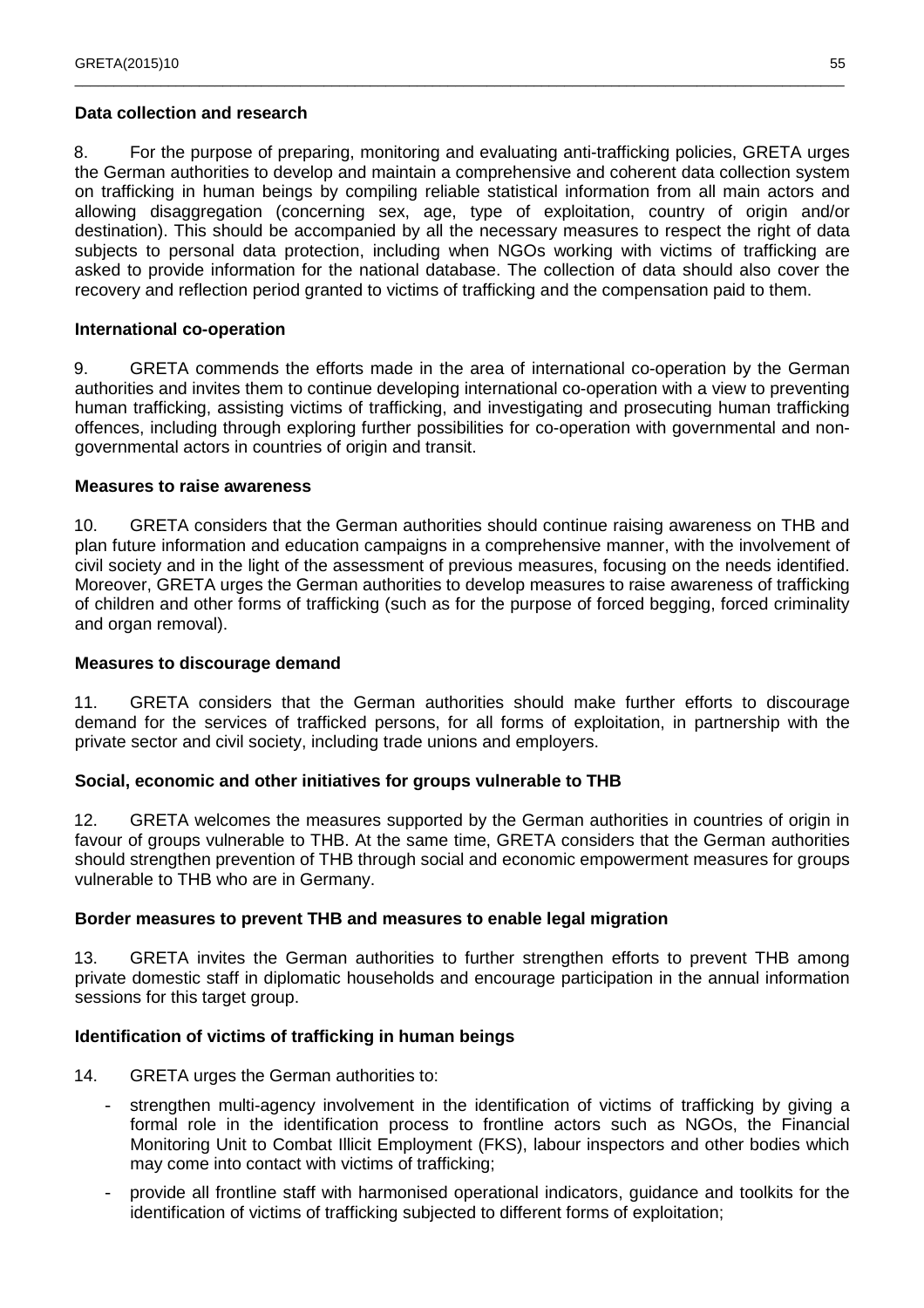- ensure that the police, FKS, labour inspectors and other relevant actors adopt a more proactive approach and increase their outreach work to identify possible victims of trafficking, including for forms of exploitation other than sexual (labour exploitation, forced begging, forced criminality);

\_\_\_\_\_\_\_\_\_\_\_\_\_\_\_\_\_\_\_\_\_\_\_\_\_\_\_\_\_\_\_\_\_\_\_\_\_\_\_\_\_\_\_\_\_\_\_\_\_\_\_\_\_\_\_\_\_\_\_\_\_\_\_\_\_\_\_\_\_\_\_\_\_\_\_\_\_\_\_\_\_\_\_\_\_\_\_\_\_\_\_\_\_\_\_\_\_\_\_

set up a procedure for the identification and referral of child victims of trafficking which takes into account the special circumstances and needs of child victims and involves child specialists, child protection services and specialised police and prosecutors.

15. Moreover, GRETA considers that the German authorities should improve the identification of victims of trafficking among asylum seekers and irregular migrants in detention facilities, including through training of staff working in asylum and detention centres.

#### **Assistance to victims**

16. GRETA urges the German authorities to strengthen their efforts to provide assistance to victims of trafficking, and in particular to:

- ensure that assistance to victims is not made conditional on their willingness to act as a witness;
- provide adequate funding to maintain the provision of assistance; when assistance is delegated to NGOs as service providers, the state has an obligation to provide adequate financing and ensure the quality of the services delivered by the NGOs;
- ensure, if necessary by legislative measures, that all victims of trafficking, including EU citizens, can fully benefit from the rights set out in the Convention;
- develop adequate assistance structures across the country for victims of THB for the purpose of all types of exploitation, including labour exploitation and other non-sexual forms of exploitation;
- ensure that safe and suitable temporary accommodation is provided to male victims of THB, according to their needs;
- ensure that child victims of trafficking benefit from the assistance measures provided by the Convention, including guardianship, interpretation, services, dedicated shelters and medical, legal and psychosocial assistance.

#### **Recovery and reflection period**

17. GRETA urges the German authorities to ensure, in compliance with the obligations contained in Article 13 of the Convention, that all possible victims of trafficking, including victims of THB for labour exploitation and of child trafficking, are offered a recovery and reflection period and all the measures of protection and assistance envisaged in Article 12, paragraphs 1 and 2, of the Convention during this period. Public officials performing identification should be issued with clear instructions stressing the need to offer the recovery and reflection period as defined in the Convention, i.e. not making it conditional on the victim's co-operation and offering it to victims before formal statements are made to investigators.

#### **Residence permits**

18. GRETA considers that the German authorities should take further steps to ensure that victims of trafficking are able to benefit from a residence permit in Germany and the rights attached to it.

19. GRETA also considers that the German authorities should take additional steps to ensure that child victims of trafficking may be granted a residence permit on the basis of their best interests and not on the basis of their willingness or ability to co-operate with judicial bodies.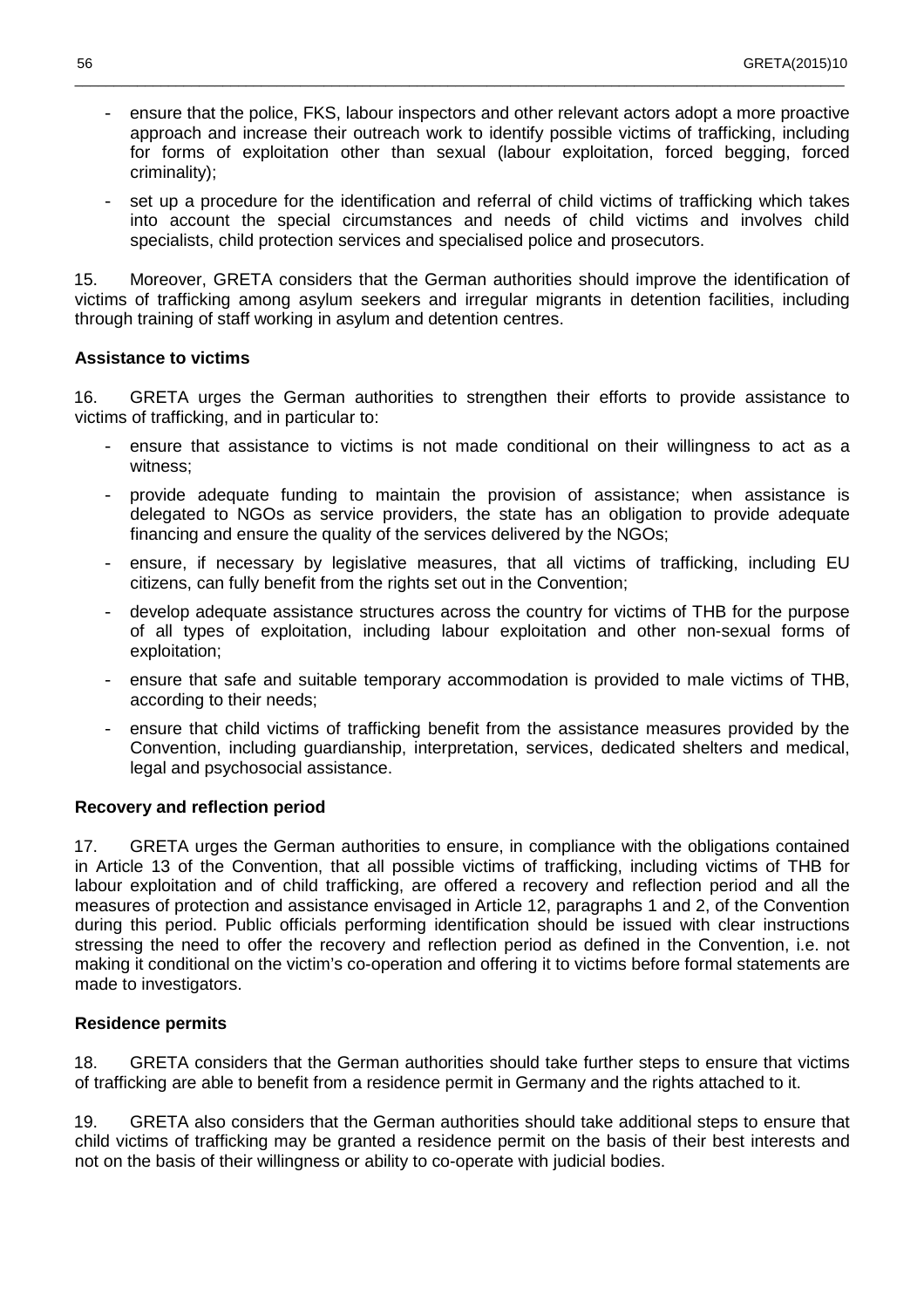20. Further, GRETA invites the German authorities to consider reviewing the relevant legislation so as to provide residence permits to victims of THB who are unable to co-operate with the authorities, on the basis of their personal situation.

\_\_\_\_\_\_\_\_\_\_\_\_\_\_\_\_\_\_\_\_\_\_\_\_\_\_\_\_\_\_\_\_\_\_\_\_\_\_\_\_\_\_\_\_\_\_\_\_\_\_\_\_\_\_\_\_\_\_\_\_\_\_\_\_\_\_\_\_\_\_\_\_\_\_\_\_\_\_\_\_\_\_\_\_\_\_\_\_\_\_\_\_\_\_\_\_\_\_\_

#### **Compensation and legal redress**

21. GRETA considers that the German authorities should systematically provide information to victims of trafficking, in a language that they can understand, on their right to compensation from the traffickers and/or the state and the procedures to be followed, and ensure that victims have effective access to legal aid in this respect.

22. GRETA also urges the German authorities to ensure that all victims of trafficking, including children, have effective access to state compensation, regardless of their nationality, type of exploitation and without needing to have sustained a physical assault.

#### **Repatriation and return of victims**

- 23. GRETA considers that the German authorities should take further steps to:
	- ensure that return procedures for victims of trafficking are implemented with due regard for their rights, safety and dignity. This means informing victims about existing programmes, protecting them from re-victimisation and re-trafficking and, in the case of children, fully respecting the principle of the best interests of the child;
	- develop co-operation with countries of origin of victims of trafficking in order to ensure proper risk assessment and safe return, as well as their effective reintegration;
	- ensure compliance with the non-refoulement obligation under Article 40, paragraph 4, of the Convention.

#### **Substantive criminal law**

24. GRETA considers that the German authorities should conduct a thorough and comprehensive assessment of the criminal law provisions concerning THB for the purpose of labour exploitation and be prepared to readjust on the basis of such an assessment the content and/or the application of the relevant provisions, with a view to addressing any shortcoming identified.

25. Further, GRETA invites the German authorities to consider the criminalisation of the use of services of a victim of THB with the knowledge that the person is a victim of THB, for all forms of exploitation.

#### **Non-punishment of victims of trafficking in human beings**

26. GRETA urges the German authorities to ensure that victims of THB are not penalised for offences committed in the course, or as a consequence, of being trafficked. The German authorities should assess the implementation by the judicial and other relevant authorities of the principle of nonpunishment of victims of THB for their involvement in unlawful activities, to the extent that they were compelled to do so, and be prepared to readjust on the basis of such an assessment the content and/or the application of the relevant provisions with a view to addressing any shortcoming identified. In this context, the issuance of guidance to prosecutors and other relevant professionals on how to apply the non-punishment principle to victims of THB should be envisaged.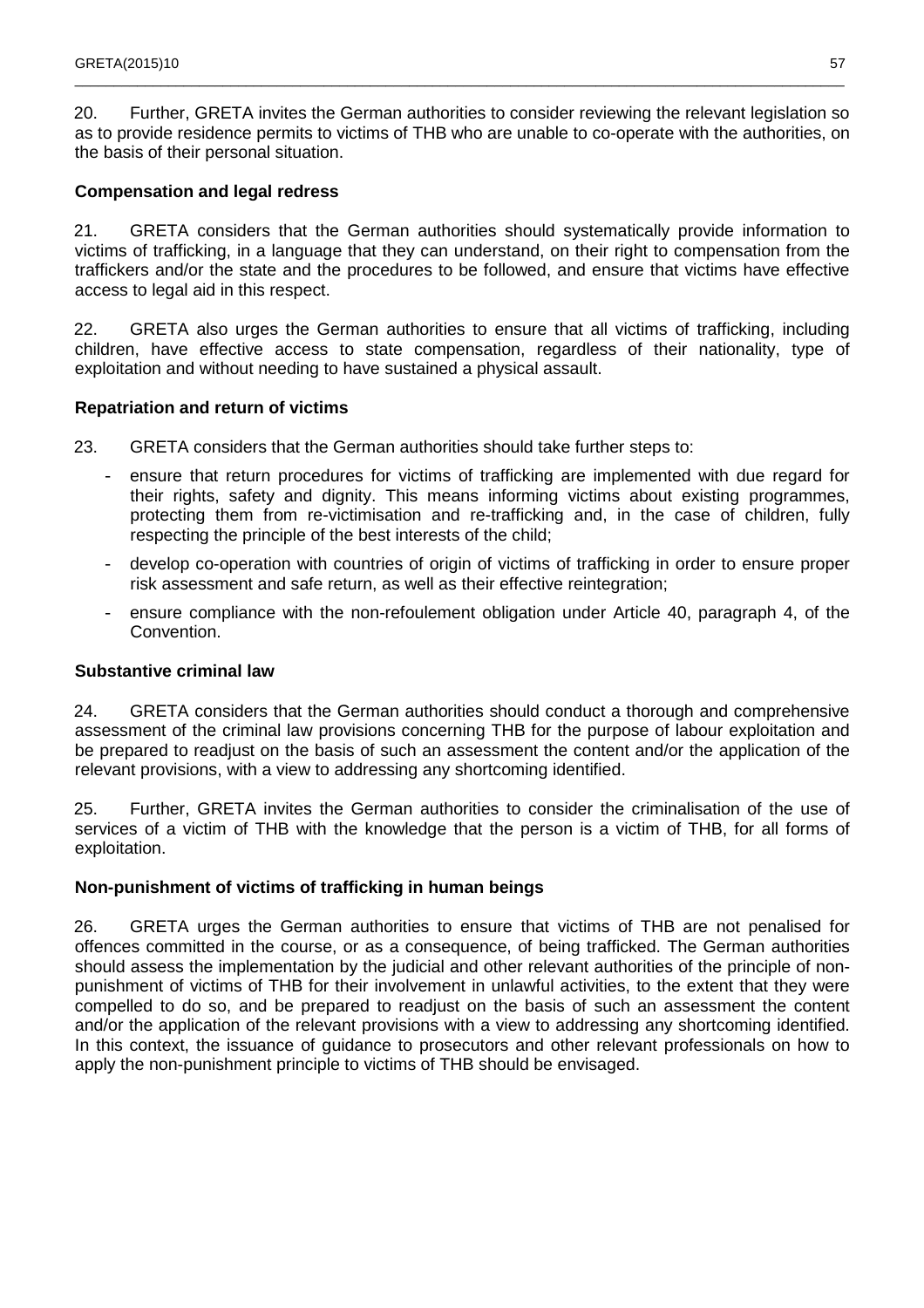#### **Investigation, prosecution and procedural law**

27. GRETA considers that the German authorities should take steps to guarantee the effective application of the legal provisions concerning the confiscation of traffickers' assets.

\_\_\_\_\_\_\_\_\_\_\_\_\_\_\_\_\_\_\_\_\_\_\_\_\_\_\_\_\_\_\_\_\_\_\_\_\_\_\_\_\_\_\_\_\_\_\_\_\_\_\_\_\_\_\_\_\_\_\_\_\_\_\_\_\_\_\_\_\_\_\_\_\_\_\_\_\_\_\_\_\_\_\_\_\_\_\_\_\_\_\_\_\_\_\_\_\_\_\_

28. GRETA considers that the German authorities should take further steps to ensure that THB is investigated and prosecuted effectively, resulting in proportionate and dissuasive sanctions. In this context, GRETA considers that there is need for continuing to improve the specialisation and training of judges and prosecutors regarding THB.

#### **Protection of victims and witnesses**

29. GRETA considers that the German authorities should make full use of the measures available to protect victims and witnesses of THB and to prevent intimidation during the investigation and during and after court proceedings.

30. Moreover, GRETA invites the German authorities to review the practical application of legal and other measures to protect victims and witnesses of THB in order to establish whether these measures are effectively being applied in favour of victims and witnesses of THB and actually help to protect them.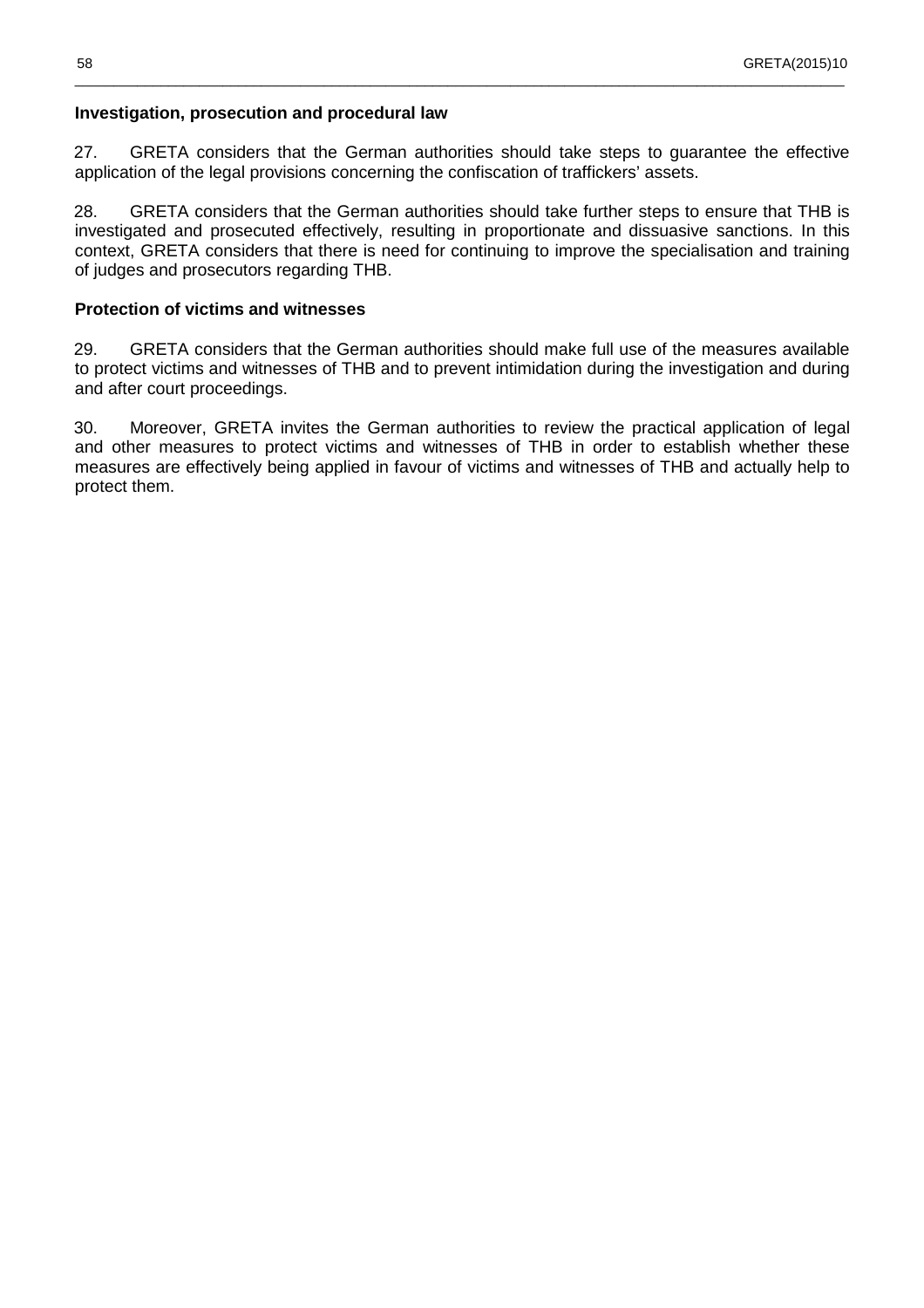## **Appendix II: List of public bodies and intergovernmental and non-governmental organisations with which GRETA held consultations**

\_\_\_\_\_\_\_\_\_\_\_\_\_\_\_\_\_\_\_\_\_\_\_\_\_\_\_\_\_\_\_\_\_\_\_\_\_\_\_\_\_\_\_\_\_\_\_\_\_\_\_\_\_\_\_\_\_\_\_\_\_\_\_\_\_\_\_\_\_\_\_\_\_\_\_\_\_\_\_\_\_\_\_\_\_\_\_\_\_\_\_\_\_\_\_\_\_\_\_

#### **Public bodies**

#### Federal ministries and agencies

- Federal Ministry for Family Affairs, Senior Citizens, Women and Youth
- Federal Ministry of the Interior
- Federal Ministry of Justice and Consumer Protection
- Federal Ministry for Labour and Social Affairs
- Federal Foreign Office
- Federal Ministry for Economic Co-operation and Development
- Federal Office for Migration and Refugees
- Federal Criminal Police Office
- **Federal Finance Offices**

#### Länder bodies and agencies

#### Berlin

- Senate Department of the Interior and for Sports
- Senate Department of Justice and Consumer Protection
- Senate Department for Labour, Integration and Women's Affairs
- Prosecution Service
- Criminal Police Office
- **Foreigners Registration Office**
- Office for Health and Social Affairs

#### Hamburg

- Departmental Authority of the Interior and for Sports
- Departmental Authority of Justice and Gender Equality
- Departmental Authority for Labour, Social Affairs, Family Affairs and Integration
- Prosecution Service
- Criminal Police Office
- **Foreigners Registration Office**

#### North Rhine-Westphalia

- Ministry of the Interior and Local Government
- Ministry of Justice
- Ministry for Labour, Integration and Social Affairs
- Ministry of Health, Equalities, Care and Ageing
- Criminal Police Office
- Police Headquarters, Dortmund

#### Rhineland-Palatinate

- Ministry of the Interior, Sports and Infrastructure
- Ministry for Integration, Family Affairs, Children, Youth and Women
- Prosecution Service, Koblenz

#### Saxony

- Ministry of the Interior
- Ministry of Justice and Europe
- Ministry for Social Affairs and Consumer Protection
- General Prosecution Service Dresden
- Criminal Police Office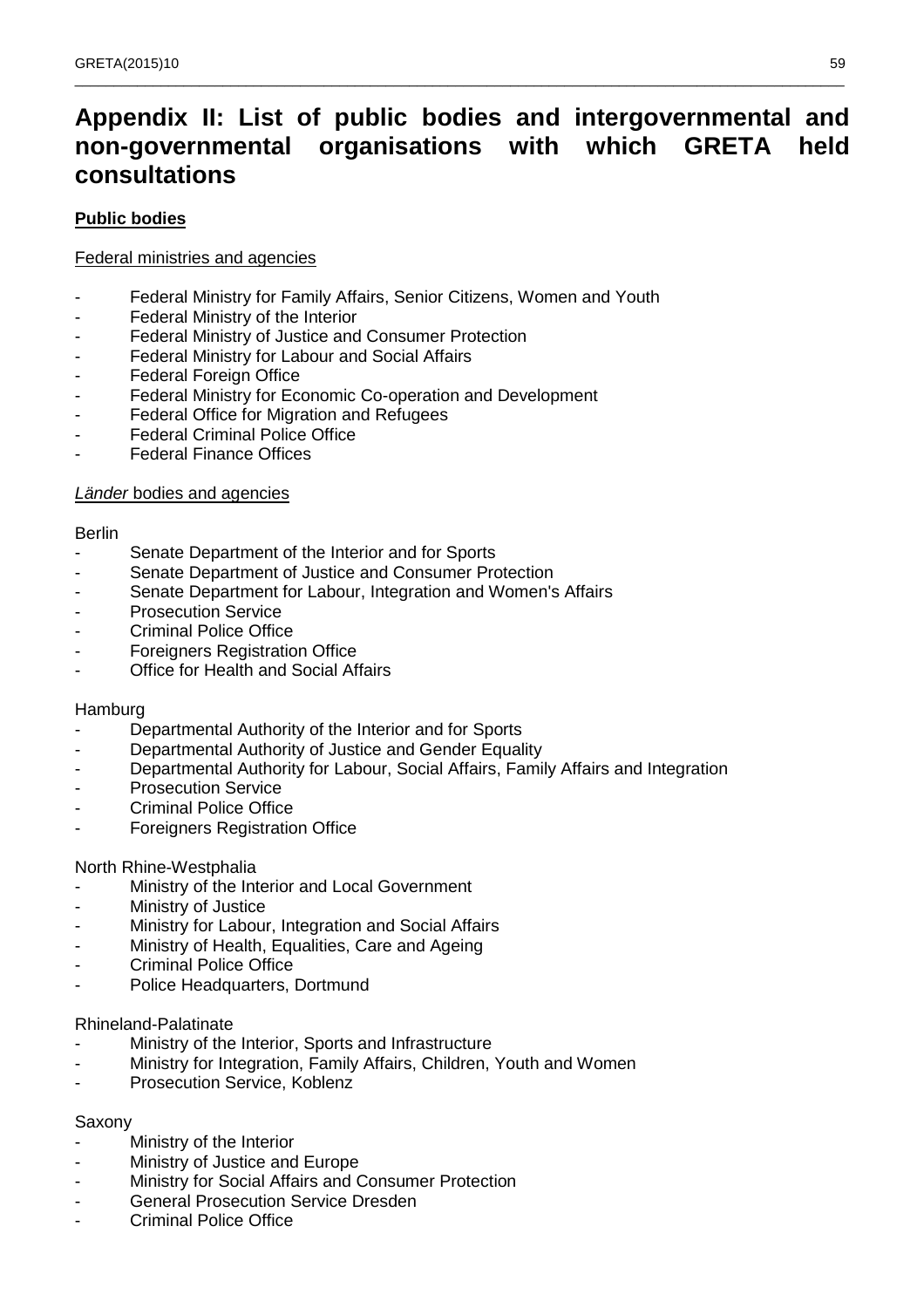#### **Intergovernmental organisations**

- United Nations High Commissioner for Refugees (UNHCR)

\_\_\_\_\_\_\_\_\_\_\_\_\_\_\_\_\_\_\_\_\_\_\_\_\_\_\_\_\_\_\_\_\_\_\_\_\_\_\_\_\_\_\_\_\_\_\_\_\_\_\_\_\_\_\_\_\_\_\_\_\_\_\_\_\_\_\_\_\_\_\_\_\_\_\_\_\_\_\_\_\_\_\_\_\_\_\_\_\_\_\_\_\_\_\_\_\_\_\_

#### **Civil society organisations**

- Agisra
- Alliance against Human Trafficking for Labour Exploitation
- Amnesty International
- Arbeit und Leben
- Ban Ying
- Caritas Osnabrück
- Counselling Centre for Women Düsseldorf
- Diakonie Deutschland
- Dortmunder Mitternachtsmission
- ECPAT
- Faire Mobilität
- FIM Women's Rights are Human Rights
- German Institute for Human Rights
- IN VIA
- KOK
- KOBRAnet
- KOOFRA
- SOLWODI
- Terre des Femmes
- Trade Union of the Police
- Trade Union Federation (DGB)
- Trade Union Construction Agriculture Environment (IG BAU)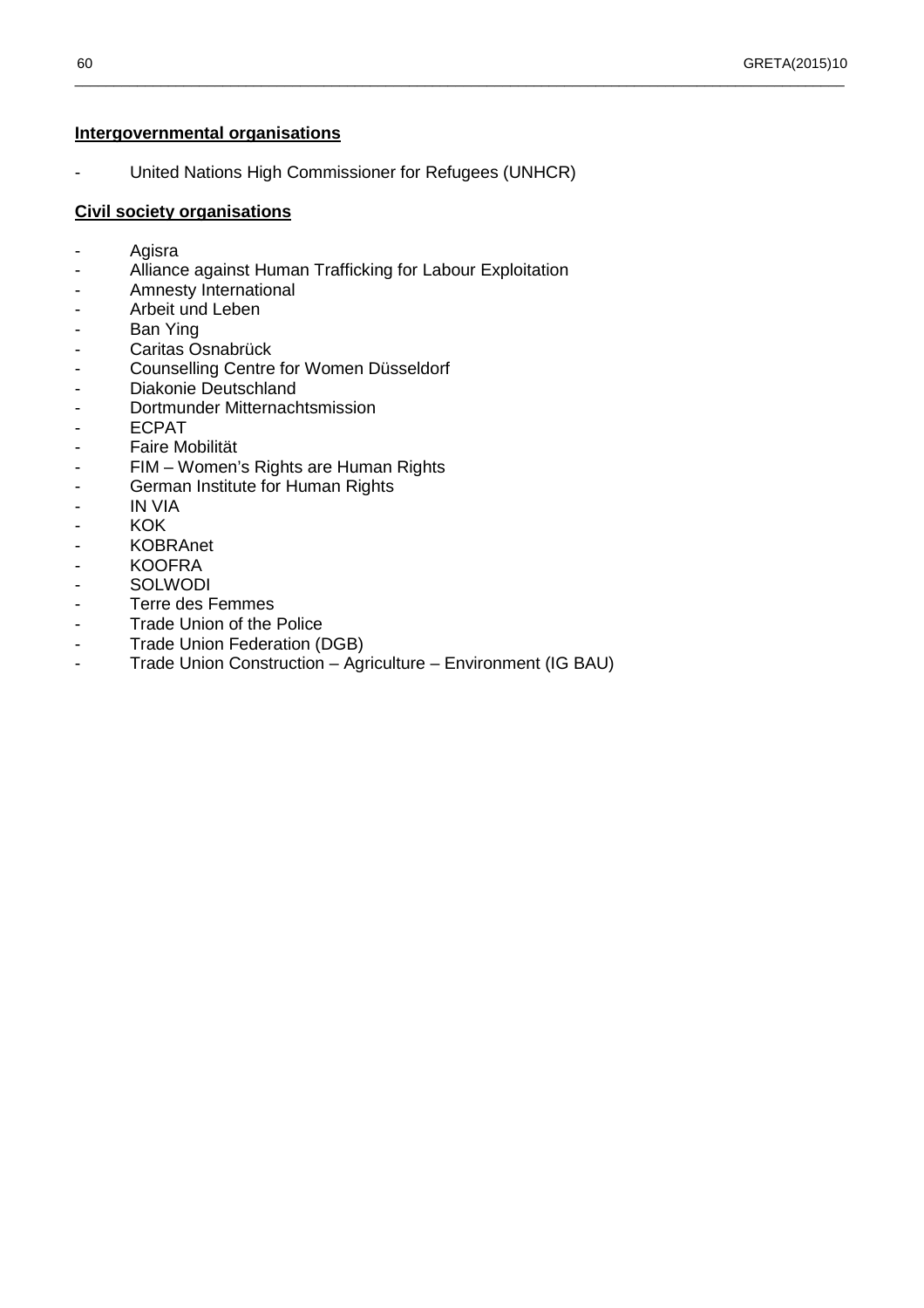## **Government's comments**

\_\_\_\_\_\_\_\_\_\_\_\_\_\_\_\_\_\_\_\_\_\_\_\_\_\_\_\_\_\_\_\_\_\_\_\_\_\_\_\_\_\_\_\_\_\_\_\_\_\_\_\_\_\_\_\_\_\_\_\_\_\_\_\_\_\_\_\_\_\_\_\_\_\_\_\_\_\_\_\_\_\_\_\_\_\_\_\_\_\_\_\_\_\_\_\_\_\_\_

### **The following comments do not form part of GRETA's analysis concerning the situation in Germany**

GRETA engaged in a dialogue with the German authorities on a first draft of the report. A number of the authorities' comments were taken on board and integrated into the report's final version.

The Convention requires that "the report and conclusions of GRETA shall be made public as from their adoption, together with eventual comments by the Party concerned." GRETA transmitted its final report to the German authorities on 22 April 2015 and invited them to submit any final comments. The comments of the authorities of Germany, submitted on 19 May 2015, are reproduced hereafter.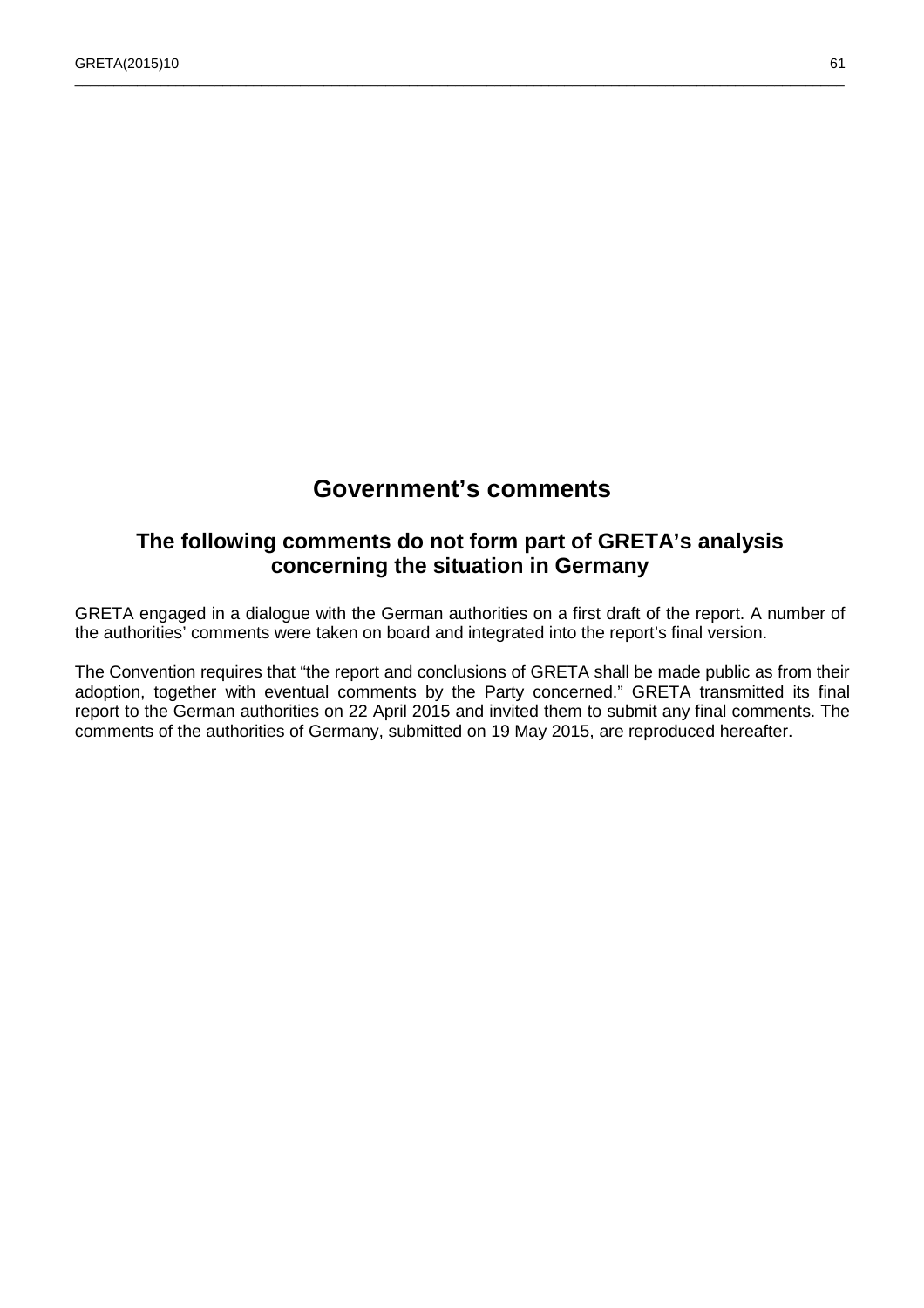



Bundesministerium für Familie, Senioren, Frauen und Jugend, 53107 Bonn

Executive Secretary of the Council of Europe Convention on Action against Trafficking in Human Beings Ms Petya Nestorova Council of Europe

F- 67075 Strasbourg Cedex

Referat 403 Schutz von Frauen vor Gewalt BEARBEITET VON Nicole Zündorf-Hinte HAUSANSCHRIFT Rochusstraße 8 - 10, 53123 Bonn POSTANSCHRIFT 53107 Bonn TEL +49 (0)3018 555-2528 FAX +49 (0)3018 555-42528 E-MAIL nicole.zuendorf-hinte@bmfsfj.bund.de INTERNET www.bmfsfj.de

ORT, DATUM Bonn, May 19, 2015

### **Comments of Germany on the Report concerning the implementation of the CoE Convention on Action against Trafficking by Germany**

Dear Ms Nestorova,

I would like to grasp the opportunity to thank GRETA for the constructive dialogue during the monitoring cycle. We have received very valuable recommendations to further improve our actions against trafficking in human beings and are looking forward to inform GRETA and the Committee of the Parties in 2017 on the implementation of the recommendations.

However, Germany has a few comments regarding the final report annexed to the letter, which we ask to be published together with the report.

Yours sincerely Pp

Nicole Zündorf-Hinte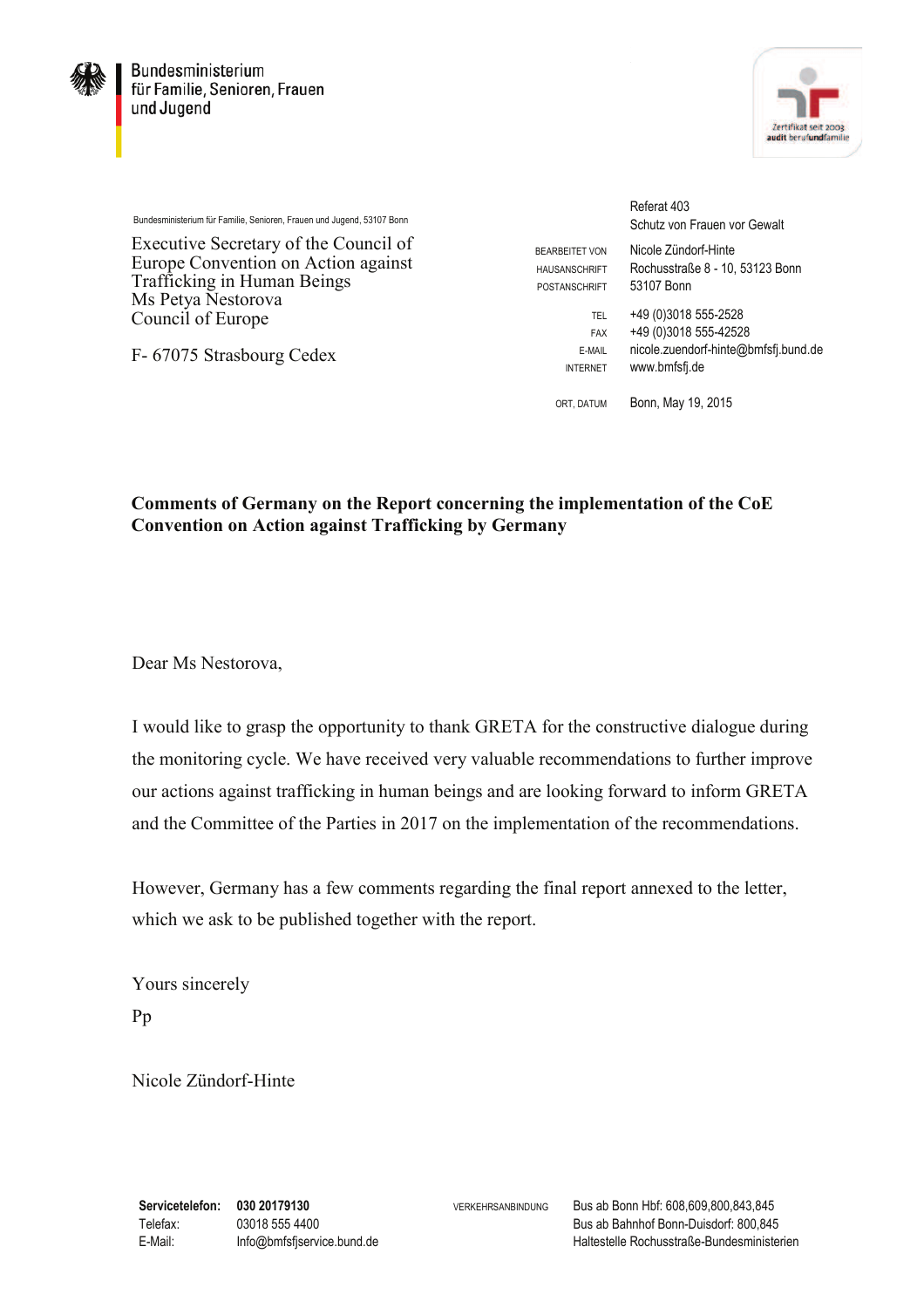### **Comments of Germany to the Report concerning the implementation of the Council of Europe Convention on Actions against Trafficking in Human Beings by Germany (First evaluation round)**

Germany would like to inform the GRETA expert commission and the Committee of the Parties that additional improvements in residence law are currently planned for victims of human trafficking. The Federal Government has already presented a bill (Act to Revise the Right to Stay and the Termination of Residence, *Gesetz zur Neubestimmung des Bleiberechts und der Aufenthaltsbeendigung*) which was approved by the Federal Cabinet on 3 December 2014. Under the new legislation, victims of human trafficking for reasons of sexual exploitation who cooperate with the law enforcement authorities should as a general rule be granted a residence permit (under the current law the residence permit only may be granted to the victim of human trafficking by the foreigners authorities). It would be possible to renew this residence permit for reasons related to personal circumstances or humanitarian concerns, or in the public interest even after the victim has participated in criminal proceedings against traffickers. Family members would be allowed to immigrate to join persons holding such a residence permit. The new legislation will focus more on the interests of the victim of trafficking, increase legal certainty from the start and make clear that persons who help bring criminals to justice have a reasonable perspective to stay in Germany.

Furthermore, the Federal Government has the following comments:

### **Regarding paragraphs 151 to 158 ("Recovery and reflection period"):**

*"GRETA urges the German authorities to ensure, in compliance with the obligations contained in Article 13 of the Convention, that all possible victims of trafficking, including victims of THB for labour exploitation and of child trafficking, are offered a recovery and reflection period and all the measures of protection and assistance envisaged in Article 12, paragraphs 1 and 2, of the Convention during this period. Public officials performing identification should be issued with clear instructions stressing the need to offer the recovery and reflection period as defined in the Convention, i.e. not making it conditional on the victim's co-operation and offering it to victims before formal statements are made to investigators."*

The recovery and reflection period referred to in Article 13 of the Convention is reflected above all in Section 59 (7) of the Residence Act (*Aufenthaltsgesetz*, AufenthG), which applies to all victims of human trafficking. This period (called *Bedenkzeit* in German law) is governed as follows: If the foreigners authority has concrete grounds to suspect that the foreigner has been the victim of a criminal offence as specified in Section 25 (4a) or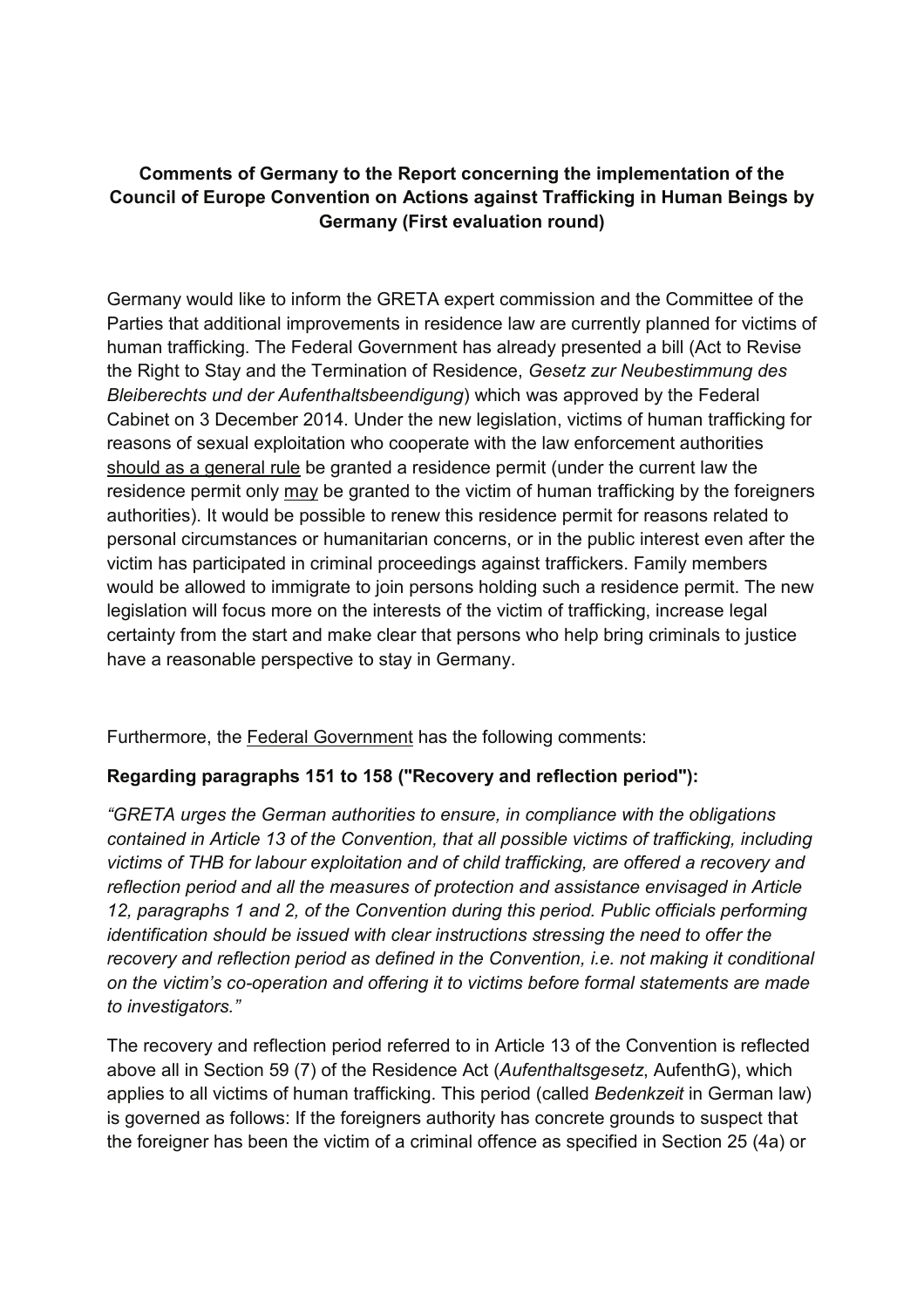(4b) (human trafficking for the purpose of sexual exploitation or labour exploitation and promotion of human trafficking; offences under the Act to Combat Clandestine Employment or the Act on Temporary Employment Businesses), it sets a deadline for leaving the country which will allow the foreigner sufficient time to decide whether he or she is willing to testify. This period is at least three months and takes the form of a temporary suspension of removal, which prevents deportation. There is no maximum time limit for the reflection period which is supposed to allow the foreigner sufficient time to be able to decide whether to cooperate with the law enforcement authorities.

In addition, general residence law always applies; the specific residence law provisions to protect victims of human trafficking do not have a blocking effect. In particular, it should be noted that, in accordance with Section 59 (7) of the Residence Act, Germany grants the recovery and reflection period for the victims of human trafficking by extending the deadline for leaving the country. According to Section 59 (1) of the Residence Act, foreigners are in principle to be given seven to 30 days to leave the country. The deadline to leave the country may be prolonged as general rule if appropriate in view of the special circumstances of the individual case, Section 59 (1) sentence 4 of the Residence Act. This provision also applies to victims of human trafficking, especially if it was not possible to determine before the foreigners authority's decision whether the foreigner was a victim.

### **Regarding paragraphs 159 to 171 ("Residence permits")**

*"169. GRETA considers that the German authorities should take further steps to ensure that victims of trafficking are able to benefit from a residence permit in Germany and the rights attached to it.*

*170. GRETA also considers that the German authorities should take additional steps to ensure that child victims of trafficking may be granted a residence permit on the basis of their best interests and not on the basis of their willingness or ability to co-operate with judicial bodies.*

*171. Further, GRETA invites the German authorities to consider reviewing the relevant legislation so as to provide residence permits to victims of THB who [are] unable to cooperate with the authorities, on the basis of their personal situation."*

Section 25 (4a) and (4b) of the Residence Act provide for special residence rights for victims of human trafficking: They may be issued a temporary residence title.

According to Section 25 (4a) and (4b) of the Residence Act, this title may be issued if the public prosecutor's office or the responsible criminal court considers the person's temporary presence in the federal territory to be appropriate in connection with criminal